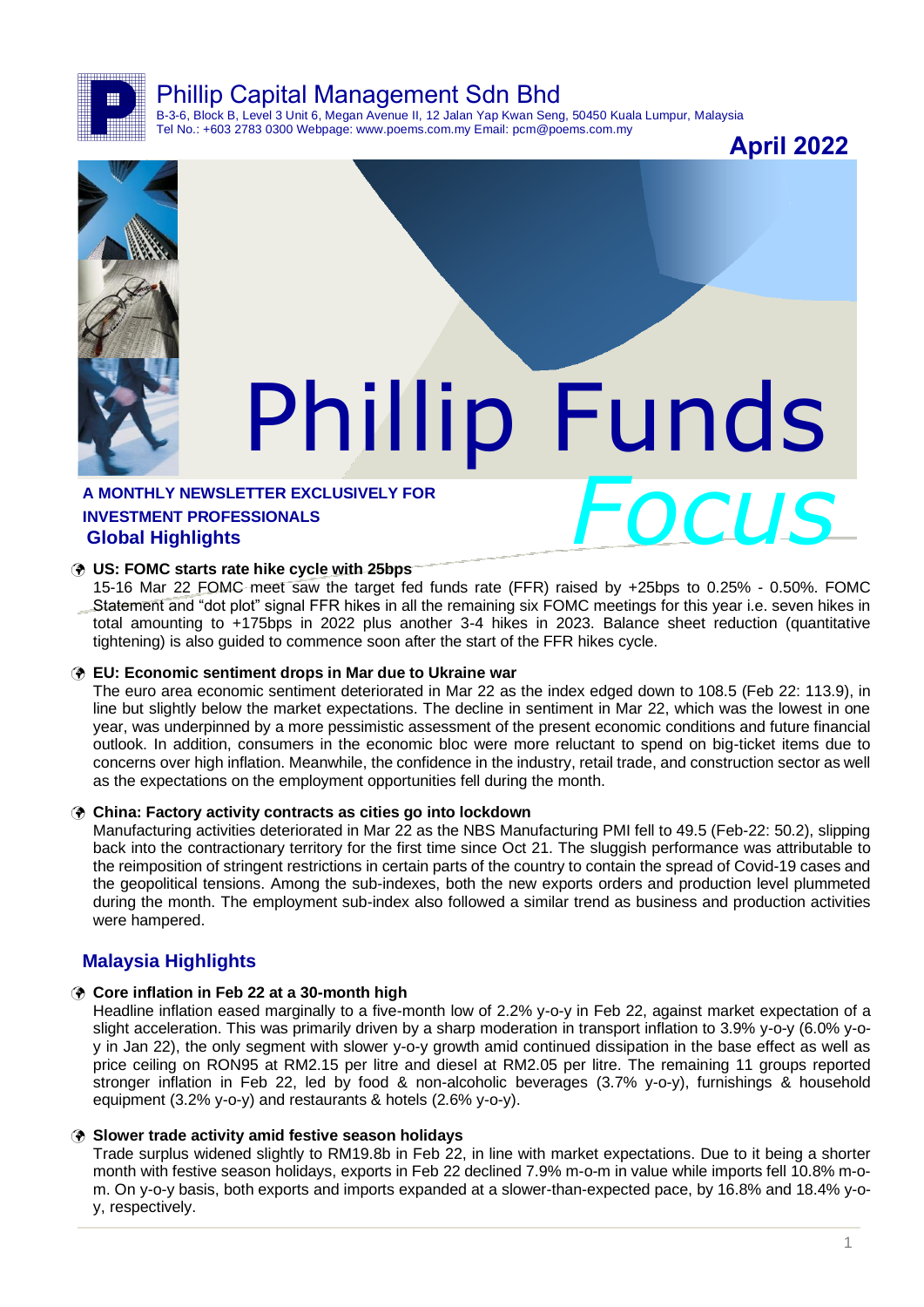### **Market Performance**

- The **CSI 300 Index** had a rollercoaster ride in Mar, falling 7.8% m-o-m. The number of Covid-19 cases in China spiked to its highest level in more than 2 years despite the Chinese government pursuing one of the world's strictest virus elimination policies. The city of Shanghai, China's financial capital with 25m population, went into a partial lockdown in end Mar in a bid to curb a surge in Omicorn cases, prompting fears that other parts of the country could also go into lockdown.
- Mar madness marched on as the **Dow Jones Index** up 2.3% m-o-m with the dominating news story issue was the continuation of the Russia – Ukraine conflict. There were some positive signs that talks may lead to an end though not immediately. As for the market fundamentals, earnings, sales, dividends and buybacks posted records for 4Q21 while cash flow and cash resources fell short of records but remained impressive.
- Disappointing economic data from Eurozone, surging crude oil prices amidst inflation concerns and hawkish Fed Chair Powell chatter contributed to the losses in the **Euro Stoxx 50 Index** (-0.6% m-o-m). Russia's continued bombing of civilian sites in Ukraine remained market negative, with the ECB highlighting the downside risks of the invasion to the Eurozone economy, especially when it comes to reliance on Russia oil and gas.
- Japanese equities fell sharply in the first half of the month in response to the increase in geopolitical risks and rise in crude oil prices triggered by the conflict in Ukraine. In the second half of the month, however, as the rise in crude oil prices eased and the yen weakened to above USDJPY of 120, Japanese equities regained the losses they had suffered in the first half of the month and then continued to rise further. With this, the **Nikkei 225 Index** bounced back in Mar 22 with a gain of 4.9% m-o-m.
- The **FBMKLCI Index** rallied at the start of the month but fell subsequently to a low of 1,546 points on 8 Mar due to profit taking on concerns over the potential inflationary impact of trade sanctions on Russia and fell 1.3% m-o-m. The key positive news flows in March were the government's plans to reopen borders on 1 Apr, to maintain single wholesale network for 5G and offer to sell a 70% stake in Digital Nasional Berhad to mobile network operations as well as MOF's commitment to fund MRT3 projects. The key negatives were the announcement of a special EPF withdrawal of RM10,000 per member and the decision to raise the minimum wage to RM1,500 per month from 1 May from RM1,200 per month.

#### **Currency**

- **USDCNY**: CNY depreciated against the USD in Mar, as a spike in Covid-19 cases led to lockdown measures in Shanghai and as the People's Bank of China vowed to maintain accommodative monetary policy. The yuan had initially maintained its recent strength early in the month, following China's announcement of an optimistic 5.5% GDP growth target for 2022.
- **USDJPY**: JPY plunged to a 7-year low against the USD in Mar, primarily due to greater monetary policy divergence between the dovish Bank of Japan and the hawkish US Fed. In an effort to defend its 0.25% yield cap, the BoJ moved to contain rising government bond yields, even as US Treasury yields soared to its highest level in years.
- **USDMYR**: MYR depreciated against the USD for the third consecutive month in Mar, breaching the 4.20 threshold, despite higher Brent crude oil price, improving macroeconomic indicators and Malaysia border reopening news. The weakness was attributable to heightened geopolitical uncertainty and narrowing MY-US bond yield differentials.

#### **Stock Market Indices Performance**



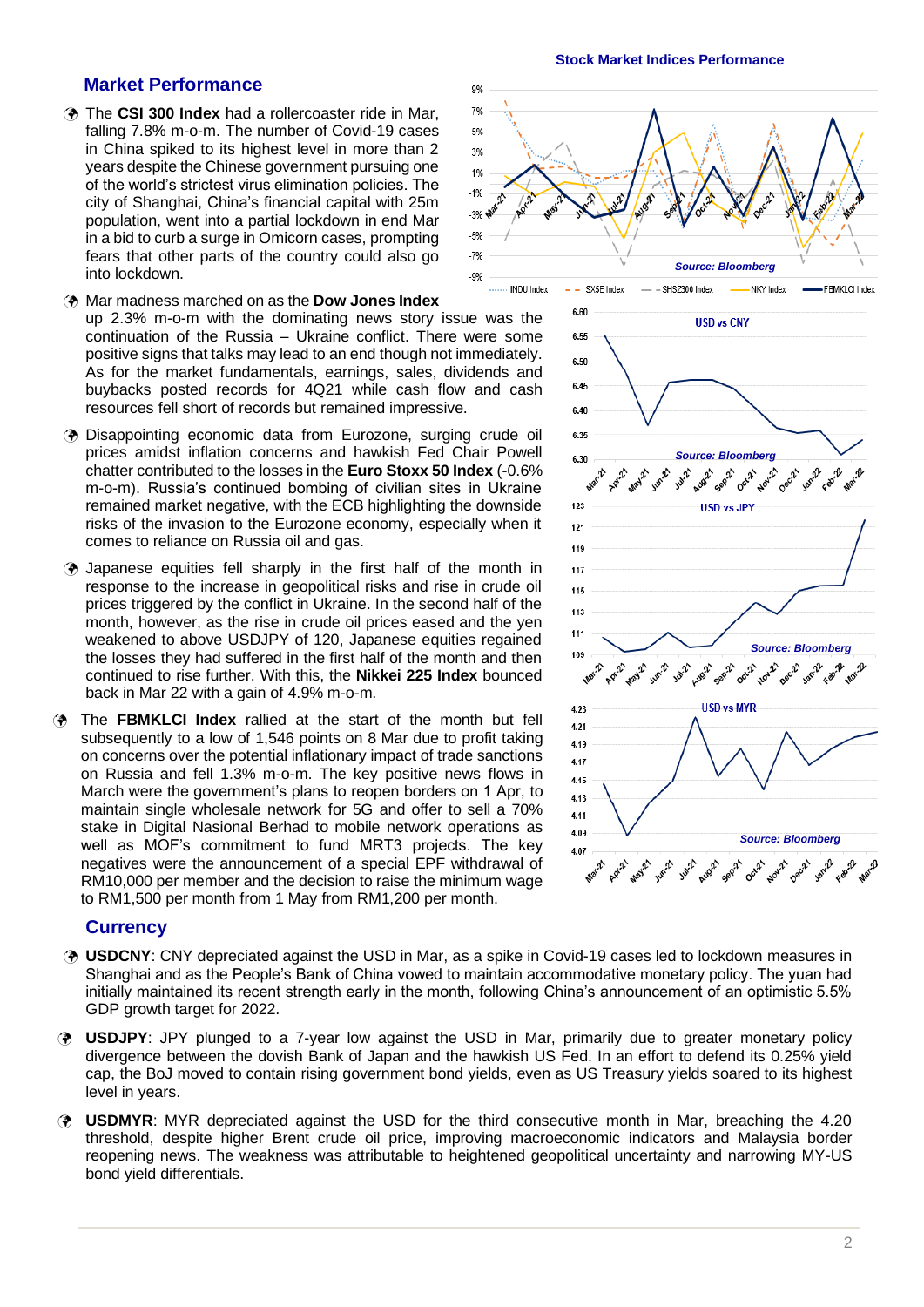## **Market Outlook**

 The local bourse will be focusing on the number of tourist arrival and new Covid-19 cases after Malaysia reopens its international borders on 1 Apr. All eyes will also be on the potential announcement of the winners of the digital banking licenses (delayed from end-Mar 22) and details of the new minimum wage of RM1,500 per month effective 1 May 22. Investors will too be watching the special Dewan Rakyat sitting on the tabling of the Federal Constitution (Amendments) 2022 Bill on Anti-Party Hopping and limiting the tenure of the Prime Minister, supposedly to be held on 11 Apr.

Overall, we expect the FBMKLCI to remain range bound as market continues to weigh on the positives coming from high commodity prices, borders reopening and the potential return of foreign workers, which will alleviate the current shortages against companies' potential profit margins compression due to rising costs for electricity, raw material, labour and rate hikes.

 Regionally, all eyes will continue to be on the Russian – Ukraine war and its impact on commodity prices, global inflation, US 10-yr bond yields and global interest rates. The upcoming European Central Bank monetary policy decisions on 12 Apr and the US Advance Reading of 1Q22 GDP on 28 April are likely to be closely tracked.



| <b>PMART-UT Monthly Report</b> |  |
|--------------------------------|--|
|--------------------------------|--|

**COUNTRY COMPOSITION (as at 31 Mar 2022)**

| <b>Country</b>    | <b>Conventional Mandate (%)</b> |                   |  |  |  |
|-------------------|---------------------------------|-------------------|--|--|--|
|                   | <b>Moderate</b>                 | <b>Aggressive</b> |  |  |  |
| US                | 15.2                            | 15.4              |  |  |  |
| Euro              | 10.7                            | 10.7              |  |  |  |
| China/HK          | 15.9                            | 17.0              |  |  |  |
| India             | 10.0                            | 13.0              |  |  |  |
| Japan             | 3.7                             | 3.7               |  |  |  |
| Malaysia          | 13.2                            | 12.9              |  |  |  |
| Rest of the world | 8.5                             | 9.0               |  |  |  |
| <b>Bond</b>       | 8.1                             | 4.2               |  |  |  |
| Cash              | 14.6                            | 14.2              |  |  |  |
| <b>Total</b>      | 100                             | 100               |  |  |  |

| <b>Portfolio</b>                  | 1M      | 6M      | YTD     | <b>1Y</b> | <b>Since</b><br>inception* | <b>Country</b> |
|-----------------------------------|---------|---------|---------|-----------|----------------------------|----------------|
| <b>Composite</b><br><b>Return</b> | $-0.8%$ | $-5.2%$ | $-5.4%$ | $-6.7%$   | 12.4%                      | US             |
| <b>FBM KLCI</b>                   | $-1.3%$ | 3.3%    | 1.3%    | 0.9%      | -14.8%                     | F.             |

*\*Performance based on typical account portfolio from 1 April 2018 till 30 June 2019. Thereafter, performance is based on time-weighted composite return. Source: Bloomberg, PCM* 

| <b>Country</b>    | <b>Shariah Mandate (%)</b> |                   |  |  |  |
|-------------------|----------------------------|-------------------|--|--|--|
|                   | <b>Moderate</b>            | <b>Aggressive</b> |  |  |  |
| US                | 19.4                       | 19.5              |  |  |  |
| Euro              | 2.8                        | 2.8               |  |  |  |
| China/HK          | 15.7                       | 18.5              |  |  |  |
| India             | 3.3                        |                   |  |  |  |
| Japan             | 1.7                        | 1.7               |  |  |  |
| Malaysia          | 15.5                       | 15.9              |  |  |  |
| Rest of the world | 16.2                       | 17.4              |  |  |  |
| <b>Bond</b>       | 10.7                       | 6.7               |  |  |  |
| Cash              | 14.7                       | 13.7              |  |  |  |
| <b>Total</b>      | 100                        | 100               |  |  |  |

*Source: Lipper, PCM*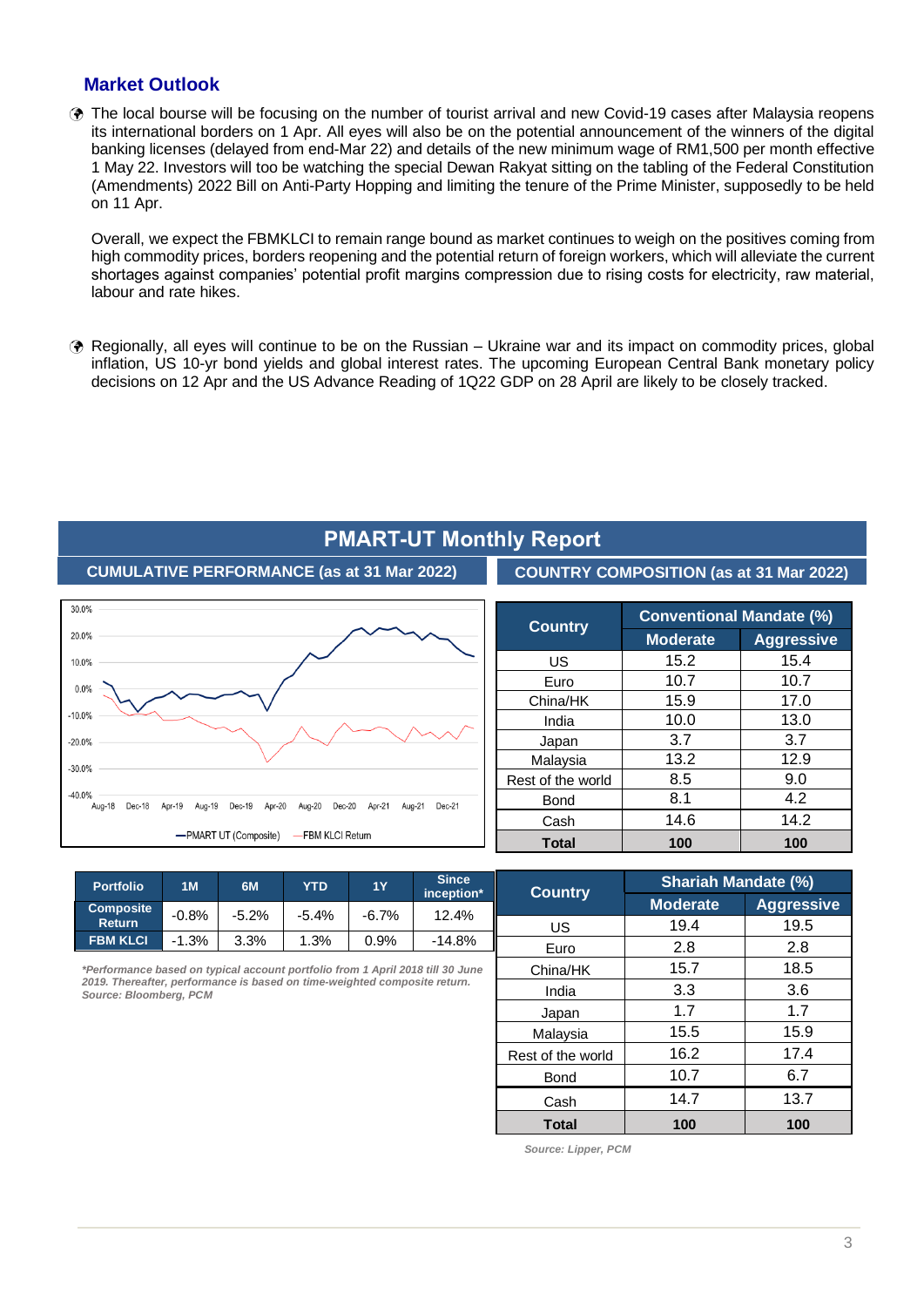| <b>CONVENTIONAL FUNDS (as at 31 March 2022)</b> |  |
|-------------------------------------------------|--|
|-------------------------------------------------|--|

|                                                               | <b>Allocation</b><br>(%) |     | Return (%)    |            |         |
|---------------------------------------------------------------|--------------------------|-----|---------------|------------|---------|
| <b>Fund Name</b>                                              | <b>Mod</b>               | Agg | <b>Mar-22</b> | <b>YTD</b> | 1Yr     |
| Affin Hwang<br>Aiiman Growth                                  | 4                        | 6   | $-1.9$        | $-9.2$     | $-9.9$  |
| Kenanga Shariah<br>Growth<br>Opportunities                    | 6                        | 7   | $-0.8$        | $-14.2$    | $-13.1$ |
| Affin Hwang<br>Select Asia<br>Pacific (ex-<br>Japan) Dividend | 12                       | 13  | $-42$         | $-11.7$    | $-15.0$ |
| <b>Principal Asia</b><br>Pacific Dynamic<br>Income MYR        | 5                        | 5   | 0.8           | $-3.7$     | $-6.3$  |
| <b>Principal Global</b><br><b>Titans MYR</b>                  | 30                       | 30  | 1.8           | $-7.0$     | 4.9     |
| <b>Principal Greater</b><br>China Equity<br><b>MYR</b>        | 14                       | 15  | $-5.9$        | $-12.5$    | $-20.2$ |
| Manulife India<br><b>Equity MYR</b>                           | 9                        | 12  | 2.1           | $-5.0$     | 10.8    |
| Affin Hwang<br>Select Balanced                                | 10                       | 4   | $-1.7$        | $-3.1$     | $-5.1$  |
| <b>AmTactical Bond</b><br><b>B MYR</b>                        | 5                        | 3   | $-1.4$        | $-4.5$     | -4.6    |
| <b>Phillip Master</b><br><b>Money Market</b>                  | 5                        | 5   | 0.1           | 0.4        | 1.7     |
| <b>Total</b>                                                  | 100                      | 100 |               |            |         |

*Mod = Moderate Agg = Aggressive Source: Lipper, PCM*

#### **Review**

- **Performance Overview** Our portfolio fell 0.8%, outperforming the FBMKLCI, which fell 1.3%. Meanwhile, most funds within our portfolio recorded negative returns for the month of March 2022.
- **Top Performer** Manulife India Equity MYR Outperformance was driven by heavy weightage in the finance sector, which has better risk-reward as most large banks reported better asset quality and sequential improvements in loan growth during the recent earnings season.
- **Worst Performer** Principal Greater China Equity MYR – Underperformance was attributed to negative news flows after reports that the US government released unverified list of Chinese companies that would halt US exports to these firms and rising Covid-19 cases in China had further led to severe supply chain disruptions.
- **Allocation** We have added the funds below into our model portfolio:
	- o Manulife India Equity MYR To have more diversification in country exposure and favourable risk-adjusted returns.
	- o Affin Hwang Select Asia Pacific (ex-Japan) Dividend Fund – A diversified country exposure with a good track record of performance and annualised returns.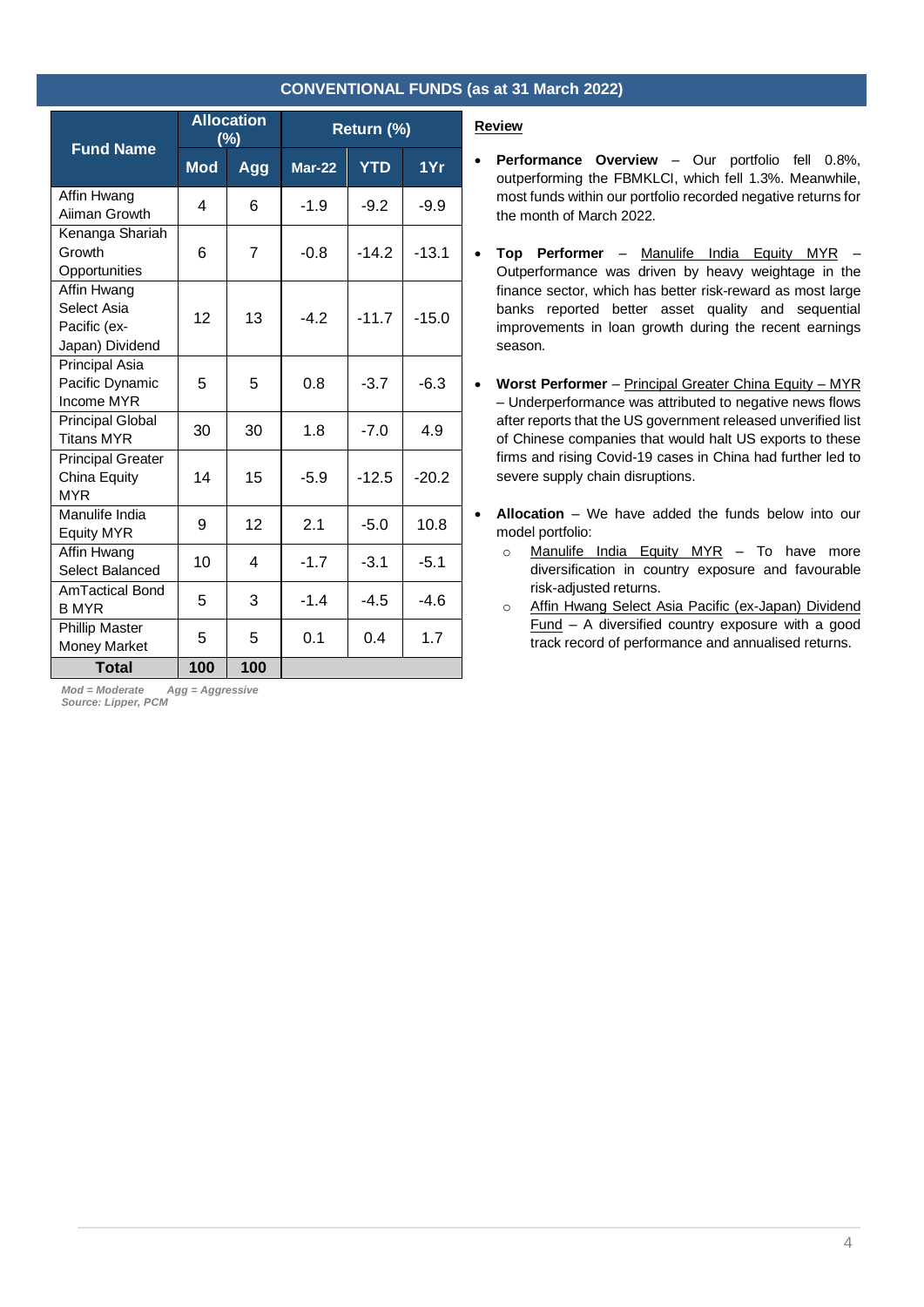#### **SHARIAH FUNDS (as at 31 March 2022)**

| <b>Fund Name</b>                                    | <b>Allocation</b><br>$(\%)$ |     | Return (%)    |            |         |
|-----------------------------------------------------|-----------------------------|-----|---------------|------------|---------|
|                                                     | <b>Mod</b>                  | Agg | <b>Mar-22</b> | <b>YTD</b> | 1Yr     |
| Affin Hwang<br>Aiiman Growth                        | 4                           | 7   | $-1.9$        | $-9.2$     | $-9.9$  |
| Kenanga Shariah<br>Growth<br>Opportunities          | 5                           | 6   | $-0.8$        | $-14.2$    | $-13.1$ |
| Eastspring<br>Investments<br>Dinasti Equity         | 16                          | 21  | $-9.4$        | $-17.9$    | $-28.5$ |
| Principal Islamic<br>Asia Pacific<br>Dynamic Equity | 22                          | 28  | $-1.8$        | $-8.2$     | $-7.0$  |
| RHB Islamic<br>Global<br>Developed<br>Markets MYR   | 18                          | 23  | 2.6           | $-8.2$     | 7.7     |
| Dana Makmur<br>Pheim                                | 20                          | 7   | $-0.1$        | $-0.3$     | $-2.5$  |
| Kenanga<br><b>ASnitaBOND</b>                        | 10                          | 3   | $-0.1$        | 0.3        | 2.0     |
| <b>Phillip Master</b><br><b>Islamic Cash</b>        | 5                           | 5   | 0.2           | 0.4        | 1.7     |
| <b>Total</b>                                        | 100                         | 100 |               |            |         |

*Mod = Moderate Agg = Aggressive Source: Lipper, PCM*

#### **Review**

- **Performance Overview** Most funds within our Shariah portfolio recorded negative returns for the month of March 2022.
- **Top Performer**  RHB Islmiac Global Developed Markets MYR – Outperformance was driven by encouraging US March jobs report, which underscored the US economy's strength despite the Fed's aggressive rates hike expectations to tame the hot inflation.
- **Worst Performer** Eastspring Investments Dinasti Equity – Underperformance was attributed to negative news flows after reports that the US government released unverified list of Chinese companies that would halt US exports to these firms and rising Covid-19 cases in China had further led to severe supply chain disruptions.
- **Allocation** There is no change to both moderate and aggressive model portfolios in March for PMART-UT Shariah. We will continue to monitor the performance of the funds and rebalance the portfolio, when necessary, in line with the market condition.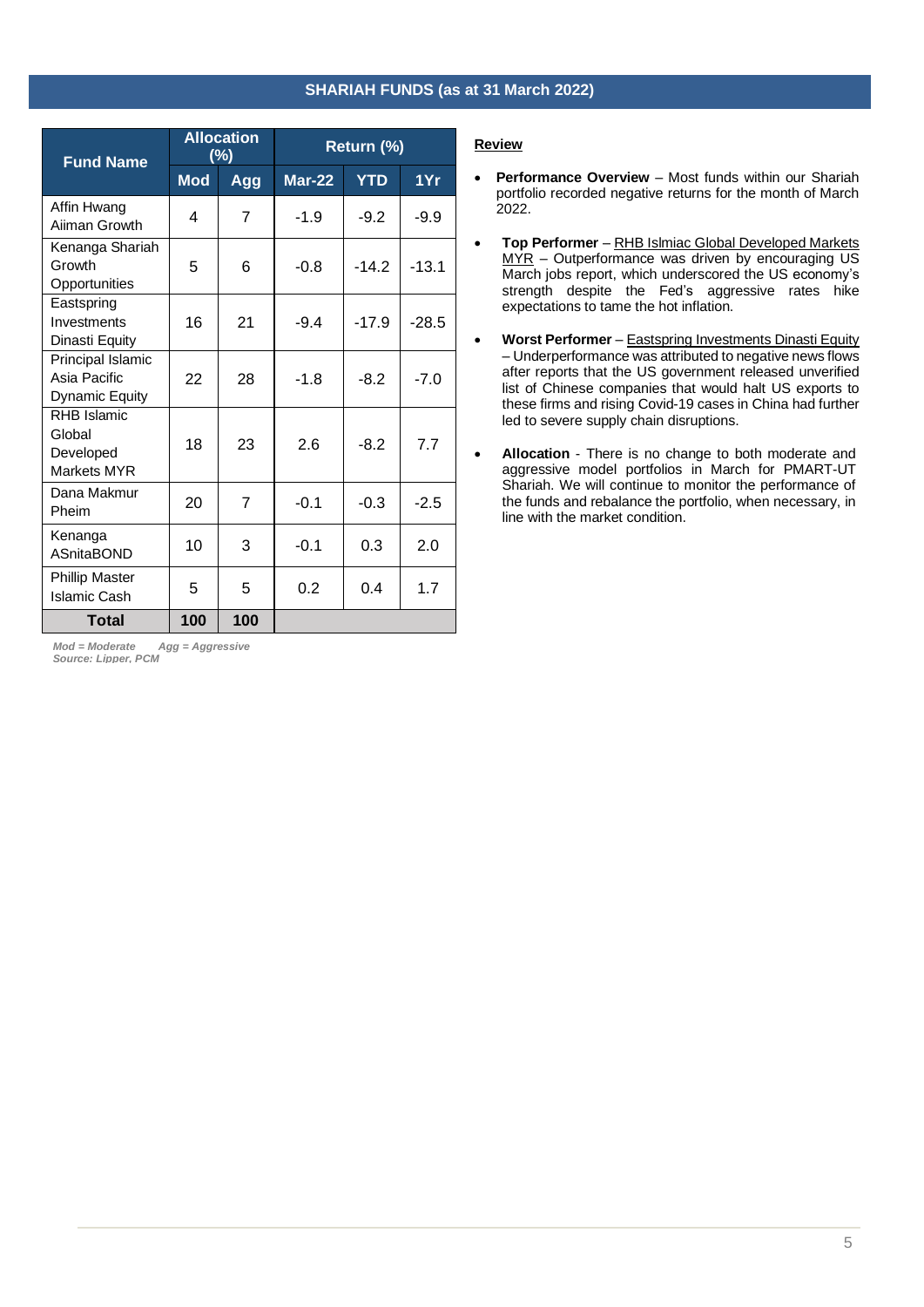# **Managed-UT Monthly Report**

## **CUMULATIVE PERFORMANCE (as at 31 Mar 2022)**





|                   | <b>Conventional Mandate (%)</b> |                   |  |  |  |
|-------------------|---------------------------------|-------------------|--|--|--|
| <b>Country</b>    | <b>Moderate</b>                 | <b>Aggressive</b> |  |  |  |
| US                | 10.4                            | 12.9              |  |  |  |
| Euro              | 3.4                             | 4.2               |  |  |  |
| China/HK          | 17.0                            | 22.9              |  |  |  |
| India             | 1.9                             | 2.5               |  |  |  |
| Japan             | 0.3                             | 0.4               |  |  |  |
| Malaysia          | 24.5                            | 22.7              |  |  |  |
| Rest of the world | 14.9                            | 19.3              |  |  |  |
| <b>Bond</b>       | 16.4                            | 5.3               |  |  |  |
| Cash              | 11.3                            | 9.9               |  |  |  |
| <b>Total</b>      | 100                             | 100               |  |  |  |

| <b>Portfolio</b>                  | 1M       | 6M    | YTD     | <b>1Y</b> | <b>Since</b><br>inception* |
|-----------------------------------|----------|-------|---------|-----------|----------------------------|
| <b>Composite</b><br><b>Return</b> | $-1.4%$  | -5.8% | $-5.5%$ | $-5.6%$   | 95.1%                      |
| <b>FBM KLCI</b>                   | $-1.3\%$ | 3.3%  | 1.3%    | 0.9%      | 16.2%                      |

*\*Performance is based on time-weighted composite return. Source: Bloomberg, PCM* 

| <b>Country</b>    | <b>Shariah Mandate (%)</b> |                   |  |  |
|-------------------|----------------------------|-------------------|--|--|
|                   | <b>Moderate</b>            | <b>Aggressive</b> |  |  |
| US                | 14.3                       | 18.3              |  |  |
| Euro              | 2.1                        | 2.7               |  |  |
| China/HK          | 17.4                       | 21.4              |  |  |
| India             | 3.6                        | 4.6               |  |  |
| Japan             | 1.4                        | 1.7               |  |  |
| Malaysia          | 15.4                       | 14.1              |  |  |
| Rest of the world | 17.3                       | 20.6              |  |  |
| Bond              | 15.0                       | 4.8               |  |  |
| Cash              | 13.5                       | 11.8              |  |  |
| <b>Total</b>      | 100                        | 100               |  |  |

*Source: Lipper, PCM*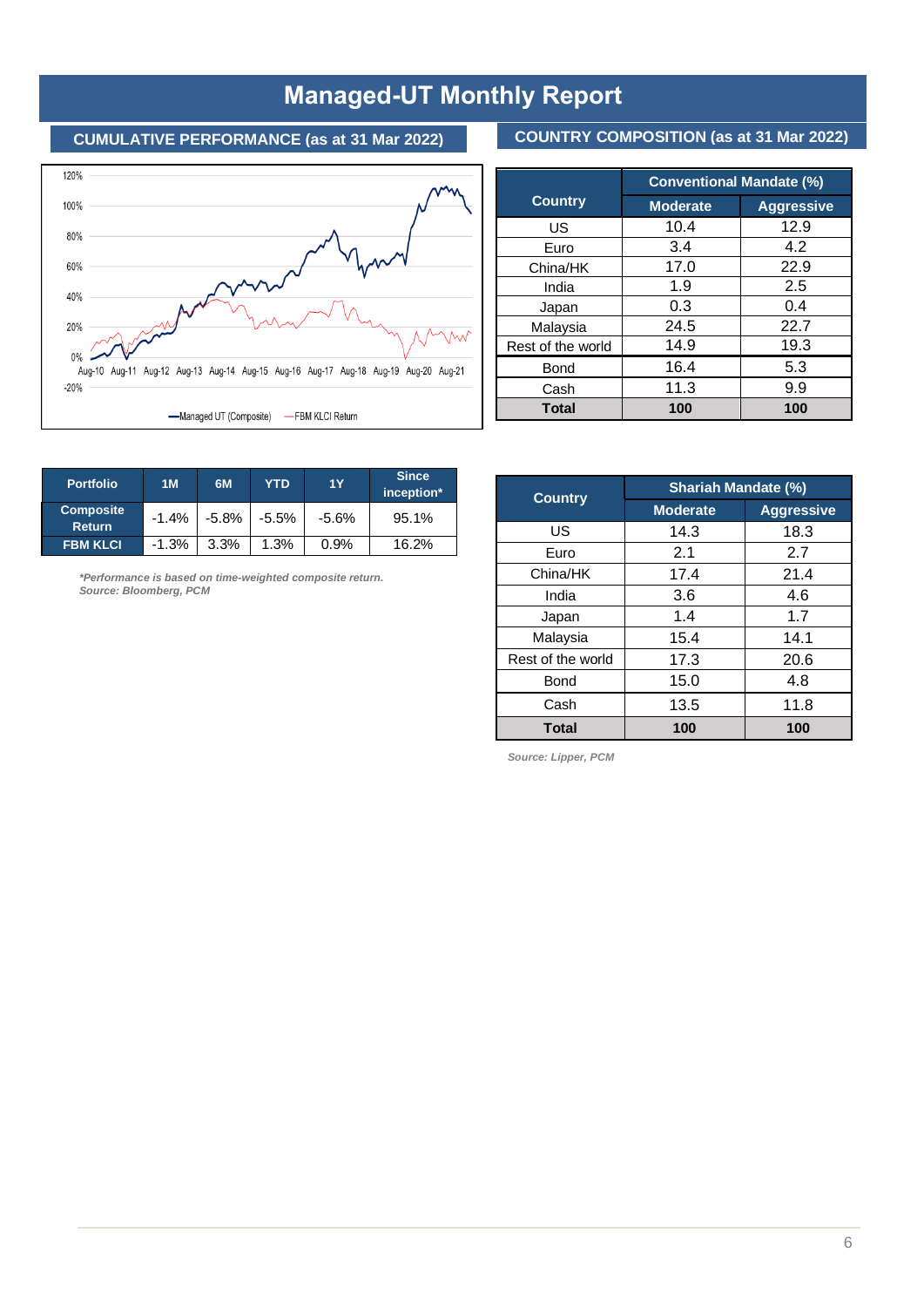### **CONVENTIONAL FUNDS (as at 31 March 2022)**

|                                                        |            | <b>Allocation</b><br>$(\%)$ | Return (%)    |            |         |
|--------------------------------------------------------|------------|-----------------------------|---------------|------------|---------|
| <b>Fund Name</b>                                       | <b>Mod</b> | Agg                         | <b>Mar-22</b> | <b>YTD</b> | 1Yr     |
| <b>KAF Tactical</b>                                    | 15         | 20                          | $-0.5$        | $-3.0$     | $-1.7$  |
| Principal Asia<br>Pacific Dynamic<br>Income MYR        | 20         | 26                          | 0.8           | $-3.7$     | $-6.3$  |
| <b>Principal Greater</b><br>China Equity<br><b>MYR</b> | 13         | 18                          | $-5.9$        | $-12.5$    | $-20.2$ |
| <b>United Global</b><br><b>Quality Equity</b><br>MYR H | 17         | 21                          | 1.2           | $-10.0$    | 2.5     |
| Affin Hwang<br>Select Balanced                         | 20         | 7                           | $-1.7$        | $-3.1$     | $-5.1$  |
| AmanahRaya<br><b>Syariah Trust</b>                     | 10         | 3                           | $-0.04$       | 0.5        | 3.4     |
| <b>Phillip Master</b><br><b>Money Market</b>           | 5          | 5                           | 0.1           | 0.4        | 1.7     |
| Total                                                  | 100        | 100                         |               |            |         |

*Mod=Moderate Agg=Aggressive Source: Lipper, PCM*

#### **Review**

- **Performance Overview –** Our portfolio fell 1.4%, slightly underperformed the FBMKLCI, which fell 1.3%. Meanwhile, most funds within our portfolio recorded mixed returns for the month of March 2022.
- **Top Performer** United Global Quality Equity MYR H Outperformance was driven by encouraging US March jobs report, which underscored the US economy's strength despite the Fed's aggressive rates hikes expectations to tame the hot inflation.
- **Worst Performer** Principal Greater China Equity MYR Underperformance was attributed to negative news flows after reports that the US government released unverified list of Chinese companies that would halt US exports to these firms and rising Covid-19 cases in China had further led to severe supply chain disruptions.
- **Allocation** There is no change to both moderate and aggressive model portfolios in March for Managed-UT Conventional. We will continue to monitor the performance of the funds and rebalance the portfolio, when necessary, in line with the market condition.

#### **SHARIAH FUNDS (as at 31 March 2022)**

| <b>Fund Name</b>                                           | <b>Allocation</b><br>$(\%)$ |     | Return (%) |            |         |
|------------------------------------------------------------|-----------------------------|-----|------------|------------|---------|
|                                                            | <b>Mod</b>                  | Agg | $Mar-22$   | <b>YTD</b> | 1Yr     |
| Affin Hwang<br>Aiiman Growth                               | 9                           | 13  | $-1.9$     | $-9.2$     | $-9.9$  |
| Eastspring<br>Investments<br>Dinasti Equity                | 16                          | 21  | $-9.4$     | $-17.9$    | $-28.5$ |
| Principal Islamic<br>Asia Pacific<br><b>Dynamic Equity</b> | 22                          | 28  | $-1.8$     | $-8.2$     | $-7.0$  |
| <b>RHB Islamic</b><br>Global<br>Developed<br>Markets MYR   | 18                          | 23  | 2.6        | $-8.2$     | 7.7     |
| Dana Makmur<br>Pheim                                       | 20                          | 7   | $-0.1$     | $-0.3$     | $-2.5$  |
| AmanahRaya<br><b>Syariah Trust</b>                         | 10                          | 3   | $-0.04$    | 0.5        | 3.4     |
| <b>Phillip Master</b><br><b>Islamic Cash</b>               | 5                           | 5   | 0.2        | 0.4        | 1.7     |
| Total                                                      | 100                         | 100 |            |            |         |

**Review**

- **Performance Overview** Most funds within our Shariah portfolio recorded negative returns for the month of March 2022.
- **Top Performer**  RHB Islamic Global Developed Markets MYR – Outperformance was driven by encouraging US March jobs report, which underscored the US economy's strength despite the Fed's aggressive rates hike expectations to tame the hot inflation.
- **Worst Performer** Eastspring Investments Dinasti Equity – Underperformance was attributed to negative news flows after reports that the US government released unverified list of Chinese companies that would halt US exports to these firms and rising Covid-19 cases in China had further led to severe supply chain disruptions.
- **Allocation –** There is no change to both moderate and aggressive model portfolios in March for Managed-UT Shariah. We will continue to monitor the performance of the funds and rebalance the portfolio, when necessary, in line with the market condition.

*Mod=Moderate Agg=Aggressive Source: Lipper, PCM*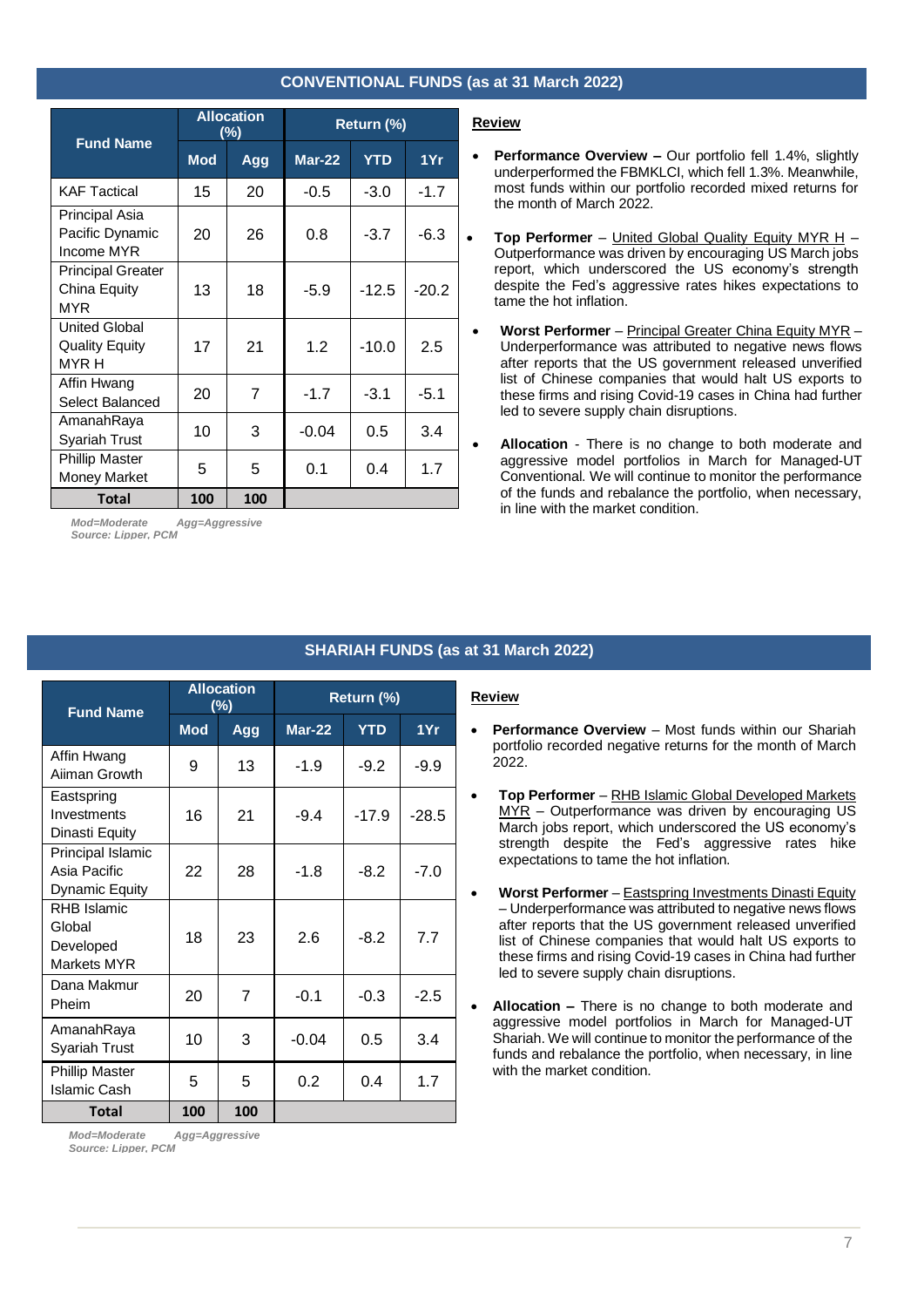# **Tracking our Recommendations**

|                                            | <b>Name</b>                                        | % Growth |            |  |                           | <b>Name</b>                                             | % Growth |            |  |  |  |
|--------------------------------------------|----------------------------------------------------|----------|------------|--|---------------------------|---------------------------------------------------------|----------|------------|--|--|--|
|                                            |                                                    | $M$ -o-M | <b>YTD</b> |  |                           |                                                         | $M-O-M$  | <b>YTD</b> |  |  |  |
|                                            | <b>MALAYSIA - CONVENTIONAL</b>                     |          |            |  | <b>MALAYSIA - ISLAMIC</b> |                                                         |          |            |  |  |  |
| <b>Equity</b>                              |                                                    |          |            |  | <b>Equity</b>             |                                                         |          |            |  |  |  |
|                                            | 2.3<br>Eastspring Investments Equity Income<br>1.7 |          |            |  | 27                        | $-3.5$                                                  | $-8.3$   |            |  |  |  |
| 2                                          | <b>KAF Tactical</b>                                | $-0.5$   | $-3.0$     |  | 28                        | <b>BIMB I Growth</b>                                    | $-1.0$   | $-16.1$    |  |  |  |
| 3                                          | Kenanga Growth                                     | $-0.1$   | $-7.9$     |  | 29                        | Dana Makmur Pheim                                       | $-0.1$   | $-0.3$     |  |  |  |
| $\overline{4}$                             | Phillip Master Equity Growth                       | $-0.7$   | $-11.6$    |  | 30                        | $-1.0$                                                  | $-5.7$   |            |  |  |  |
| Kenanga Growth Series 2 MYR<br>$-1.0$<br>5 |                                                    |          | $-6.1$     |  | 31                        | Kenanga Syariah Growth                                  | 0.2      | $-9.0$     |  |  |  |
| 6                                          | Maybank Malaysia Dividend                          | $-2.8$   | $-6.9$     |  | 32                        | Affin Hwang AIIMAN Growth                               | $-1.9$   | $-9.2$     |  |  |  |
|                                            |                                                    |          |            |  |                           | $\sim$ $\sim$ $\sim$ $\sim$ $\sim$ $\sim$ $\sim$ $\sim$ |          |            |  |  |  |

| <b>Mixed Assets</b>         |   |   |               | ) シドレ               |
|-----------------------------|---|---|---------------|---------------------|
| Affin Hwang Select Balanced | . | ຣ |               | <b>Fixed Income</b> |
|                             |   |   | $\sim$ $\sim$ |                     |

|                                          | <b>Fixed Income</b>                          |  |  |  | 35 | Affin Hwang Aiiman Global Sukuk MYR H | $\overline{A}$<br>- 1 | -2.9   |
|------------------------------------------|----------------------------------------------|--|--|--|----|---------------------------------------|-----------------------|--------|
|                                          | $-5.0$<br>Affin Hwang Select Bond MYR<br>- 1 |  |  |  | 36 | Mavbank Malavsia Sukuk                | $-0.5$                | $-0.3$ |
|                                          | $-0.1$<br>AmDynamic Bond<br>$-0.7$           |  |  |  | 37 | MAMG Global Income-I MYR              | $\sim$<br>- 1         | -2.5   |
| 0.2<br>$-0.3$<br>10<br>Kenanga BondEXTRA |                                              |  |  |  |    |                                       |                       |        |

|                                                  | <b>ASIA - CONVENTIONAL</b>                              |        |         |    |                                        | <b>Equity</b>                                           |        |         |
|--------------------------------------------------|---------------------------------------------------------|--------|---------|----|----------------------------------------|---------------------------------------------------------|--------|---------|
|                                                  | <b>Equity</b>                                           |        |         |    | 38                                     | Aberdeen Standard Islamic World Equity A<br>MYR         | 2.0    | $-11.5$ |
| 11                                               | Affin Hwang Select Dividend                             | $-1.8$ | $-5.6$  |    | 39                                     | Principal Islamic Asia Pacific Dynamic Equity           | $-1.8$ | $-8.2$  |
| 12                                               | Affin Hwang Select Opportunity<br>$-5.4$<br>$-3.6$      |        |         |    | 40                                     | Eastspring Investments Dinasti Equity                   | $-9.4$ | $-17.9$ |
| 13                                               | Affin Hwang Select APAC ex-Japan Dividend<br><b>MYR</b> | $-4.2$ |         | 41 | BIMB-Arabesque i Global Dividend 1 MYR | $-0.1$                                                  | $-9.7$ |         |
| 14                                               | Principal Asia Pacific Dynamic Income MYR               | 0.8    | $-3.7$  |    | 42                                     | Affin Hwang Aiiman Asia (ex Japan) Growth<br><b>MYR</b> | $-3.7$ | $-12.3$ |
| 15                                               | Principal Greater China Equity MYR                      | $-5.9$ | $-12.5$ |    | 43                                     | RHB Islamic Global Developed Markets<br>MYR             | 2.6    | $-8.2$  |
| 16                                               | Eastspring Investments Asia Pacific Equity<br>MY        | $-3.4$ | $-7.6$  |    |                                        |                                                         |        |         |
| $-5.0$<br>17<br>2.1<br>Manulife India Equity MYR |                                                         |        |         |    |                                        | <b>Mixed Assets</b>                                     |        |         |
| 18                                               | $-9.4$<br>$-2.4$<br><b>RHB Entrepreneur</b>             |        |         |    | 44                                     | Principal Islamic Lifetime Balanced Growth              | $-0.6$ | -0.8    |
| 19                                               | $-2.2$<br>United ASEAN Discovery<br>0.8                 |        |         |    |                                        | TA Asia Pacific Islamic Balanced                        | 2.2    | $-3.1$  |

|          | <b>Mixed</b><br>Accate<br>нээс э                                    |                      |          |    |                                                                                         |             |           |
|----------|---------------------------------------------------------------------|----------------------|----------|----|-----------------------------------------------------------------------------------------|-------------|-----------|
| 20<br>__ | Select Income<br><b>Asia</b><br>stments<br>١r<br>nvestr<br>_astsnr" | - 1<br>ں ו<br>$\sim$ | <u>.</u> | 46 | - MY د<br>$\overline{\phantom{a}}$<br>RF<br>'acıtıc<br>$\Delta n$<br>1.0.0<br>-<br>عاجد | v.c<br>$ -$ | $- \cdot$ |

|    | <b>GLOBAL - CONVENTIONAL</b>                        |     |        |  | 48 | Manulife Investment Asia-Pacific REIT | 1.5    | $-4.7$  |
|----|-----------------------------------------------------|-----|--------|--|----|---------------------------------------|--------|---------|
|    | Equity                                              |     |        |  | 49 | Principal Global Technology MYR H     | $-4.8$ | $-17.0$ |
| 21 | <b>Principal Global Titans MYR</b><br>$-7.0$<br>8.، |     |        |  |    | Manulife Shariah Global REIT MYR      | 6.3    | $-5.6$  |
| 22 | RHB-GS US Equity                                    | 4.2 | $-7.1$ |  |    |                                       |        |         |
| 23 | AmPan European Property Equities                    | 2.0 | $-6.7$ |  |    |                                       |        |         |
| 25 | Manulife Investment U.S. Equity MYR                 | 3.2 | $-5.3$ |  |    |                                       |        |         |
| 26 | United Global Healthcare Fund A MYR Acc             | 2.8 | $-6.8$ |  |    |                                       |        |         |
|    |                                                     |     |        |  |    |                                       |        |         |

#### **YTD Review – Conventional**

- **Top performer:** United Golden Opportunity MYR H **–** The fund performance was driven by positive sentiment on gold as USD and Treasury yields receded due to tension in Ukraine.
- **Worst performer:** Principal Greater China Equity MYR The fund performance was attributed to negative news flows after reports that the US government released unverified list of Chinese companies that would halt US exports to these firms and rising Covid-19 cases in China had further led to severe supply chain disruptions.

|   | <b>Name</b>                                        | % Growth         |            |                                                      | <b>Name</b>                          | % Growth    |            |  |  |  |  |
|---|----------------------------------------------------|------------------|------------|------------------------------------------------------|--------------------------------------|-------------|------------|--|--|--|--|
|   |                                                    | $M-O-M$          | <b>YTD</b> |                                                      |                                      | $M$ -o- $M$ | <b>YTD</b> |  |  |  |  |
|   | <b>MALAYSIA - CONVENTIONAL</b>                     |                  |            |                                                      | <b>MALAYSIA - ISLAMIC</b>            |             |            |  |  |  |  |
|   | <b>Equity</b>                                      |                  |            |                                                      | <b>Equity</b>                        |             |            |  |  |  |  |
|   | 2.3<br>1.7<br>Eastspring Investments Equity Income |                  |            |                                                      | Affin Hwang Aiiman Quantum           | $-3.5$      | $-8.3$     |  |  |  |  |
| 2 | <b>KAF Tactical</b>                                | $-3.0$<br>$-0.5$ |            | 28                                                   | <b>BIMB I Growth</b>                 | $-1.0$      | $-16.1$    |  |  |  |  |
| 3 | Kenanga Growth                                     | $-0.1$           | $-7.9$     | 29                                                   | Dana Makmur Pheim                    | $-0.1$      | $-0.3$     |  |  |  |  |
| 4 | Phillip Master Equity Growth                       | $-0.7$           | $-11.6$    | 30                                                   | Eastspring Investments Dana al-Ilham | $-1.0$      | $-5.7$     |  |  |  |  |
| 5 | Kenanga Growth Series 2 MYR                        | $-1.0$           | $-6.1$     | 31                                                   | Kenanga Syariah Growth               | 0.2         | $-9.0$     |  |  |  |  |
| 6 | Maybank Malaysia Dividend<br>$-2.8$<br>$-6.9$      |                  |            | 32                                                   | Affin Hwang AIIMAN Growth            | $-1.9$      | $-9.2$     |  |  |  |  |
|   |                                                    |                  | 33         | Kenanga OA Inv-Kenanga Shariah Growth<br><b>Opps</b> | $-0.8$                               | $-14.2$     |            |  |  |  |  |

| Affin Hwang Select Balanced | -1<br>. . | $-3.1$ |                                                         | <b>Fixed Income</b>                   |             |        |  |  |  |  |
|-----------------------------|-----------|--------|---------------------------------------------------------|---------------------------------------|-------------|--------|--|--|--|--|
|                             |           |        | $-0.04$<br>0.5<br>34<br>AmanahRaya Syariah Trust        |                                       |             |        |  |  |  |  |
| <b>Fixed Income</b>         |           |        | 35                                                      | Affin Hwang Aiiman Global Sukuk MYR H | $-1$ $\sim$ | $-2.9$ |  |  |  |  |
| Affin Hwang Select Bond MYR | $-1.2$    | -5.0   | 36                                                      | Maybank Malaysia Sukuk                | $-0.5$      | $-0.3$ |  |  |  |  |
| AmDynamic Bond              | $-0.7$    | $-0.1$ | $-2.5$<br>37<br>MAMG Global Income-I MYR<br>$-1$ $\sim$ |                                       |             |        |  |  |  |  |

|                  |                                                         |        |         |        | <b>GLOBAL - ISLAMIC</b>                                |        |         |     |  |  |  |
|------------------|---------------------------------------------------------|--------|---------|--------|--------------------------------------------------------|--------|---------|-----|--|--|--|
|                  | <b>ASIA - CONVENTIONAL</b>                              |        |         | Equity |                                                        |        |         |     |  |  |  |
|                  | <b>Equity</b>                                           |        |         | 38     | Aberdeen Standard Islamic World Equity A<br><b>MYR</b> | 2.0    | $-11.5$ |     |  |  |  |
| 11               | Affin Hwang Select Dividend                             | $-1.8$ | $-5.6$  | 39     | Principal Islamic Asia Pacific Dynamic Equity          | $-1.8$ | $-8.2$  | ₷   |  |  |  |
| 12               | Affin Hwang Select Opportunity                          | $-3.6$ | $-5.4$  | 40     | Eastspring Investments Dinasti Equity                  | $-9.4$ | $-17.9$ | ል   |  |  |  |
| 13 <sup>13</sup> | Affin Hwang Select APAC ex-Japan Dividend<br><b>MYR</b> | $-4.2$ | $-11.7$ | 41     | BIMB-Arabesque i Global Dividend 1 MYR                 | $-0.1$ | $-9.7$  |     |  |  |  |
| 14               | Principal Asia Pacific Dynamic Income MYR               | 0.8    | $-3.7$  | 42     | Affin Hwang Aiiman Asia (ex Japan) Growth<br>MYR       | $-3.7$ | $-12.3$ | ₷   |  |  |  |
| 15               | Principal Greater China Equity MYR                      | $-5.9$ | $-12.5$ | 43     | RHB Islamic Global Developed Markets<br>MYR            | 2.6    | $-8.2$  | ed. |  |  |  |

|    | <b>Mixed Assets</b>                        |      |        |  |  |  |  |  |  |  |  |  |
|----|--------------------------------------------|------|--------|--|--|--|--|--|--|--|--|--|
| 44 | Principal Islamic Lifetime Balanced Growth | -0.6 |        |  |  |  |  |  |  |  |  |  |
| 45 | TA Asia Pacific Islamic Balanced           |      | $-3.1$ |  |  |  |  |  |  |  |  |  |

| <b>Mixed Assets</b>                             |  |  |  | <b>OTHER</b> |                                       |        |         |  |  |  |  |  |
|-------------------------------------------------|--|--|--|--------------|---------------------------------------|--------|---------|--|--|--|--|--|
| $-2.2$<br>estments Asia Select Income<br>$-1.5$ |  |  |  | 46           | AmAsia Pacific REITs B MYR            | 3.9    | $-2.5$  |  |  |  |  |  |
|                                                 |  |  |  | 47           | United Golden Opportunity MYR H       |        | 5.4     |  |  |  |  |  |
| <b>GLOBAL - CONVENTIONAL</b>                    |  |  |  | 48           | Manulife Investment Asia-Pacific REIT | 1.5    | $-4.7$  |  |  |  |  |  |
| Eauity                                          |  |  |  | 49           | Principal Global Technology MYR H     | $-4.8$ | $-17.0$ |  |  |  |  |  |
| al Titans MYR<br>$-7.0$<br>1.8                  |  |  |  | 50           | Manulife Shariah Global REIT MYR      | 6.3    | $-5.6$  |  |  |  |  |  |

#### **YTD Review – Islamic**

- **Top performer:** Eastspring Investments Equity Income **–** The fund performance was driven by heavy weightage in the finance, telco and oil & gas sectors that performed well since the beginning of 2022.
- **Worst performer:** Eastspring Investments Dinasti Equity The fund performance was attributed to negative news flows after reports that the US government released unverified list of Chinese companies that would halt US exports to these firms and rising Covid-19 cases in China had further led to severe supply chain disruptions.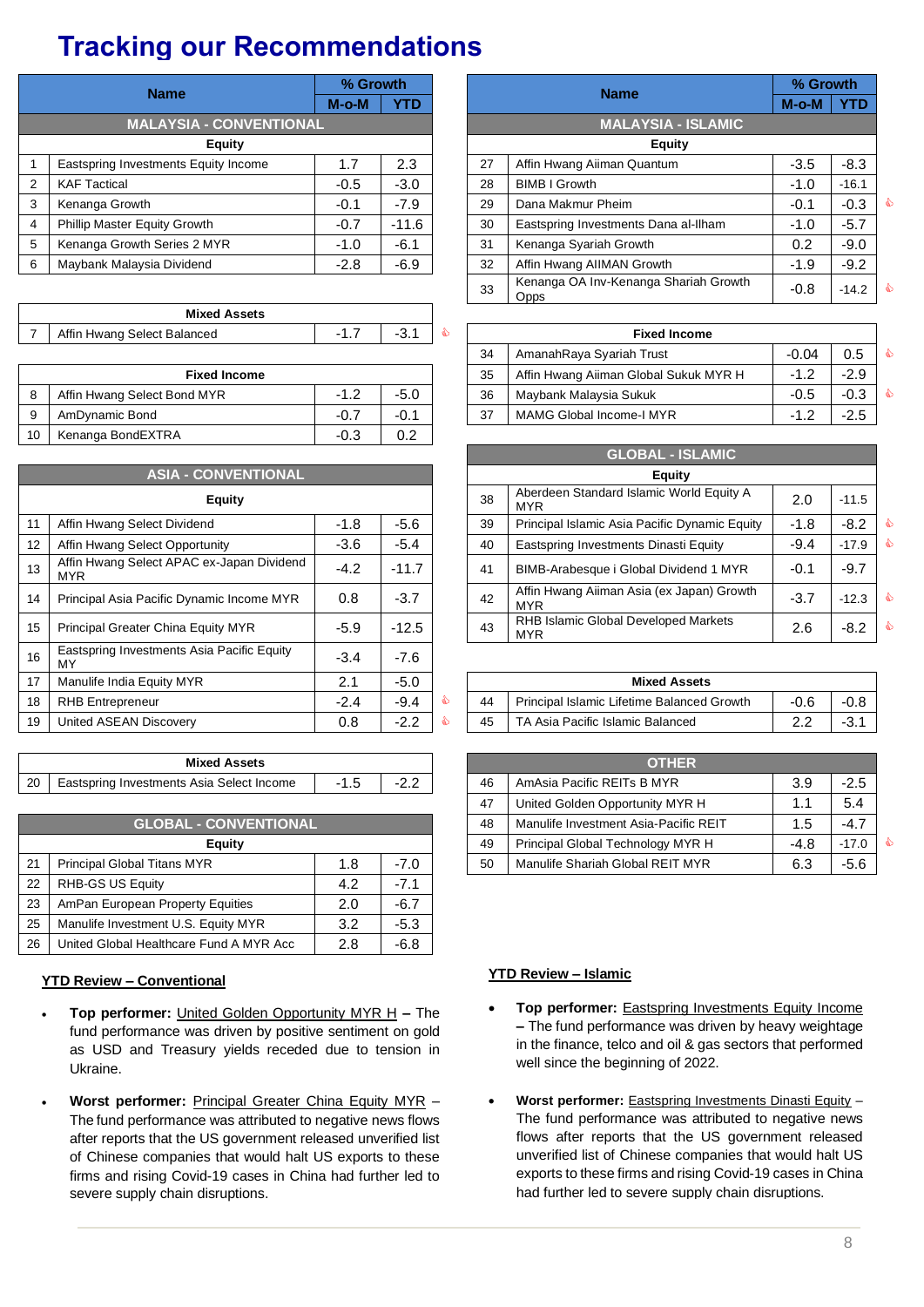# **From the Scoreboard**

|   | Name                                                     | Launch<br>Date | 6-MTH (%) | <b>RETURN</b><br><b>YTD (%)</b> | 1-YR<br>$(\%)$ | 3-YR<br>(%) | <b>STD DEV</b><br>1-YR (%) | RTN/<br><b>RISK</b> | <b>RANK</b><br><b>ABS</b><br>(1-YR) | <b>RANK</b><br><b>RAR</b><br>(1-YR) |
|---|----------------------------------------------------------|----------------|-----------|---------------------------------|----------------|-------------|----------------------------|---------------------|-------------------------------------|-------------------------------------|
|   | Malaysia, Equity-Growth                                  |                |           |                                 |                |             |                            |                     |                                     |                                     |
| Ε | Affin Hwang Equity                                       | 8/10/2002      | $-7.59$   | $-5.74$                         | 0.13           | 32.65       | 16.07                      | 0.08                | 13                                  | 13                                  |
| Ε | Affin Hwang Growth                                       | 1/8/2007       | $-9.99$   | $-8.36$                         | $-4.05$        | 21.95       | 14.22                      | $-0.23$             | 25                                  | 22                                  |
| Ε | Affin Hwang Principled Growth                            | 23/4/2008      | $-9.85$   | $-8.23$                         | $-3.99$        | 25          | 14.12                      | $-0.22$             | 24                                  | 21                                  |
| Ε | Affin Hwang Select Dividend                              | 10/9/2004      | $-5.95$   | $-5.6$                          | $-6.59$        | 16.99       | 7.49                       | $-0.87$             | 33                                  | 34                                  |
| Ε | Affin Hwang Select Opportunity                           | 12/1/1993      | $-4.88$   | $-5.42$                         | $-4.32$        | 11.4        | 9.37                       | $-0.43$             | 26                                  | 27                                  |
| Ε | AmDividend Income                                        | 28/8/2004      | $-1.22$   | $-0.9$                          | $-2.86$        | 32.08       | 9.7                        | $-0.25$             | 20                                  | 23                                  |
| Ε | AmMalaysia Equity                                        | 30/6/1994      | $-1.05$   | $-0.44$                         | $-3.16$        | 31.15       | 9.52                       | $-0.29$             | 22                                  | 25                                  |
| Ε | AmTotal Return                                           | 9/3/2017       | $-2.17$   | $-1.74$                         | $-4.62$        | 21.56       | 9.11                       | $-0.48$             | 30                                  | 31                                  |
| Ε | Apex Malaysia Growth                                     | 14/8/2002      | $-2.88$   | $-1.79$                         | $-2.32$        | 19.09       | 11.33                      | $-0.15$             | 18                                  | 17                                  |
| Ε | Eastspring Investments Equity Income                     | 8/4/2019       | 2.67      | 2.28                            | 2.87           | 8.23        | 10.04                      | 0.33                | 6                                   | 6                                   |
| Ε | Eastspring Investments Growth                            | 25/5/2017      | 0.05      | 0.86                            | $-2.86$        | 29.65       | 12.03                      | $-0.19$             | 21                                  | 18                                  |
| Ε | Eastspring Investments MY Focus                          | 25/3/2004      | 2.46      | 0.23                            | 3.04           | 16.35       | 10.19                      | 0.34                | 4                                   | 4                                   |
| Ε | <b>KAF Core Income</b>                                   | 15/8/2002      | 3.87      | 3.38                            | 8.78           | 124.11      | 14.14                      | 0.66                | $\mathbf{1}$                        | $\mathbf{1}$                        |
| Ε | <b>KAF Tactical</b>                                      | 23/4/2004      | $-3.4$    | $-2.97$                         | $-1.74$        | 84.62       | 10.85                      | $-0.11$             | 16                                  | 16                                  |
|   | Kenanga DividendEXTRA                                    | 23/4/2004      | 0.09      | 1.51                            | $-9.73$        | 3.89        | 10.34                      | $-0.94$             | 36                                  | 36                                  |
| Ε | Kenanga EquityEXTRA                                      | 29/1/2002      | $-23.14$  | $-21.2$                         | $-20.74$       | 20.16       | 21.72                      | $-0.96$             | 40                                  | 39                                  |
| Ε | Kenanga Growth                                           | 27/5/2013      | $-6.89$   | $-7.86$                         | $-3.68$        | 25.34       | 11.59                      | $-0.27$             | 23                                  | 24                                  |
|   | Kenanga Growth Series 2 MYR                              | 24/11/2000     | $-3.63$   | $-6.1$                          | 1.64           | 59.79       | 10.75                      | 0.2                 | 10                                  | 11                                  |
|   | Kenanga Growth Series 2 USD                              | 5/5/1976       | $-4.38$   | $-7.53$                         | $-0.27$        | 54.08       | 13.56                      | 0.04                |                                     |                                     |
| Ε | Kenanga Malaysian Inc                                    | 2/12/1966      | $-3.94$   | $-6.26$                         | $-1.19$        | 50.81       | 10.21                      | $-0.07$             | 15                                  | 15                                  |
| Ε | Kenanga OA Inv-Kenanga Blue Chip                         | 14/5/1971      | $-5$      | $-5.43$                         | $-2.21$        | 22.58       | 9.42                       | $-0.19$             | 17                                  | 19                                  |
| Ε | Kenanga Premier                                          | 1/6/1970       | $-12.28$  | $-11.63$                        | $-9.13$        | 29.42       | 14.47                      | $-0.59$             | 35                                  | 32                                  |
|   | Maybank Malaysia Dividend                                | 16/4/1998      | $-7.07$   | $-6.89$                         | $-7.31$        | 3.88        | 7.65                       | $-0.95$             | 34                                  | 37                                  |
|   | Maybank Malaysia Ethical Dividend                        | 19/5/1997      | $-1.51$   | $-1.03$                         | $-0.94$        | 4.08        | 8.9                        | $-0.06$             | 14                                  | 14                                  |
|   | Maybank Malaysia Growth                                  | 3/10/2002      | $-2.28$   | $-1.34$                         | $-2.55$        | 9.17        | 10.1                       | $-0.21$             | 19                                  | 20                                  |
|   | Maybank Malaysia Value A MYR                             | 5/8/2004       | $-3.18$   | $-1.58$                         | $-4.38$        | 13.19       | 7.14                       | $-0.59$             | 27                                  | 33                                  |
|   | Maybank Malaysia Value C MYR                             | 25/3/2002      | $-3.1$    | $-1.55$                         | $-4.24$        | 13.72       | 7.16                       | $-0.57$             |                                     |                                     |
|   | Pacific Millennium                                       | 20/4/1992      | $-2.17$   | $-1.29$                         | $-4.58$        | 4.37        | 9.68                       | $-0.44$             | 29                                  | 28                                  |
|   | Phillip Dividend                                         | 16/5/2016      | $-3.66$   | $-2.85$                         | $-4.48$        | $-7.5$      | 9.86                       | $-0.42$             | 28                                  | 26                                  |
|   | Phillip Master Equity Growth                             | 15/6/1995      | $-16.86$  | $-11.6$                         | $-16.45$       | 55.68       | 17.86                      | $-0.91$             | 39                                  | 35                                  |
|   | Phillip Recovery                                         | 1/8/2012       | $-11.44$  | $-6.63$                         | $-13.24$       | $-19.23$    | 12.5                       | $-1.07$             | 38                                  | 40                                  |
| Ε | Principal Malaysia Opportunities                         | 26/10/2001     | 2.29      | 2.45                            | 2.79           | 23.77       | 13.57                      | 0.27                | 7                                   | 8                                   |
| Ε | Principal Malaysia Titans                                | 17/6/2008      | 2.07      | 1.29                            | $\overline{2}$ | 16.57       | 11.75                      | 0.22                | 9                                   | 10                                  |
| Ε | Principal Titans Growth & Income                         | 24/4/2001      | 0.43      | 1.84                            | 1.53           | 22.55       | 8.03                       | 0.23                | 11                                  | 9                                   |
|   | <b>RHB Capital</b>                                       | 8/10/2002      | $-4.4$    | $-0.15$                         | $-11.81$       | 19.91       | 12.36                      | $-0.95$             | 37                                  | 38                                  |
|   | <b>RHB Equity</b>                                        | 1/8/2007       | 1.19      | 0.78                            | 2.04           | 14.66       | 8.17                       | 0.28                | 8                                   | $\overline{7}$                      |
|   | RHB KLCI Tracker                                         | 23/4/2008      | 4.47      | 2.29                            | 3.5            | 1.5         | 12.41                      | 0.33                | 3                                   | 5                                   |
| Ε | RHB Malaysia DIVA                                        | 10/9/2004      | 2.61      | 2.98                            | 3.02           | 18.99       | 9.77                       | 0.35                | 5                                   | 3                                   |
|   | RHB Malaysia Dividend                                    | 12/1/1993      | 3.3       | 3.82                            | 5.11           | 22.52       | 10.77                      | 0.51                | 2                                   | $\overline{2}$                      |
|   | <b>RHB Smart Treasure</b>                                | 28/8/2004      | $-0.68$   | $-0.35$                         | 1.05           | 14.64       | 8.81                       | 0.16                | 12                                  | 12                                  |
| Ε | TA Comet                                                 | 30/6/1994      | $-3.81$   | $-3.03$                         | $-6.05$        | 20.29       | 12.02                      | $-0.46$             | 32                                  | 30                                  |
|   | <b>TA Growth</b>                                         | 9/3/2017       | $-3.45$   | $-1.99$                         | $-5.75$        | $-3.71$     | 11.63                      | $-0.45$             | 31                                  | 29                                  |
|   |                                                          | Average        | $-3.47$   | $-2.87$                         | $-3.08$        | 23.05       | 11.24                      | $-0.22$             |                                     |                                     |
|   | <b>Malaysia Equity Growth - Shariah</b>                  |                |           |                                 |                |             |                            |                     |                                     |                                     |
| Ε | Affin Hwang Aiiman Growth                                | 10/08/2002     | $-10.9$   | $-9.22$                         | $-9.89$        | 28.05       | 12.08                      | $-0.8$              | 25                                  | 26                                  |
| Ε | Affin Hwang Aiiman Quantum                               | 08/01/2007     | $-10.5$   | $-8.32$                         | $-7.34$        | 32.66       | 15.86                      | $-0.41$             | 22                                  | 16                                  |
|   | AmanahRaya Islamic Equity                                | 04/23/2008     | $-5.93$   | $-4.62$                         | $-7.87$        | $-5.02$     | 10.33                      | $-0.74$             | 23                                  | 25                                  |
| Е | AmIslamic Growth                                         | 09/10/2004     | $-6.81$   | $-5.12$                         | $-5.45$        | 20.66       | 11.28                      | $-0.44$             | 18                                  | 18                                  |
|   | Amittikal                                                | 01/12/1993     | $-7.37$   | $-6.13$                         | $-10.26$       | 3.75        | 10.91                      | $-0.94$             | 26                                  | 29                                  |
|   | Apex Dana Al-Sofi-I                                      | 08/28/2004     | $-5.14$   | $-3.77$                         | $-4.3$         | 12.1        | 10.67                      | $-0.36$             | 16                                  | 15                                  |
|   | <b>BIMB</b> i Growth                                     | 06/30/1994     | $-22.37$  | $-16.09$                        | $-21.11$       | 39.74       | 18.15                      | $-1.21$             | 32                                  | 31                                  |
|   | BIMB-Arabesque Malaysia Shariah-ESG<br><b>Equity MYR</b> | 03/09/2017     | $-8.07$   | $-6.05$                         | $-13.04$       | 10.67       | 9.95                       | $-1.35$             | 30                                  | 32                                  |
| Ε | Eastspring Investments Dana al-Ilham                     | 08/14/2002     | $-7.32$   | $-5.75$                         | $-6.93$        | 14.56       | 9.44                       | $-0.72$             | 20                                  | 24                                  |
|   | Eastspring Investments Islamic Equity<br>Income          | 04/08/2019     | $-2.69$   | $-4.22$                         | $-4.06$        |             | 9.13                       | $-0.41$             | 15                                  | 17                                  |
|   | Eastspring Investments Islamic Small-Cap                 | 05/25/2017     | $-5.19$   | $-1.18$                         | $-7.31$        | 9.01        | 10.58                      | $-0.67$             | 21                                  | 23                                  |
|   | KAF Dana Adib                                            | 03/25/2004     | $-3.11$   | $-4.92$                         | $-1.51$        | 35.73       | 10.39                      | $-0.1$              | 9                                   | 9                                   |
|   | Kenanga Global Islamic                                   | 08/15/2002     | $-3.45$   | $-6.9$                          |                |             |                            |                     |                                     |                                     |
|   | Kenanga OA Inv-Kenanga Ekuiti Islam                      | 04/23/2004     | -8.38     | -8.02                           | $-8.8$         | 25.12       | 9.57                       | $-0.91$             | 24                                  | 28                                  |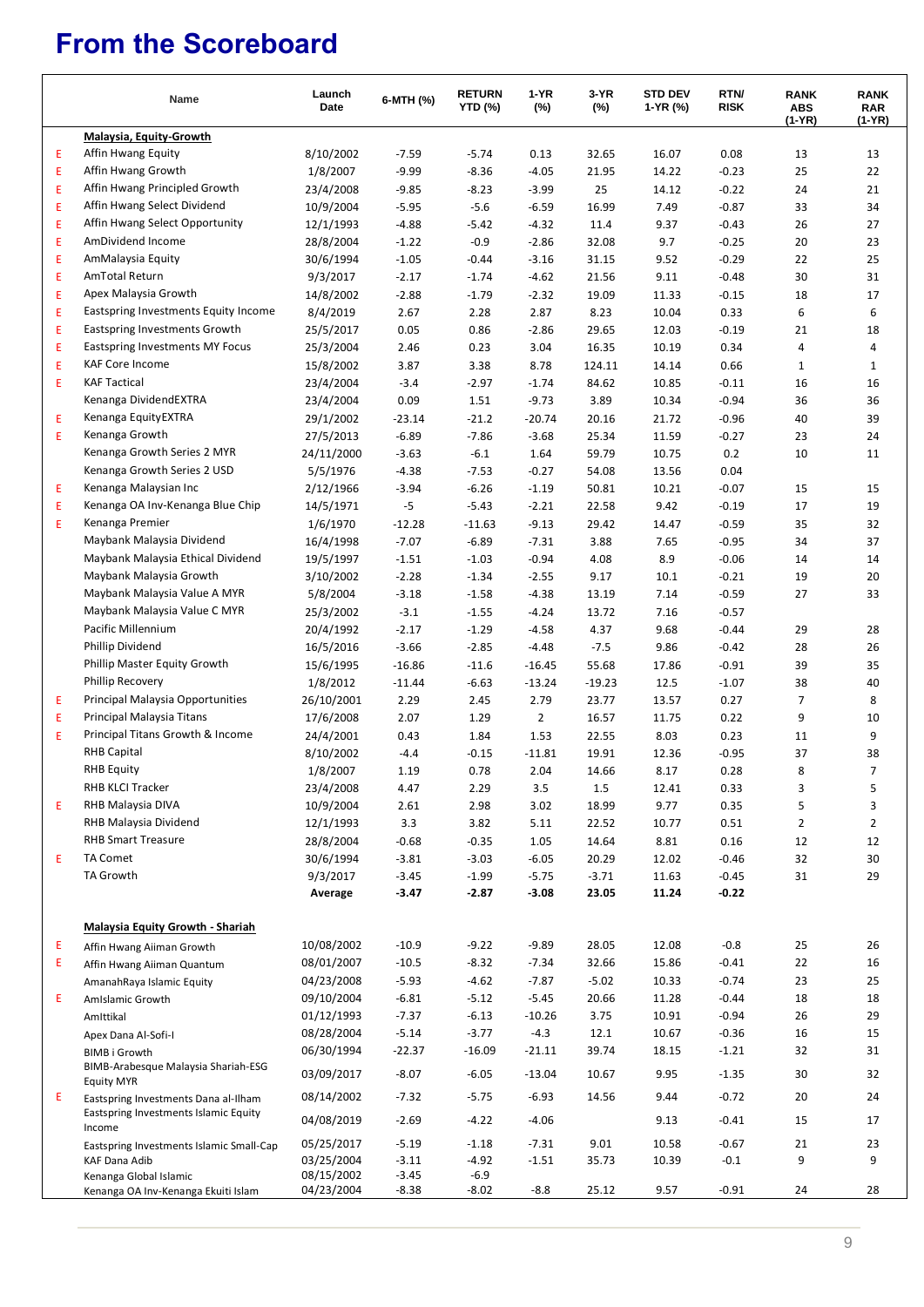|   | Name                                                       | Launch<br>Date | 6-MTH (%) | <b>RETURN</b><br><b>YTD (%)</b> | $1-YR$<br>$(\%)$ | $3-YR$<br>$(\%)$ | <b>STD DEV</b><br>1-YR (%) | RTN/<br><b>RISK</b> | <b>RANK</b><br><b>ABS</b><br>(1-YR) | <b>RANK</b><br><b>RAR</b><br>(1-YR) |
|---|------------------------------------------------------------|----------------|-----------|---------------------------------|------------------|------------------|----------------------------|---------------------|-------------------------------------|-------------------------------------|
| E | Kenanga OA Inv-Kenanga Shariah Growth<br>Opps              | 04/23/2004     | $-15.88$  | $-14.23$                        | $-13.1$          | 57.34            | 14.87                      | $-0.87$             | 31                                  | 27                                  |
| Е | Kenanga Syariah Growth                                     | 01/29/2002     | $-8.4$    | $-9.01$                         | $-6.48$          | 19.76            | 12.45                      | $-0.48$             | 19                                  | 19                                  |
| E | Manulife Shariah-Dana Ekuiti                               | 05/27/2013     | $-4.01$   | $-5.75$                         | $-0.93$          | 25.77            | 11.23                      | $-0.03$             | 8                                   | 8                                   |
| Е | Maybank Malaysia Growth-I                                  | 11/24/2000     | $-6.62$   | $-4.18$                         | $-12.09$         | 0.35             | 10.91                      | $-1.12$             | 29                                  | 30                                  |
|   | MIDF Amanah Dynamic                                        | 05/05/1976     | $-5.2$    | $-2.81$                         | $-5.29$          | $-0.74$          | 8.96                       | $-0.56$             | 17                                  | 21                                  |
| Е | MIDF Amanah Growth                                         | 12/02/1966     | $-2.11$   | $-3.05$                         | $-2.61$          | $-5.55$          | 9.17                       | $-0.25$             | 10                                  | 13                                  |
| E | MIDF Amanah Islamic                                        | 05/14/1971     | $-4.4$    | $-1.92$                         | $-3.12$          | $-12.05$         | 9.12                       | $-0.3$              | 12                                  | 14                                  |
| Е | <b>MIDF Amanah Strategic</b>                               | 06/01/1970     | $-10.2$   | $-8.83$                         | $-3.79$          | 6.83             | 13.51                      | $-0.22$             | 14                                  | 12                                  |
|   | Phillip Dana Aman                                          | 04/16/1998     | $-16.18$  | $-9.69$                         | $-21.71$         | $-14.58$         | 14.16                      | $-1.64$             | 33                                  | 33                                  |
|   | PMB Dana Al-Aiman                                          | 05/19/1997     | $-9.16$   | $-9.08$                         | $-2.98$          | 19.95            | 14.14                      | $-0.15$             | 11                                  | 10                                  |
|   | <b>PMB Dana Bestari</b>                                    | 10/03/2002     | $-3.48$   | $-4.51$                         | 4.66             | 48.56            | 13.05                      | 0.41                | $\overline{2}$                      | $\overline{2}$                      |
|   | PMB Dana Mutiara                                           | 08/05/2004     | $-9.05$   | $-11.54$                        | $-10.58$         | 31.1             | 19.5                       | $-0.48$             | 27                                  | 20                                  |
| Е | PMB Shariah Index                                          | 03/25/2002     | $-2.35$   | $-3.62$                         | $-3.22$          | 26.11            | 13.21                      | $-0.19$             | 13                                  | 11                                  |
|   | PMB Shariah Mid-Cap                                        | 04/20/1992     | $-2.47$   | $-8.01$                         | 0.46             | 24.83            | 19.31                      | 0.11                | 4                                   | 4                                   |
|   | PMB Shariah Small-Cap                                      | 05/16/2016     | $-6.09$   | $-9.15$                         | $-10.97$         | 46.23            | 17.76                      | $-0.57$             | 28                                  | 22                                  |
| Е | <b>Principal Islamic Enhanced Opportunities</b>            | 06/15/1995     | $-2.24$   | $-2.84$                         | $-0.48$          | 19.15            | 13.7                       | 0.03                | 6                                   | 6                                   |
| Е | Principal Islamic Malaysia Opportunities                   | 08/01/2012     | $-2.46$   | $-3.04$                         | $-0.57$          | 21.06            | 13.69                      | 0.02                | 7                                   | 7                                   |
|   | RHB Dana Islam                                             | 10/26/2001     | 0.69      | 0.57                            | 0.17             | 12.65            | 10.56                      | 0.06                | 5                                   | 5                                   |
|   | TA Dana Fokus                                              | 06/17/2008     | $-11.45$  | $-9.9$                          | 8.21             | 82.82            | 25.56                      | 0.42                | 1                                   | $\mathbf{1}$                        |
| Е | TA Islamic                                                 | 04/24/2001     | $-6.09$   | $-8.14$                         | 0.6              | 47.84            | 17.5                       | 0.12                | 3                                   | 3                                   |
|   |                                                            | Average        | $-6.89$   | $-6.44$                         | $-5.81$          | 21.39            | 13.05                      | $-0.45$             |                                     |                                     |
|   | <b>Malaysia Equity Small Cap</b>                           |                |           |                                 |                  |                  |                            |                     |                                     |                                     |
| Ε | Eastspring Investments Small-Cap                           | 05/29/2001     | $-6.89$   | $-7.29$                         | $-1.65$          | 33.33            | 11.31                      | $-0.1$              | 4                                   | 4                                   |
| Е | <b>KAF Vision</b>                                          | 03/01/2000     | $-6.8$    | $-6.37$                         | $-4.61$          | 99.1             | 12.28                      | $-0.33$             | 5                                   | 6                                   |
| E | Kenanga OA Inv-Kenanga Growth<br>Opportunities             | 04/23/2004     | $-18.83$  | $-16.7$                         | $-17.34$         | 56.09            | 18.52                      | $-0.93$             | 9                                   | 8                                   |
|   | Maybank Malaysia SmallCap                                  | 03/03/2004     | $-12.21$  | $-10.67$                        | $-18.36$         | 46.43            | 12.77                      | $-1.52$             | 10                                  | 10                                  |
|   | <b>Phillip Pearl</b>                                       | 01/06/1997     | $-15.96$  | $-10.79$                        | $-15.46$         | 24.87            | 16.29                      | $-0.95$             | 8                                   | 9                                   |
|   | Principal Islamic Small Cap<br>Opportunities               | 04/30/2003     | $-11.02$  | $-8.5$                          | $-7.52$          | 27.5             | 15.31                      | $-0.44$             | 7                                   | $\overline{7}$                      |
| Ε | <b>Principal Small Cap Opportunities</b>                   | 04/20/2004     | $-8.99$   | $-5.48$                         | $-4.72$          | 36.11            | 14.26                      | $-0.27$             | 6                                   | 5                                   |
|   | <b>RHB Emerging Opportunity</b>                            | 05/18/2004     | $-6.63$   | $-0.41$                         | $-1.57$          | 5.97             | 12.1                       | $-0.07$             | 3                                   | 3                                   |
|   | <b>RHB Small Cap Opportunity</b>                           | 04/20/1998     | $-3.58$   | $-0.98$                         | 4.54             | 7.69             | 8.87                       | 0.54                | $\overline{2}$                      | $\overline{2}$                      |
| Е | <b>TA Small Cap</b>                                        | 02/09/2004     | $-4.03$   | $-6.57$                         | 26.81            | 70.61            | 23.82                      | 1.11                | $\mathbf 1$                         | $\mathbf{1}$                        |
|   |                                                            | Average        | $-9.49$   | $-7.38$                         | $-3.99$          | 40.77            | 14.55                      | $-0.29$             |                                     |                                     |
|   | <b>Asia Equity Offshore</b>                                |                |           |                                 |                  |                  |                            |                     |                                     |                                     |
| E | Affin Hwang Select APAC ex-Japan                           | 08/12/2014     | $-12.34$  | $-11.74$                        | $-15.02$         |                  | 7.9                        | $-2.01$             | 36                                  | 38                                  |
|   | Dividend MYR                                               |                |           |                                 |                  | 24.4             |                            |                     |                                     |                                     |
|   | Affin Hwang Select Asia (ex Japan)<br>Quantum AUD          | 18/07/2018     | $-14.02$  | $-9.57$                         | $-11.18$         | 35.15            | 9.68                       | $-1.18$             |                                     |                                     |
|   | Affin Hwang Select Asia (ex Japan)<br>Quantum GBP          | 18/07/2018     | $-8.51$   | $-4.08$                         | $-8.38$          | 41.23            | 11.5                       | $-0.71$             |                                     |                                     |
|   | Affin Hwang Select Asia (ex Japan)<br>Quantum MYR          | 15/04/2004     | $-10.28$  | -6                              | $-11.51$         | 46.98            | 9.82                       | $-1.19$             | 33                                  | 30                                  |
|   | Affin Hwang Select Asia (ex Japan)<br>Quantum SGD          | 18/07/2018     | $-11.1$   | $-6.64$                         | $-12.14$         | 42.51            | 10.42                      | $-1.19$             |                                     |                                     |
|   | Affin Hwang Select Asia (ex Japan)<br>Quantum USD          | 18/07/2018     | $-10.64$  | $-6.84$                         | $-12.76$         | 42.82            | 11.96                      | $-1.08$             |                                     |                                     |
|   | Affin Hwang Select Asia Pacific (ex<br>Japan) REITs        | 25/04/2007     | 5.58      | 0.96                            | 4.51             |                  | 10.44                      | 0.47                | 8                                   | $\overline{7}$                      |
|   | Affin Hwang World Series - China A Opp<br>AUD H            | 08/01/2019     | $-12.93$  | $-16.94$                        | $-25.72$         | 4.5              | 20.83                      | $-1.31$             |                                     |                                     |
|   | Affin Hwang World Series - China A Opp<br><b>MYR</b>       | 08/01/2019     | $-12.25$  | $-16.05$                        | $-24.15$         | 11.83            | 20.2                       | $-1.26$             |                                     |                                     |
|   | Affin Hwang World Series - China A Opp<br>MYR H            | 08/01/2019     | $-11.79$  | $-16.29$                        | $-24.13$         | 10.39            | 20.75                      | $-1.22$             |                                     |                                     |
|   | Affin Hwang World Series - China A Opp<br>SGD <sub>H</sub> | 08/01/2019     | $-12.68$  | $-16.85$                        | $-25.38$         | 5.2              | 20.78                      | $-1.29$             |                                     |                                     |
|   | Affin Hwang World Series - China A Opp<br><b>USD</b>       | 08/01/2019     | $-12.6$   | $-16.79$                        | $-25.23$         | 8.75             | 20.77                      | $-1.28$             | 44                                  | 32                                  |
|   | Affin Hwang World Series - China<br>Growth MYR             | 11/07/2011     | $-20.29$  | $-16.52$                        | $-30.13$         | 5.39             | 14.45                      | $-2.38$             | 49                                  | 44                                  |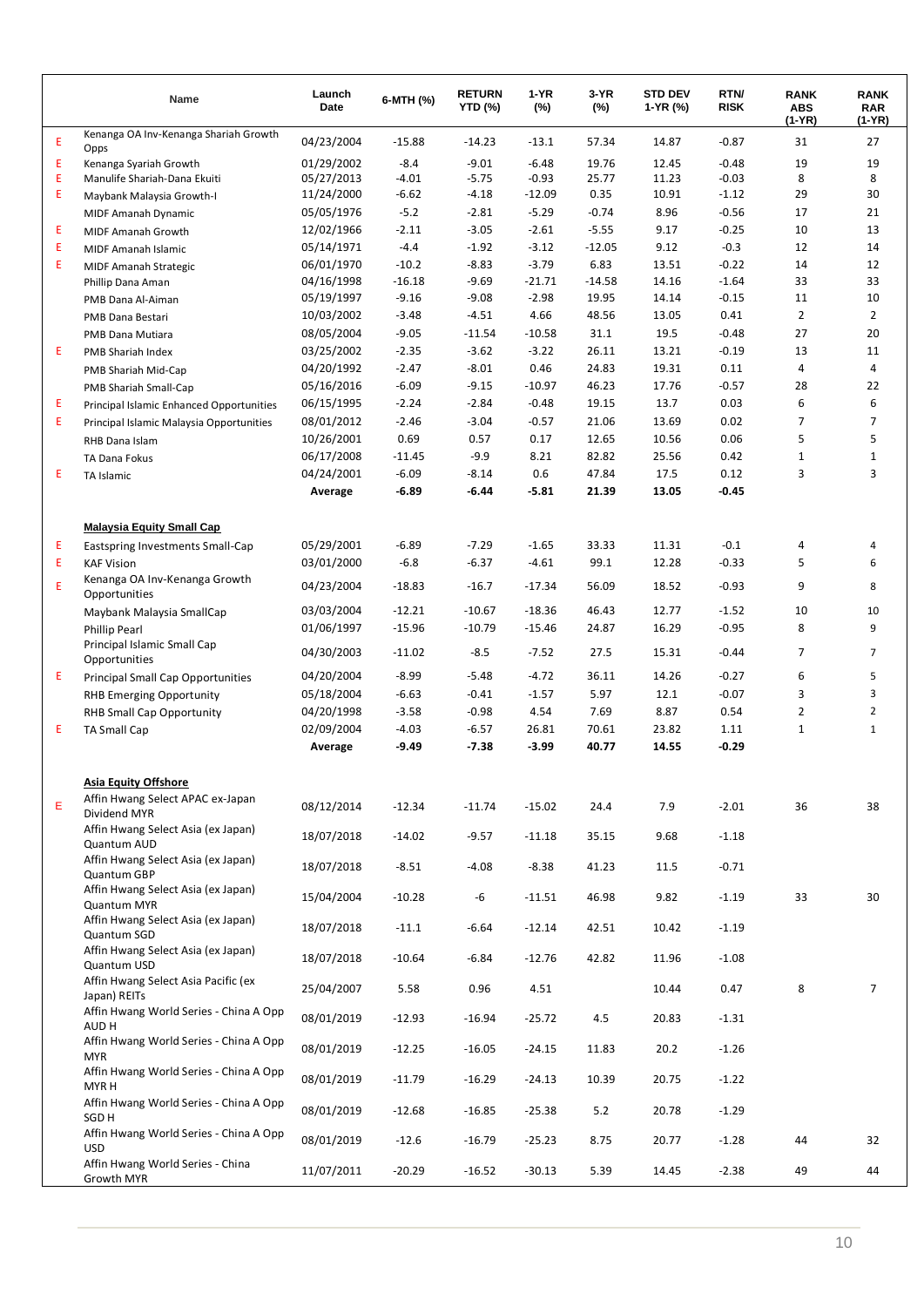|   | Name                                                         | Launch<br>Date | 6-MTH (%) | <b>RETURN</b><br><b>YTD (%)</b> | 1-YR<br>$(\%)$ | 3-YR<br>(%) | <b>STD DEV</b><br>1-YR (%) | RTN/<br><b>RISK</b> | <b>RANK</b><br><b>ABS</b><br>(1-YR) | <b>RANK</b><br><b>RAR</b><br>(1-YR) |
|---|--------------------------------------------------------------|----------------|-----------|---------------------------------|----------------|-------------|----------------------------|---------------------|-------------------------------------|-------------------------------------|
|   | Affin Hwang World Series - China<br>Growth MYR H             | 14/08/2017     | $-19.91$  | $-16.8$                         | $-30.22$       | 3.3         | 15.83                      | $-2.16$             |                                     |                                     |
|   | Affin Hwang World Series - China<br>Growth USD               | 14/08/2017     | $-20.61$  | $-17.27$                        | $-31.11$       | 2.37        | 15.88                      | $-2.24$             |                                     |                                     |
|   | Affin Hwang World Series - Dividend<br>Value AUD             | 08/06/2015     | $-9.88$   | $-7.53$                         | $-6.87$        | 6.38        | 11.58                      | $-0.56$             |                                     |                                     |
|   | Affin Hwang World Series - Dividend<br>Value MYR             | 08/06/2015     | $-5.97$   | $-3.9$                          | $-7.23$        | 15.64       | 5.16                       | $-1.42$             |                                     |                                     |
|   | Affin Hwang World Series - Dividend<br>Value SGD             | 08/06/2015     | $-6.83$   | $-4.54$                         | $-7.89$        | 12.17       | 6.3                        | $-1.27$             |                                     |                                     |
|   | Affin Hwang World Series - Dividend<br>Value USD             | 08/06/2015     | $-6.34$   | $-4.76$                         | $-8.54$        | 12.29       | 7.03                       | $-1.23$             | 29                                  | 31                                  |
|   | Affin Hwang World Series - Japan<br>Growth MYR               | 02/07/2018     | $-8.25$   | $-3.37$                         | $-6.6$         | 18.86       | 7.06                       | $-0.93$             | 25                                  | 27                                  |
|   | Affin Hwang World Series - Japan<br>Growth MYR H             | 03/03/2014     | $-0.34$   | 1.3                             | 1.93           | 32.07       | 8.49                       | 0.26                |                                     |                                     |
|   | Affin Hwang World Series-China<br><b>Allocation Opp AUDH</b> | 18/01/2019     | $-20.01$  | $-13.95$                        | $-31$          | $-17.68$    | 9.05                       | $-3.99$             |                                     |                                     |
|   | Affin Hwang World Series-China<br><b>Allocation Opp MYR</b>  | 18/01/2019     | $-19.33$  | $-12.94$                        | $-29.48$       | $-13.16$    | 7.73                       | $-4.42$             |                                     |                                     |
|   | Affin Hwang World Series-China<br><b>Allocation Opp MYRH</b> | 18/01/2019     | $-18.95$  | $-13.31$                        | $-29.52$       | $-18.27$    | 8.93                       | $-3.82$             |                                     |                                     |
|   | Affin Hwang World Series-China<br><b>Allocation Opp SGDH</b> | 18/01/2019     | $-19.7$   | $-13.8$                         | $-30.6$        | $-17.68$    | 8.96                       | $-3.97$             |                                     |                                     |
|   | Affin Hwang World Series-China<br><b>Allocation Opp USD</b>  | 18/01/2019     | $-19.64$  | $-13.72$                        | $-30.47$       | $-15.03$    | 8.97                       | $-3.95$             | 50                                  | 52                                  |
|   | Affin Hwang World Series-Emerging Mk<br>Sht Dura AUDH        | 18/03/2019     | $-25.49$  | $-13.13$                        | $-30.48$       | $-50.07$    | 9.59                       | $-3.69$             |                                     |                                     |
|   | Affin Hwang World Series-Emerging Mk<br>Sht Dura MYR         | 18/03/2019     | $-25.23$  | $-12.23$                        | $-28.9$        | -44.36      | 10.45                      | $-3.17$             |                                     |                                     |
|   | Affin Hwang World Series-Emerging Mk<br>Sht Dura MYRH        | 18/03/2019     | $-25.01$  | $-12.73$                        | $-28.94$       | $-46.79$    | 10.13                      | $-3.28$             |                                     |                                     |
|   | Affin Hwang World Series-Emerging Mk<br>Sht Dura RMBH        | 18/03/2019     | $-24.55$  | $-12.55$                        | $-28.04$       | -45.47      | 10.16                      | $-3.15$             |                                     |                                     |
|   | Affin Hwang World Series-Emerging Mk<br>Sht Dura SGDH        | 18/03/2019     | $-25.84$  | $-13.3$                         | $-30.2$        | $-48.06$    | 10.22                      | $-3.42$             |                                     |                                     |
|   | Affin Hwang World Series-Emerging Mk<br>Sht Dura USD         | 18/03/2019     | $-25.54$  | $-13.03$                        | $-29.91$       | $-46.18$    | 10.12                      | $-3.41$             | 48                                  | 50                                  |
|   | AmChina A-Shares MYR                                         | 18/05/2010     | $-14.47$  | $-17.09$                        | $-9.73$        | 63.5        | 18.2                       | $-0.47$             | 31                                  | 21                                  |
|   | AmChina A-Shares MYR H                                       | 25/04/2019     | $-14.54$  | $-17.74$                        | $-10.36$       |             | 19.57                      | $-0.47$             |                                     |                                     |
|   | AmCumulative Growth                                          | 24/07/1996     | $-4.31$   | $-3.27$                         | $-10.32$       | 1.06        | 5.06                       | $-2.12$             | 32                                  | 39                                  |
|   | Apex Asian (Ex Japan)                                        | 17/05/2013     | $-7.15$   | $-0.37$                         | $-19.2$        | $-16.12$    | 9.25                       | $-2.24$             | 39                                  | 40                                  |
|   | Asia Pacific Equity Income                                   | 18/04/2012     | $-3.64$   | $-5.25$                         | $-7.47$        | 12.09       | 8.38                       | $-0.89$             | 27                                  | 26                                  |
| Е | <b>Asia-Pacific Property Equities</b>                        | 18/07/2006     | $-3.3$    | $-0.53$                         | $-2.33$        | 6.65        | 9.87                       | $-0.19$             | 18                                  | 18                                  |
|   | Eastspring Investments Asia Pacific<br><b>Equity MY</b>      | 21/07/2005     | $-8.12$   | $-7.61$                         | $-13.96$       | $-2.53$     | 9                          | $-1.62$             | 34                                  | 33                                  |
|   | Eastspring Investments Japan Dynamic<br>MY MYR H             | 16/06/2015     | $-1.3$    | 6.83                            | 5.85           | 30.29       | 15.2                       | 0.45                | 6                                   | 8                                   |
|   | KAF Jade                                                     | 01/11/2006     | $-3.33$   | $-2.13$                         | $-9.54$        | 47.2        | 4.28                       | $-2.31$             | 30                                  | 42                                  |
|   | Kenanga ASEAN Tactical Total Return                          | 01/07/2015     | 1.19      | 0.32                            | 0.37           | 26.94       | 9.73                       | 0.08                | 13                                  | 13                                  |
|   | Kenanga Asia Pacific Total Return                            | 11/07/2013     | $-10.51$  | $-8.97$                         | $-14.53$       | 12.44       | 7.89                       | $-1.94$             | 35                                  | 35                                  |
|   | Manulife ASEAN Equity MYR H                                  | 17/10/2019     | 3.05      | 1.93                            | 5.41           |             | 10.63                      | 0.55                |                                     |                                     |
|   | Manulife ASEAN Equity USD                                    | 17/10/2019     | 2.46      | 1.58                            | 4.24           |             | 10.78                      | 0.44                | 9                                   | 9                                   |
|   | Manulife Asian Small Cap Equity MYR                          | 08/04/2015     | $-8.62$   | $-10.83$                        | $-2.39$        | 33.74       | 12.94                      | $-0.13$             | 19                                  | 17                                  |
|   | Manulife Asian Small Cap Equity MYR H                        | 19/01/2018     | $-8.4$    | $-11.38$                        | $-2.58$        | 31.36       | 12.86                      | $-0.14$             |                                     |                                     |
|   | Manulife China Equity                                        | 07/01/2010     | $-18.17$  | $-14.89$                        | $-27.86$       | 12.28       | 12.64                      | $-2.49$             | 45                                  | 46                                  |
|   | Manulife Dragon Growth MYR H                                 | 03/11/2016     | $-23.34$  | $-17.79$                        | $-34.27$       | $-3.01$     | 16.01                      | $-2.5$              |                                     |                                     |
|   | Manulife Dragon Growth USD                                   | 03/11/2016     | $-23.71$  | $-17.96$                        | $-34.9$        | $-4.12$     | 16.03                      | $-2.56$             | 52                                  | 47                                  |
| Е | Manulife India Equity MYR                                    | 07/01/2010     | $-6.16$   | -4.98                           | 10.76          | 43.78       | 13.73                      | 0.81                | 3                                   | 4                                   |
|   | Manulife Investment Asia-Pacific Ex<br>Japan                 | 23/06/2005     | $-5.35$   | $-6.93$                         | $-7.01$        | 23.51       | 7.2                        | $-0.97$             | 26                                  | 28                                  |
| Е | Manulife Investment Greater China                            | 21/10/2008     | $-18.49$  | $-15.29$                        | $-27.96$       | 14.09       | 12.32                      | $-2.57$             | 46                                  | 48                                  |
|   | Manulife Investment Indonesia Equity                         | 19/10/2010     | 12.98     | 11.25                           | 42.81          | 31.42       | 15.42                      | 2.41                | 1                                   | $\mathbf{1}$                        |
|   | Manulife PRS Asia-Pacific REIT Class C                       | 29/11/2019     | 1.86      | $-0.19$                         | 1.63           |             | 10.13                      | 0.21                | 11                                  | 10                                  |
|   | Maybank Singapore REITs MYR                                  | 13/09/2018     | 0.48      | 0.26                            | $-0.32$        | 14.03       | 9.75                       | 0.01                |                                     |                                     |
|   | Maybank Singapore REITs MYR H                                | 13/09/2018     | 0.72      | 0.33                            | 0.32           | 14.2        | 9.26                       | 0.08                |                                     |                                     |
|   | Maybank Singapore REITs SGD                                  | 13/09/2018     | -0.16     | $-0.25$                         | $-0.9$         | 10.73       | 9.22                       | $-0.06$             | 15                                  | 15                                  |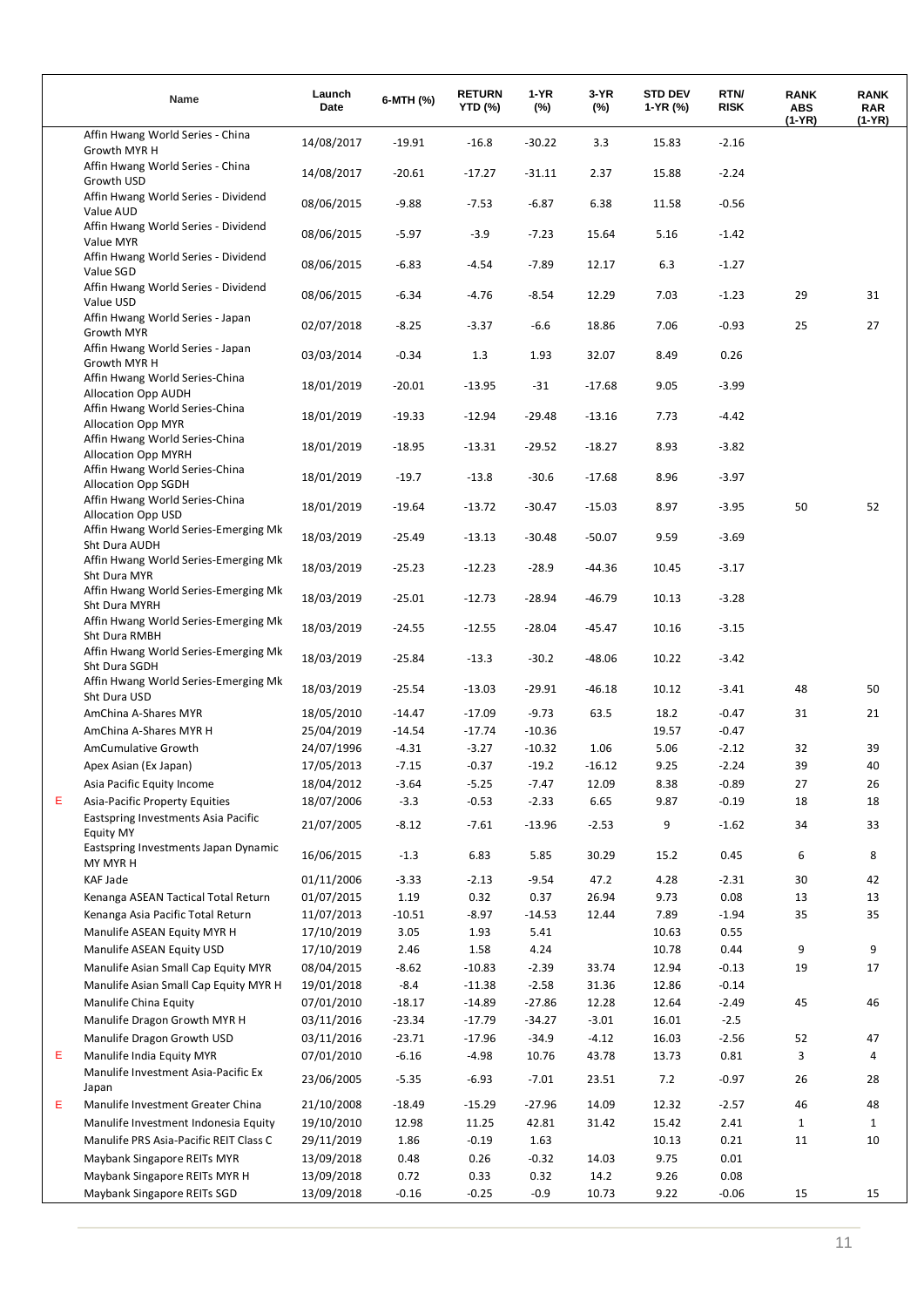|   | Name                                                                  | Launch<br>Date           | 6-MTH (%)           | <b>RETURN</b><br>YTD (%) | 1-YR<br>$(\%)$   | 3-YR<br>(%)   | <b>STD DEV</b><br>1-YR (%) | RTN/<br><b>RISK</b> | <b>RANK</b><br><b>ABS</b><br>(1-YR) | <b>RANK</b><br><b>RAR</b><br>(1-YR) |
|---|-----------------------------------------------------------------------|--------------------------|---------------------|--------------------------|------------------|---------------|----------------------------|---------------------|-------------------------------------|-------------------------------------|
|   | Pheim Asia Ex-Japan                                                   | 30/06/2006               | $-7.41$             | $-3.82$                  | $-4.77$          | 30.01         | 7.31                       | $-0.63$             | 21                                  | 25                                  |
|   | Phillip Focus China                                                   | 19/05/2009               | $-21.22$            | $-12.39$                 | $-29.07$         | $-7.48$       | 8.85                       | $-3.78$             | 47                                  | 51                                  |
| Ε | Principal Asia Pacific Dynamic Income<br><b>MYR</b>                   | 25/04/2011               | $-4.82$             | $-3.66$                  | $-6.29$          | 27.65         | 5.72                       | $-1.11$             | 24                                  | 29                                  |
| Ε | Principal Asia Pacific Dynamic Income<br>SGD                          | 09/09/2015               | $-5.57$             | $-4.25$                  | $-6.67$          | 24.95         | 6.31                       | $-1.06$             |                                     |                                     |
| Ε | Principal Asia Pacific Dynamic Income<br><b>USD</b>                   | 09/09/2015               | $-5.08$             | $-4.46$                  | $-7.32$          | 25.09         | 8.85                       | $-0.82$             |                                     |                                     |
|   | <b>Principal China Direct Opportunities</b><br><b>MYR</b>             | 08/03/2018               | $-8.33$             | $-11.47$                 | 8.87             | 29            | 17.02                      | 0.58                | 4                                   | 6                                   |
|   | <b>Principal China Direct Opportunities</b><br>SGD                    | 08/03/2018               | $-9.18$             | $-12.07$                 | 8.08             | 25.17         | 17.58                      | 0.53                |                                     |                                     |
|   | <b>Principal China Direct Opportunities</b><br><b>USD</b>             | 08/03/2018               | $-8.7$              | $-12.27$                 | 7.32             | 25.25         | 17.36                      | 0.49                |                                     |                                     |
| Ε | Principal China-India-Indonesia<br>Opportunities                      | 21/01/2010               | $-6.76$             | $-4.5$                   | $-4.52$          | 12.54         | 8.09                       | $-0.53$             | 20                                  | 23                                  |
|   | Principal Greater Bay AUD H                                           | 31/10/2019               | $-16.24$            | $-14.27$                 | $-28.57$         |               | 11.88                      | $-2.73$             |                                     |                                     |
|   | Principal Greater Bay MYR H                                           | 31/10/2019               | $-15.77$            | $-14.89$                 | $-27.82$         |               | 12.19                      | $-2.58$             |                                     |                                     |
|   | Principal Greater Bay SGD H                                           | 31/10/2019               | $-16.26$            | $-14.56$                 | $-28.53$         |               | 11.53                      | $-2.82$             |                                     |                                     |
|   | Principal Greater Bay USD                                             | 31/10/2019               | $-13.47$            | $-13.82$                 | $-23.92$         |               | 13.39                      | $-1.96$             | 43                                  | 36                                  |
| Ε | Principal Greater China Equity MYR                                    | 12/06/2007               | $-13.69$            | $-12.46$                 | $-20.24$         | 24.39         | 10.96                      | $-1.99$             | 41                                  | 37                                  |
|   | <b>RHB ASEAN</b>                                                      | 02/12/2009               | 1.27                | 3.72                     | $-4.89$          | $-6.06$       | 9.05                       | $-0.51$             | 22                                  | 22                                  |
|   | RHB Asia Consumer                                                     | 18/01/2010               | $-20.42$            | $-14.1$                  | $-20.12$         | 6.43          | 13.13                      | $-1.63$             | 40                                  | 34                                  |
|   | <b>RHB Asia Pacific</b>                                               | 06/01/2006               | $-10.63$            | $-8.69$                  | $-17.58$         | 11.44         | 8.18                       | $-2.3$              | 38                                  | 41                                  |
|   |                                                                       |                          |                     |                          |                  |               |                            |                     |                                     |                                     |
|   | RHB Asian Growth Opportunities                                        | 08/01/2008               | $-3.95$             | $-2.07$                  | 0.73             | 29.69         | 8.1                        | 0.13                | 12                                  | 12                                  |
| Ε | RHB Big Cap China Enterprise                                          | 03/12/2007               | $-20.5$             | $-13.88$                 | $-32.69$         | 2.16          | 13.97                      | $-2.72$             | 51                                  | 49                                  |
|   | RHB China-India Dynamic Growth                                        | 11/03/2010               | $-13.94$            | $-11.56$                 | $-6.06$          | 37.2          | 12.79                      | $-0.43$             | 23                                  | 20                                  |
|   | <b>RHB Dividend Valued Equity</b>                                     | 13/07/2005               | $-9.45$             | $-7.32$                  | $-17.56$         | 16.99         | 8.13                       | $-2.32$             | 37                                  | 43                                  |
|   | <b>RHB Entrepreneur</b>                                               | 14/10/2014               | $-19.65$            | $-9.39$                  | $-22.49$         | 8.63          | 10.29                      | $-2.4$              | 42                                  | 45                                  |
|   | <b>RHB Resources</b>                                                  | 16/05/2006               | 17.68               | 20.31                    | 16.04            | 26.68         | 17.65                      | 0.93                | $\overline{2}$                      | 3                                   |
|   | RHB Singapore Income Feeder MYR                                       | 18/01/2016               | $-2.58$             | 5.42                     | $-7.54$          | $-16.76$      | 12.97                      | $-0.54$             | 28                                  | 24                                  |
|   | Singapore Dividend Equity RMB                                         | 29/03/2016               | 9.81                | 8.61                     | 8.64             | 21            | 9.45                       | 0.92                |                                     |                                     |
|   | Singapore Dividend Equity SGD                                         | 02/08/1999               | 8.94                | 7.87                     | 7.77             | 17.33         | 8.38                       | 0.93                | 5                                   | $\overline{2}$                      |
|   | Singapore Dividend Equity USD                                         | 02/08/1999               | 9.28                | 7.49                     | 6.96             | 17.47         | 10.4                       | 0.7                 |                                     |                                     |
|   | TA Asian Dividend Income                                              | 15/08/2007               | 2.24                | 2.02                     | $-1.49$          | 5.25          | 6.23                       | $-0.21$             | 16                                  | 19                                  |
|   | TA South East Asia Equity                                             | 28/11/2005               | 3.67                | 1.59                     | 5.08             | 0.93          | 7.35                       | 0.71                | $\overline{7}$                      | 5                                   |
|   | <b>Templeton Asian Smaller Companies</b><br>MYR A                     | 07/10/2015               | $-5.49$             | $-10.3$                  | 1.64             | 16.04         | 12.3                       | 0.19                | 10                                  | 11                                  |
|   | United ASEAN Discovery                                                | 08/12/2014               | $-1.6$              | $-2.2$                   | $-0.58$          | 67.11         | 8.93                       | $-0.02$             | 14                                  | 14                                  |
|   | United Japan Discovery MYR H                                          | 12/10/2015               | $-7.05$             | $-5.22$                  | $-2.05$          | 11.96         | 12.13                      | $-0.11$             | 17                                  | 16                                  |
|   |                                                                       | Average                  | 7.41                | $-5.53$                  | $-8.79$          | 15.7          | 10.67                      | $-1$                |                                     |                                     |
|   | Asia Equity Offshore - Others                                         |                          |                     |                          |                  |               |                            |                     |                                     |                                     |
|   | Affin Hwang Absolute Return II AUD                                    | 29/03/2018               | $-14.02$            | $-13.51$                 | $-14.57$         | 1.95          | 10.41                      | $-1.45$             |                                     |                                     |
|   | Affin Hwang Absolute Return II GBP                                    | 29/03/2018               | $-8.51$             | $-8.28$                  | $-11.74$         | 6.61          | 9.21                       | $-1.31$             |                                     |                                     |
|   | Affin Hwang Absolute Return II MYR                                    | 18/12/2007               | $-10.28$            | $-10.1$                  | $-15.04$         | 8.66          | 8.14                       | $-1.95$             | 49                                  | 49                                  |
|   | Affin Hwang Absolute Return II SGD                                    | 29/03/2018               | $-11.12$            | $-10.72$                 | $-15.63$         | 6.15          | 8.66                       | $-1.91$             |                                     |                                     |
|   | Affin Hwang Absolute Return II USD                                    | 29/03/2018               | $-10.63$            | $-10.9$                  | $-16.28$         | 6.13          | 10.46                      | $-1.64$             |                                     |                                     |
|   | Affin Hwang Absolute Return III<br>Affin Hwang World Series - EU      | 18/11/2014<br>09/11/2015 | $-10.57$<br>$-2.78$ | $-11.07$<br>$-9.85$      | $-19.59$<br>6.04 | 1.63<br>29.51 | 8.86<br>15.35              | $-2.4$<br>0.45      | 51                                  | 51                                  |
|   | Unconstrained AUD H<br>Affin Hwang World Series - EU                  | 09/11/2015               | $-1.72$             | $-9.3$                   | 7.9              | 39.06         | 15.33                      | 0.57                |                                     |                                     |
|   | Unconstrained MYR H<br>Affin Hwang World Series - EU                  | 09/11/2015               | $-2.69$             | $-9.73$                  | 5.86             | 33.15         | 15.14                      | 0.45                |                                     |                                     |
|   | Unconstrained SGD H<br>Affin Hwang World Series - EU                  | 09/11/2015               | $-2.35$             | $-9.68$                  | 6.25             | 36.26         | 15.29                      | 0.47                |                                     |                                     |
|   | Unconstrained USD H<br>Affin Hwang World Series - Global              | 23/11/2015               | $-3.41$             | $-7.23$                  | 4.39             | 54.08         | 13.49                      | 0.38                |                                     |                                     |
|   | <b>Equity MYR</b><br>Affin Hwang World Series - Global                | 23/11/2015               | $-4.31$             | $-7.85$                  | 3.64             | 48.07         | 13.13                      | 0.34                |                                     |                                     |
|   | <b>Equity SGD</b><br>Affin Hwang World Series - Global                | 23/11/2015               | $-3.79$             | $-8.06$                  | 2.92             | 48.43         | 14.73                      | 0.26                | 19                                  | 20                                  |
|   | <b>Equity USD</b><br>Affin Hwang World Series - Global<br>Quantum AUD | 18/01/2018               | $-21.05$            | $-23.08$                 | -6.16            | 19.97         | 22.59                      | $-0.17$             |                                     |                                     |
|   |                                                                       |                          |                     |                          |                  |               |                            |                     |                                     |                                     |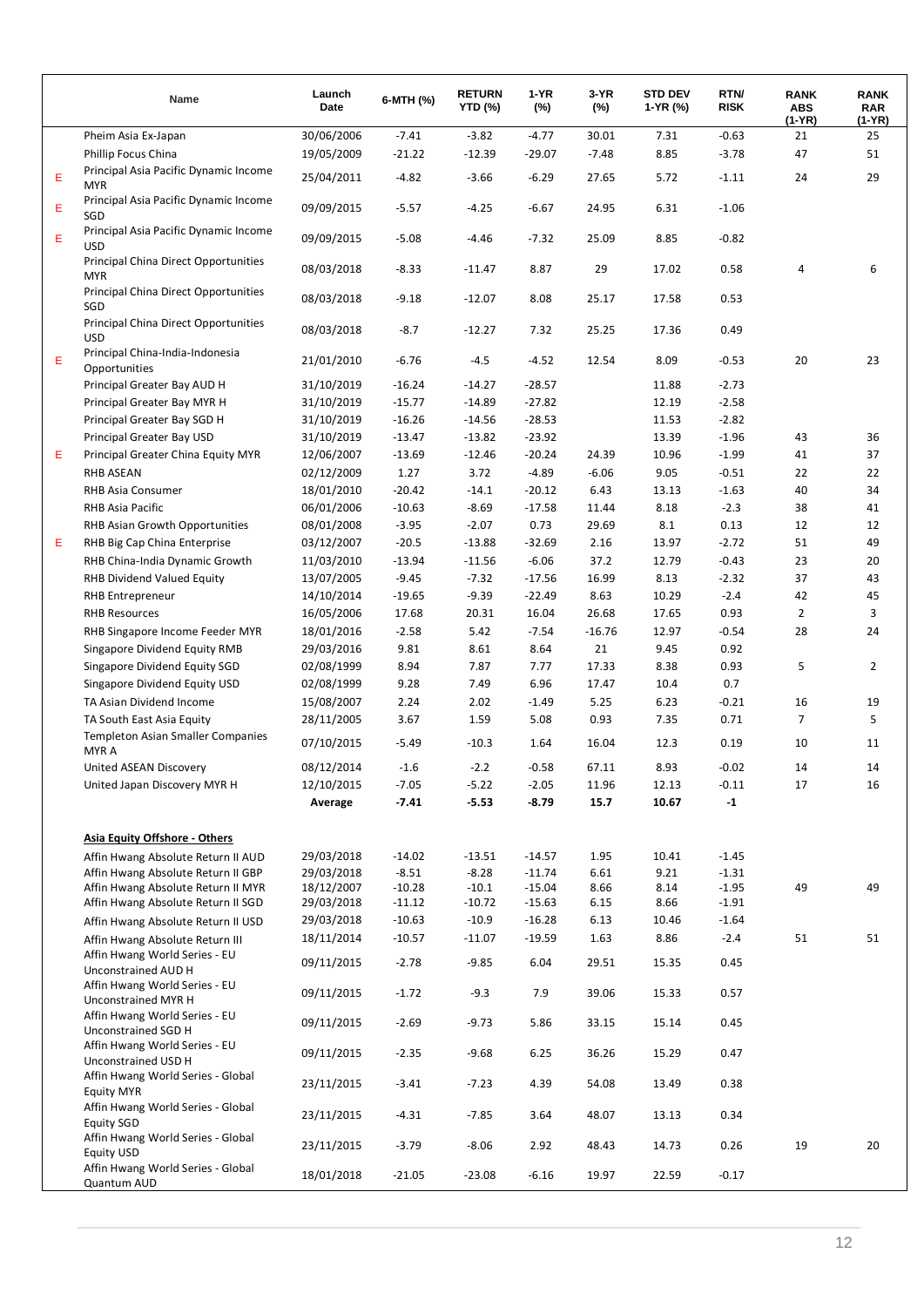|    | Name                                                                   | Launch<br>Date | 6-MTH (%) | <b>RETURN</b><br><b>YTD (%)</b> | 1-YR<br>$(\%)$ | 3-YR<br>$(\%)$ | <b>STD DEV</b><br>1-YR (%) | RTN/<br><b>RISK</b> | <b>RANK</b><br><b>ABS</b><br>(1-YR) | <b>RANK</b><br><b>RAR</b><br>(1-YR) |
|----|------------------------------------------------------------------------|----------------|-----------|---------------------------------|----------------|----------------|----------------------------|---------------------|-------------------------------------|-------------------------------------|
|    | Affin Hwang World Series - Global<br>Quantum GBP                       | 18/01/2018     | $-15.99$  | $-18.44$                        | $-3.22$        | 25.69          | 22.87                      | $-0.03$             |                                     |                                     |
|    | Affin Hwang World Series - Global<br><b>Quantum MYR</b>                | 18/01/2018     | $-17.62$  | $-20.07$                        | $-6.52$        | 30.43          | 22.55                      | $-0.19$             |                                     |                                     |
|    | Affin Hwang World Series - Global<br>Quantum SGD                       | 18/01/2018     | $-18.39$  | $-20.6$                         | $-7.18$        | 26.54          | 22.82                      | $-0.21$             |                                     |                                     |
|    | Affin Hwang World Series - Global<br>Quantum USD                       | 18/01/2018     | $-17.94$  | $-20.77$                        | $-7.82$        | 26.67          | 23.54                      | $-0.23$             | 40                                  | 35                                  |
|    | Affin Hwang World Series-Global<br><b>Healthscience AUDH</b>           | 18/02/2019     | 1.73      | $-3.5$                          | 8.47           | 35.05          | 14.23                      | 0.64                |                                     |                                     |
|    | Affin Hwang World Series-Global<br><b>Healthscience MYR</b>            | 18/02/2019     | 2.66      | $-2.38$                         | 10.93          | 46.01          | 13.14                      | 0.85                |                                     |                                     |
|    | Affin Hwang World Series-Global<br><b>Healthscience MYRH</b>           | 18/02/2019     | 3.01      | $-2.77$                         | 10.65          | 44.58          | 14.13                      | 0.78                |                                     |                                     |
|    | Affin Hwang World Series-Global<br><b>Healthscience SGDH</b>           | 18/02/2019     | 2.15      | $-3.26$                         | 9.22           | 39.19          | 14.22                      | 0.69                |                                     |                                     |
|    | Affin Hwang World Series-Global<br>Healthscience USD                   | 18/02/2019     | 2.26      | $-3.24$                         | 9.38           | 42.38          | 14.28                      | 0.7                 | 11                                  | 13                                  |
|    | Affin Hwang World Series-Global Target<br>Return AUDH                  | 23/04/2018     | $-4.27$   | $-4.76$                         | $-2.65$        | 9.23           | 3.86                       | $-0.68$             |                                     |                                     |
|    | Affin Hwang World Series-Global Target<br><b>Return EURH</b>           | 23/04/2018     | $-4.17$   | $-4.79$                         | $-2.65$        | 2.28           | 3.78                       | $-0.69$             |                                     |                                     |
|    | Affin Hwang World Series-Global Target<br>Return GBPH                  | 23/04/2018     | $-3.97$   | $-4.7$                          | $-2.45$        | 6.31           | 3.8                        | $-0.64$             |                                     |                                     |
|    | Affin Hwang World Series-Global Target<br><b>Return MYRH</b>           | 23/04/2018     | $-3.17$   | $-4.13$                         | $-0.41$        | 15.49          | 3.79                       | $-0.09$             |                                     |                                     |
|    | Affin Hwang World Series-Global Target<br><b>Return SGDH</b>           | 23/04/2018     | $-3.82$   | $-4.54$                         | $-1.97$        | 9.85           | 3.84                       | $-0.5$              |                                     |                                     |
|    | Affin Hwang World Series-Global Target<br>Return USD                   | 23/04/2018     | $-3.74$   | $-4.48$                         | $-1.65$        | 12.87          | 3.83                       | $-0.42$             | 32                                  | 37                                  |
| E. | AmAsia Pacific REITs B MYR                                             | 18/07/2011     | 0.82      | $-2.51$                         | 3.21           | 15.21          | 10.46                      | 0.35                | 17                                  | 17                                  |
| E  | AmAsia Pacific REITs Plus                                              | 01/07/2013     | 0.58      | $-1.57$                         | $-0.61$        | 7.21           | 8.12                       | $-0.04$             | 31                                  | 31                                  |
|    | Amislamic Global SRI - USD R                                           | 05/09/2018     | $-3.84$   | $-6.06$                         | $-1.87$        | 4.36           | 11.46                      | $-0.11$             | 33                                  | 32                                  |
|    | Eastspring Investments APAC ex-Japan<br>Target Return                  | 10/10/2014     | $-8.25$   | $-8.69$                         | $-12.31$       | 28.53          | 9.56                       | $-1.32$             | 43                                  | 45                                  |
|    | Eastspring Investments Global<br><b>Emerging Markets</b>               | 11/01/2008     | $-10.9$   | $-7.73$                         | $-14.95$       | 17.22          | 7.67                       | $-2.06$             | 48                                  | 50                                  |
|    | European Equity Alpha                                                  | 08/08/2006     | $-0.44$   | $-1.08$                         | 6              | 16.75          | 13.03                      | 0.51                | 14                                  | 14                                  |
|    | Franklin U.S. Opportunities MYR                                        | 08/05/2013     | $-10.31$  | $-13.54$                        | 3.14           | 55.41          | 21.17                      | 0.24                | 18                                  | 22                                  |
|    | Franklin U.S. Opportunities USD                                        | 02/12/2013     | $-10.52$  | $-13.63$                        | 2.63           | 56             | 21.2                       | 0.22                |                                     |                                     |
|    | <b>Global Agribusiness</b>                                             | 03/05/2007     | 16.99     | 11.88                           | 21.37          | 49.13          | 13.75                      | 1.48                | 4                                   | $\overline{2}$                      |
|    | <b>Global Dividend MYR</b>                                             | 11/04/2016     | 1.25      | $-4.23$                         | 2.19           | 31.39          | 9.7                        | 0.27                |                                     |                                     |
|    | Global Dividend USD                                                    | 11/04/2016     | 0.82      | $-5.12$                         | 0.8            | 27.65          | 10.96                      | 0.12                | 29                                  | 29                                  |
|    | <b>Global Emerging Market Opportunities</b>                            | 18/03/2008     | $-12.92$  | $-7.75$                         | $-14.1$        | 19.03          | 7.78                       | $-1.9$              | 46                                  | 48                                  |
| E  | <b>Global Property Equities</b>                                        | 25/10/2005     | 3.89      | $-3.01$                         | 15.32          | 35.46          | 14.09                      | 1.08                | 5                                   | 5                                   |
|    | Kenanga Consumer & Leisure Asia                                        | 18/07/2007     | $-11.34$  | $-9.47$                         | $-13.85$       | 11.83          | 8.94                       | $-1.62$             | 45                                  | 46                                  |
|    | Kenanga Global Dividend                                                | 19/03/2007     | 2.71      | $-0.68$                         | 6.92           | 30.4           | 8.69                       | 0.81                | 13                                  | 10                                  |
|    | Kenanga Global Growth                                                  | 18/03/2011     | 0.93      | $-3.41$                         | $-2.51$        | 15.55          | 9.1                        | $-0.24$             | 34                                  | 36                                  |
|    | Kenanga Global Opportunities                                           | 21/06/2010     | $-25.1$   | $-20.26$                        | $-28.4$        | $-52.85$       | 17.46                      | $-1.8$              | 52                                  | 47                                  |
|    | Manulife Flexi Growth & Income                                         | 18/08/2016     | $-12.71$  | $-10.15$                        | $-10.82$       | 25.12          | 13.75                      | $-0.76$             | 42                                  | 41                                  |
|    | <b>Manulife Global Resources</b>                                       | 07/01/2010     | 34.3      | 25.41                           | 38.11          | 65.02          | 17.35                      | 1.96                | $\overline{2}$                      | $\mathbf{1}$                        |
| E  | Manulife Investment Asia-Pacific REIT                                  | 07/06/2007     | 2.05      | $-0.17$                         | 1.93           | 2.02           | 10.45                      | 0.23                | 24                                  | 24                                  |
|    | Manulife Investment U.S. Equity MYR                                    | 21/10/2009     | $-0.86$   | $-5.29$                         | 11.11          | 66.87          | 11.78                      | 0.95                | 8                                   | $\overline{7}$                      |
|    | Maybank Bluewaterz Total Return MYR                                    | 24/07/2015     | $-5.88$   | $-5.96$                         | $-4.6$         | 15.44          | 4.02                       | $-1.15$             | 38                                  | 42                                  |
|    | Maybank Bluewaterz Total Return USD                                    | 18/06/2018     | $-6.58$   | $-6.5$                          | $-6.1$         | 15             | 4.23                       | $-1.46$             |                                     |                                     |
|    | Nomura Global High Conviction MYR                                      | 13/12/2016     | $-4.02$   | $-7.68$                         | 1.35           | 34.65          | 11.6                       | 0.17                | 27                                  | 26                                  |
|    | Nomura Global High Conviction USD                                      | 13/12/2016     | $-4.4$    | $-8.49$                         | $-0.06$        |                | 12.84                      | 0.05                |                                     |                                     |
| E  | Pan European Property Equities<br>Phillip Global Disruptive Innovation | 06/03/2007     | $-1.86$   | $-6.74$                         | 12.82          | 51.36          | 17.22                      | 0.78                | 7                                   | 12                                  |
|    | MYR H                                                                  | 22/04/2019     | $-13.27$  | $-15.3$                         | $-13.55$       |                | 11.7                       | $-1.18$             | 44                                  | 43                                  |
|    | <b>Phillip Global Stars</b>                                            | 20/07/2006     | $-9.44$   | $-6.78$                         | $-15.63$       | $-10.42$       | 6.67                       | $-2.5$              | 50                                  | 52                                  |
|    | Principal ASEAN Dynamic MYR                                            | 03/03/2015     | 5.64      | 5.47                            | 9.07           | 31.62          | 6.01                       | 1.48                | 12                                  | 3                                   |
|    | Principal ASEAN Dynamic USD<br>Principal Asia Pacific Dynamic Growth   | 03/03/2015     | 5.24      | 4.52                            | 7.55           | 27.83          | 8.9                        | 0.86                |                                     |                                     |
| Е  | AUD                                                                    | 25/04/2016     | $-13.69$  | $-10.43$                        | $-9.86$        | 24.18          | 10.19                      | $-0.97$             |                                     |                                     |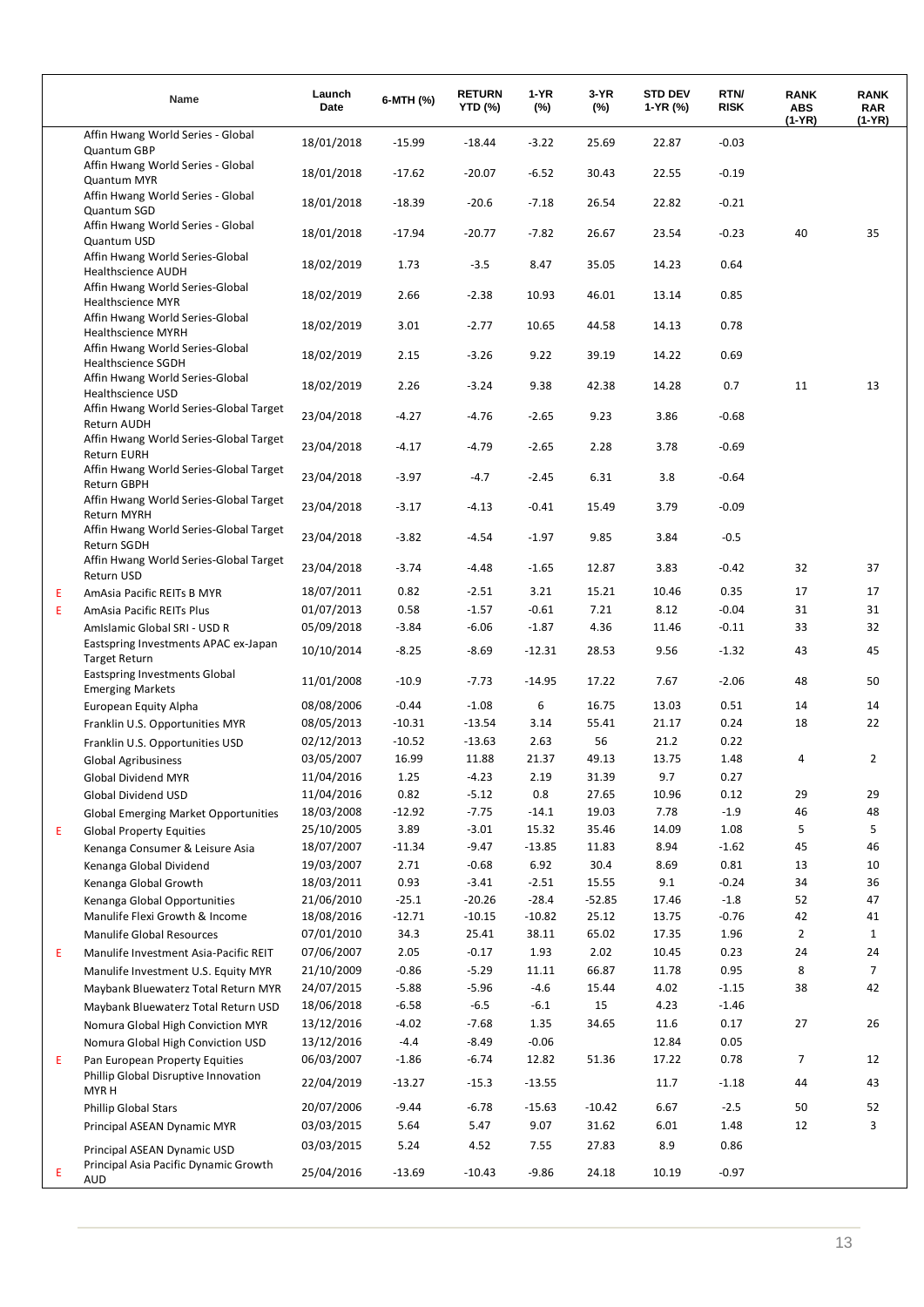|    | Name                                                          | Launch<br>Date | 6-MTH (%) | <b>RETURN</b><br><b>YTD (%)</b> | 1-YR<br>$(\%)$ | 3-YR<br>$(\%)$ | <b>STD DEV</b><br>1-YR (%) | RTN/<br><b>RISK</b> | <b>RANK</b><br><b>ABS</b><br>(1-YR) | <b>RANK</b><br>RAR<br>(1-YR) |
|----|---------------------------------------------------------------|----------------|-----------|---------------------------------|----------------|----------------|----------------------------|---------------------|-------------------------------------|------------------------------|
| E. | Principal Asia Pacific Dynamic Growth<br><b>MYR</b>           | 25/04/2016     | $-9.93$   | $-6.9$                          | $-10.19$       | 35.01          | 8.18                       | $-1.27$             | 41                                  | 44                           |
| E. | Principal Asia Pacific Dynamic Growth<br>SGD                  | 25/04/2016     | $-10.77$  | $-7.53$                         | $-10.83$       | 30.97          | 8.96                       | $-1.23$             |                                     |                              |
| E. | Principal Asia Pacific Dynamic Growth<br><b>USD</b>           | 25/04/2016     | $-10.29$  | $-7.73$                         | $-11.47$       | 31.11          | 11.08                      | $-1.04$             |                                     |                              |
|    | Principal Global Technology AUD H                             | 17/05/2018     | $-12.29$  | $-17.16$                        | $-0.2$         | 68.25          | 22.57                      | 0.1                 |                                     |                              |
|    | Principal Global Technology GBP H                             | 17/05/2018     | $-11.87$  | $-16.87$                        | 0.41           | 69.66          | 22.5                       | 0.12                |                                     |                              |
|    | Principal Global Technology MYR H                             | 17/05/2018     | $-11.08$  | $-16.48$                        | 2.13           | 78.19          | 22.56                      | 0.2                 |                                     |                              |
|    | Principal Global Technology SGD H                             | 17/05/2018     | $-11.75$  | $-16.83$                        | 0.68           | 72.63          | 22.52                      | 0.13                |                                     |                              |
|    | Principal Global Technology USD                               | 17/05/2018     | $-11.23$  | $-16.51$                        | 1.66           | 79.03          | 22.52                      | 0.18                | 25                                  | 25                           |
|    | Principal Global Titans MYR                                   | 18/07/2005     | $-2.06$   | $-7.02$                         | 4.92           | 38.82          | 10.54                      | 0.51                | 15                                  | 15                           |
|    | <b>RHB</b> Energy                                             | 23/03/2009     | 40.13     | 36.98                           | 44.48          | 0.11           | 36.63                      | 1.16                | $\mathbf{1}$                        | 4                            |
|    | <b>RHB European Select</b>                                    | 03/03/2015     | $-6.7$    | $-12.96$                        | 2.83           | 38.67          | 16.11                      | 0.25                | 20                                  | 21                           |
|    | RHB Global Artificial Intelligence MYR H                      | 12/11/2018     | $-10.57$  | $-11.01$                        | $-4.67$        | 96.21          | 24.7                       | $-0.07$             |                                     |                              |
|    | RHB Global Artificial Intelligence USD                        | 12/11/2018     | $-11.19$  | $-11.15$                        | $-5.82$        | 94.09          | 24.59                      | $-0.12$             | 39                                  | 33                           |
|    | RHB Global Equity Yield                                       | 09/11/2005     | $-1.18$   | $-5.64$                         | 2.43           | 37.09          | 7.95                       | 0.34                | 22                                  | 18                           |
|    | RHB Global Macro Opportunities MYR                            | 01/06/2016     | $-5.63$   | $-5.71$                         | $-3.54$        | 11.3           | 6.66                       | $-0.51$             |                                     |                              |
|    | RHB Global Macro Opportunities USD                            | 01/06/2016     | $-5.67$   | $-6.05$                         | $-4.5$         | 10.48          | 6.82                       | $-0.64$             | 37                                  | 40                           |
|    | <b>RHB Global New Stars</b>                                   | 24/01/2007     | $-0.41$   | $-5.37$                         | 3.35           | 42.85          | 8.48                       | 0.43                | 16                                  | 16                           |
|    | <b>RHB Gold and General</b>                                   | 21/07/2009     | 28.62     | 18.38                           | 25.44          | 83.57          | 30.33                      | 0.89                | 3                                   | 8                            |
|    | <b>RHB Gold RM</b>                                            | 11/04/2018     | 9.72      | 6.98                            | 13.39          | 40.95          | 13.73                      | 0.98                | 6                                   | 6                            |
|    | <b>RHB US Focus Equity</b>                                    | 15/10/2010     | $-0.8$    | $-4.96$                         | 2.2            | 32.82          | 12.19                      | 0.24                | 23                                  | 23                           |
|    | <b>RHB-GS US Equity</b>                                       | 18/05/2011     | 0         | $-7.07$                         | 10.33          | 43.26          | 13.56                      | 0.79                | 10                                  | 11                           |
|    | Robotech RM H                                                 | 08/08/2018     | $-4.62$   | $-14.31$                        | $-0.54$        | 57.62          | 16.64                      | 0.05                |                                     |                              |
|    | Robotech USD                                                  | 08/08/2018     | $-4.32$   | $-14.28$                        | $-0.39$        | 59.91          | 16.6                       | 0.06                | 30                                  | 30                           |
|    | TA European Equity                                            | 20/03/2007     | $-6.55$   | $-7.92$                         | $-2.61$        | 24.72          | 9.94                       | $-0.22$             | 35                                  | 34                           |
|    | TA Global Technology MYR                                      | 26/05/2011     | $-5.32$   | $-9.84$                         | 1.43           | 72.85          | 13.28                      | 0.17                | 26                                  | 27                           |
|    | Templeton Global Equity MYR A                                 | 13/04/2015     | $-3.54$   | $-3.14$                         | $-4.15$        | 9.89           | 8.88                       | $-0.43$             | 36                                  | 39                           |
|    | United Global Durable Equity AUD H                            | 02/10/2017     | $-0.16$   | $-3.79$                         | 1.93           | 18.34          | 11.81                      | 0.22                |                                     |                              |
|    | United Global Durable Equity MYR H                            | 15/07/2015     | 1.18      | $-2.99$                         | 4.07           | 27.93          | 12.32                      | 0.38                |                                     |                              |
|    | United Global Durable Equity SGD H                            | 02/10/2017     | 0.22      | $-3.47$                         | 2.3            | 22.35          | 12.51                      | 0.24                |                                     |                              |
|    | United Global Durable Equity USD                              | 15/07/2015     | 0.48      | $-3.35$                         | 2.76           | 26.12          | 12.5                       | 0.28                | 21                                  | 19                           |
|    | United Global Healthcare Fund A MYR<br>Acc                    | 27/08/2019     | $-5.99$   | $-6.83$                         | $-1.87$        |                | 15.12                      | $-0.05$             |                                     |                              |
|    | United Global Healthcare Fund A MYR<br>Acc H                  | 27/08/2019     | $-5.91$   | $-7.5$                          | $-2.14$        |                | 16.92                      | $-0.05$             |                                     |                              |
|    | United Global Healthcare Fund A SGD<br>Acc H                  | 27/08/2019     | $-6.54$   | $-7.89$                         | $-3.38$        |                | 16.96                      | $-0.12$             |                                     |                              |
|    | United Global Healthcare Fund A USD<br>Acc                    | 27/08/2019     | $-6.38$   | $-7.71$                         | $-3.19$        |                | 16.97                      | $-0.11$             |                                     |                              |
|    | United Global Quality Equity AUD H                            | 26/09/2016     | $-5.72$   | $-10.28$                        | $-0.53$        |                | 13.51                      | 0.02                |                                     |                              |
|    | United Global Quality Equity MYR H                            | 26/09/2016     | $-4.93$   | $-9.98$                         | 2.46           | 36.18          | 13.98                      | 0.24                |                                     |                              |
|    | United Global Quality Equity SGD H                            | 26/09/2016     | $-5.68$   | $-10.43$                        | $\mathbf{1}$   | 31.03          | 14.26                      | 0.14                |                                     |                              |
|    | United Global Quality Equity USD                              | 26/09/2016     | $-5.53$   | $-10.31$                        | 1.15           | 34.72          | 14.21                      | 0.15                | 28                                  | 28                           |
|    | United Global Technology MYR                                  | 23/10/2017     | $-24.77$  | $-22.1$                         | $-13.06$       | 58.54          | 26.93                      | $-0.39$             |                                     |                              |
|    | United Global Technology MYR H                                | 23/10/2017     | $-24.99$  | $-22.85$                        | $-14.6$        | 53.31          | 27.6                       | $-0.43$             |                                     |                              |
|    | United Global Technology SGD H                                | 23/10/2017     | $-25.47$  | $-23.4$                         | $-19.8$        |                | 28.14                      | $-0.64$             |                                     |                              |
|    | United Global Technology USD                                  | 23/10/2017     | $-25.1$   | $-22.83$                        | $-14.26$       | 53.89          | 27.68                      | $-0.42$             | 47                                  | 38                           |
|    | United Golden Opportunity MYR H                               | 07/11/2016     | 9.78      | 5.41                            | 12.42          | 46.85          | 13.49                      | 0.93                |                                     |                              |
|    | United Golden Opportunity USD                                 | 07/11/2016     | 9         | 5.01                            | 10.93          | 29.62          | 13.47                      | 0.84                | 9                                   | 9                            |
|    |                                                               | Average        | $-2.27$   | $-4.84$                         | 0.99           | 31.21          | 13.16                      | $-0.08$             |                                     |                              |
|    |                                                               |                |           |                                 |                |                |                            |                     |                                     |                              |
|    | Asia Equity Offshore - Shariah                                |                |           |                                 |                |                |                            |                     |                                     |                              |
|    | Aberdeen Standard Islamic World<br>Equity A MYR               | 17/01/2013     | $-6.08$   | $-11.52$                        | 7.37           | 46             | 16.79                      | 0.5                 | 6                                   | 6                            |
|    | Affin Hwang Aiiman Asia (ex Japan)<br>Growth MYR              | 14/12/2015     | $-10.18$  | $-12.34$                        | $-14.70$       | 20             | 9.12                       | $-1.69$             | 23                                  | 23                           |
|    | <b>AmASEAN Equity</b>                                         | 06/06/2011     | $-7.21$   | $-8.01$                         | $-5.46$        | 12             | 8.84                       | $-0.59$             | 16                                  | 17                           |
|    | Amislamic Global SRI - MYR                                    | 05/09/2018     | $-3.43$   | $-5.19$                         | $-0.53$        | 8              | 10.01                      | $-0.01$             |                                     |                              |
|    | <b>ASEAN Equity</b>                                           | 06/02/2014     | $-1.00$   | $-3.24$                         | 0.68           | 10             | 7.52                       | 0.12                | 11                                  | 11                           |
|    | BIMB-Arabesque Asia Pacific Shariah-<br><b>ESG Equity MYR</b> | 19/01/2018     | $-6.41$   | $-5.15$                         | $-10.69$       | $-1$           | 8.06                       | $-1.36$             | 21                                  | 21                           |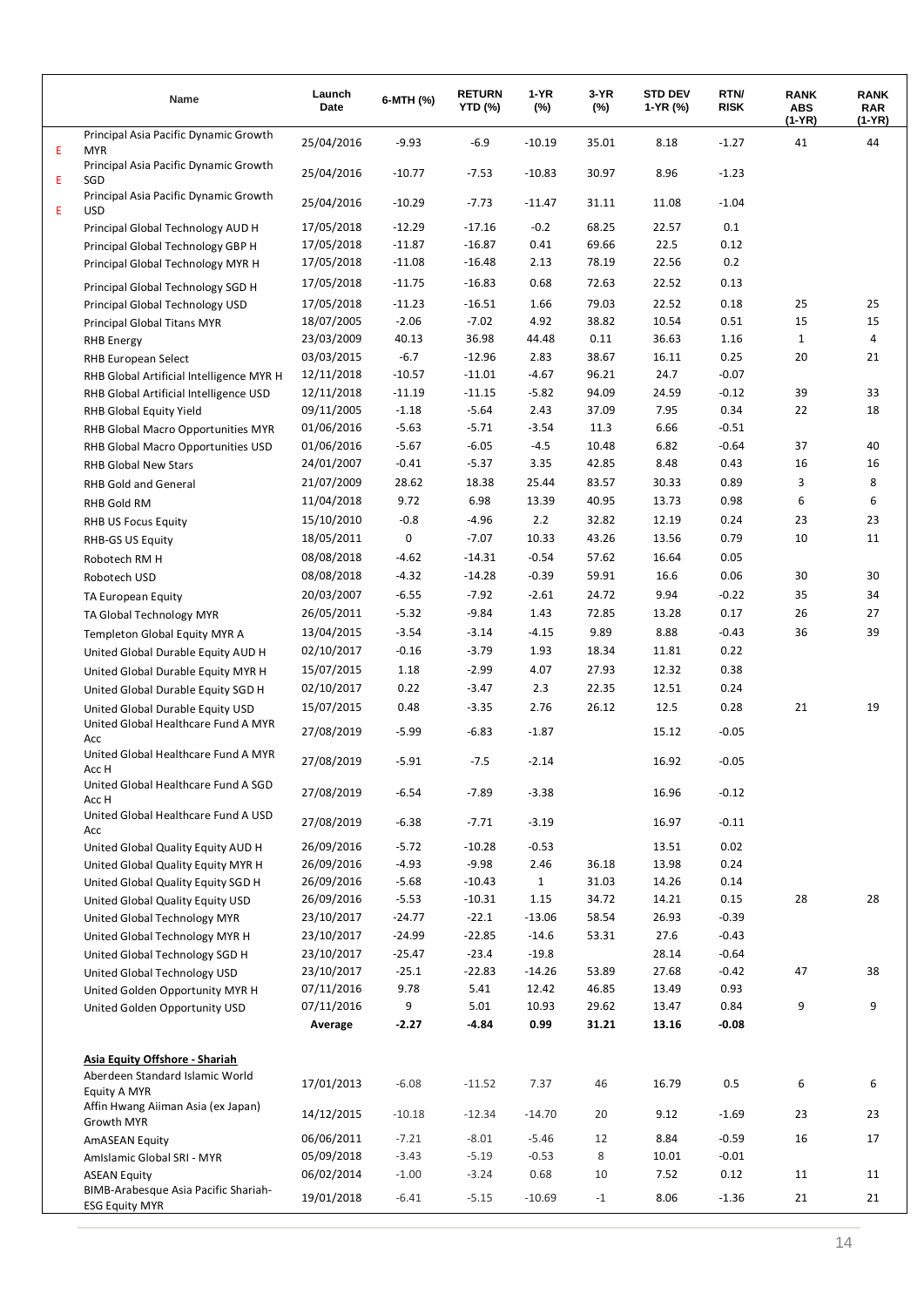|   | Name                                                                                  | Launch<br>Date           | 6-MTH (%)       | <b>RETURN</b><br>YTD (%) | 1-YR<br>$(\%)$ | 3-YR<br>$(\%)$ | <b>STD DEV</b><br>1-YR (%) | RTN/<br><b>RISK</b> | <b>RANK</b><br><b>ABS</b><br>$(1-YR)$ | <b>RANK</b><br><b>RAR</b><br>(1-YR) |
|---|---------------------------------------------------------------------------------------|--------------------------|-----------------|--------------------------|----------------|----------------|----------------------------|---------------------|---------------------------------------|-------------------------------------|
|   | BIMB-Arabesque Asia Pacific Shariah-<br><b>ESG Equity USD</b>                         | 19/01/2018               | $-6.72$         | $-5.95$                  | $-11.88$       | -4             | 9.93                       | $-1.22$             |                                       |                                     |
|   | BIMB-Arabesque i Global Dividend 1<br><b>MYR</b>                                      | 05/11/2015               | $-1.14$         | $-9.67$                  | 3.73           | 18             | 12.99                      | 0.34                | 7                                     | 9                                   |
|   | BIMB-Arabesque i Global Dividend 1<br><b>USD</b>                                      | 05/11/2015               | $-1.57$         | $-10.49$                 | 2.26           | 14             | 14                         | 0.23                |                                       |                                     |
|   | Eastspring Investments Dinasti Equity                                                 | 26/10/2009               | $-19.57$        | $-17.85$                 | $-28.45$       | 11             | 15.66                      | $-2.03$             | 24                                    | 24                                  |
|   | <b>Global Islamic Equity</b>                                                          | 21/04/2006               | 1.17            | $-3.36$                  | 2.98           | 30             | 8.38                       | 0.39                | 9                                     | 8                                   |
|   | <b>ICD Global Sustainable</b>                                                         | 23/06/2017               | $-4.10$         | $-11.42$                 | $-4.29$        | 26             | 14                         | $-0.25$             | 13                                    | 14                                  |
|   | KAF Australia Islamic Property A AUD                                                  | 01/08/2016               | 18.41           | 16.80                    | 26.63          | 36             | 17.78                      | 1.41                |                                       |                                     |
|   | KAF Australia Islamic Property A MYR                                                  | 01/08/2016               | 23.66           | 21.83                    | 26.40          | 47             | 20.19                      | 1.26                | $\mathbf{1}$                          | $\mathbf{1}$                        |
| E | Manulife Investment Shariah Asia-<br>Pacific ex Japan                                 | 16/01/2008               | $-3.83$         | $-7.32$                  | $-5.81$        | 31             | 7.89                       | $-0.72$             | 17                                    | 18                                  |
|   | Manulife Shariah Global REIT MYR                                                      | 12/03/2019               | 5.82            | $-5.64$                  | 18.18          | 32             | 16.64                      | 1.09                |                                       |                                     |
|   | Manulife Shariah Global REIT USD                                                      | 12/03/2019               | 5.38            | $-6.55$                  | 16.58          | 28             | 17.97                      | 0.94                | 3                                     | 3                                   |
|   | Manulife Shariah PRS-Global REIT C                                                    | 29/11/2019               | 5.49            | $-5.50$                  | 17.29          |                | 16.09                      | 1.07                | $\overline{2}$                        | $\overline{2}$                      |
|   | Maybank Asiapac Ex-Japan Equity-I                                                     | 08/01/2014               | $-3.13$         | $-4.66$                  | $-8.52$        | 17             | 5.89                       | $-1.48$             | 19                                    | 22                                  |
| Ε | Pheim Asia Ex-Japan Islamic                                                           | 01/11/2006               | $-6.36$         | $-2.98$                  | $-8.56$        | 33             | 8.62                       | $-0.99$             | 20                                    | 20                                  |
|   | Phillip Dana Dividen                                                                  | 26/07/2007               | $-5.24$         | $-4.26$                  | $-4.87$        | 0              | 9.92                       | $-0.46$             | 15                                    | 15                                  |
|   | PMB Shariah ASEAN Stars Equity MYR                                                    | 28/03/2018               | $-15.38$        | $-17.75$                 | $-4.61$        | $-5$           | 18.91                      | $-0.16$             | 14                                    | 13                                  |
|   | PMB Shariah ASEAN Stars Equity USD                                                    | 28/03/2018               | $-15.71$        | $-18.47$                 | $-5.97$        | 39             | 19.94                      | $-0.21$             |                                       |                                     |
|   | <b>Precious Metals Securities</b>                                                     | 15/11/2007               | 25.73           | 17.49                    | 12.11          | 48             | 31.26                      | 0.51                | 4                                     | 5                                   |
| E | Principal Islamic Asia Pacific Dynamic                                                | 02/06/2006               | $-6.98$         | $-8.17$                  | $-7.00$        | 39             | 7.56                       | $-0.92$             | 18                                    | 19                                  |
|   | Equity                                                                                | 11/08/2011               | 2.77            | 2.58                     | $-0.16$        | $-15$          | 9.17                       | 0.02                | 12                                    | 12                                  |
|   | RHB Global Food Islamic Equity                                                        | 26/04/2016               | 3.64            | 2.51                     |                |                |                            |                     |                                       |                                     |
|   | RHB Islamic ASEAN Megatrend B USD                                                     |                          |                 |                          | 3.68           |                |                            | 0.46                | 8                                     | 7                                   |
|   | RHB Islamic ASEAN Megatrend MYR<br>RHB Islamic Global Developed Markets<br><b>MYR</b> | 26/04/2016<br>28/05/2015 | 4.11<br>$-1.51$ | 3.47<br>$-8.24$          | 7.72           | -4<br>54       | 8.68<br>14.65              | 0.58                | 5                                     | 4                                   |
|   |                                                                                       | 13/11/2018               | $-22.61$        | $-24.92$                 | $-13.75$       | 36             | 24.58                      | $-0.48$             | 22                                    | 16                                  |
|   | RHB Shariah China Focus MYR                                                           | 11/03/2019               | $-2.07$         | $-6.05$                  | 1.85           | 17             | 7.68                       | 0.27                |                                       |                                     |
|   | United-i Global Balanced AUD H                                                        |                          | $-1.08$         |                          | 3.86           |                | $\overline{7}$             |                     |                                       |                                     |
|   | United-i Global Balanced MYR                                                          | 11/03/2019<br>11/03/2019 |                 | $-4.71$                  |                | 27             |                            | 0.58<br>0.47        |                                       |                                     |
|   | United-i Global Balanced MYR H                                                        |                          | $-0.92$         | $-5.29$                  | 3.53           | 26             | 8.04                       |                     |                                       |                                     |
|   | United-i Global Balanced SGD H                                                        | 11/03/2019               | $-1.66$         | $-5.58$                  | 2.50           | 20             | 7.94                       | 0.35                |                                       |                                     |
|   | United-i Global Balanced USD                                                          | 11/03/2019               | $-1.51$         | $-5.59$                  | 2.42           | 22             | 8.18                       | 0.33                | 10                                    | 10                                  |
|   |                                                                                       | Average                  | $-2.25$         | $-5.55$                  | $-0.66$        | 22             | 12.95                      | $-0.19$             |                                       |                                     |
|   | <b>Malaysia Mixed Assets</b>                                                          |                          |                 |                          |                |                |                            |                     |                                       |                                     |
|   | Affin Hwang ASEAN Flexi MYR                                                           | 08/09/2014               | 0.16            | 2.15                     | 4.46           | 26             | 10.41                      | 0.47                | 6                                     | 6                                   |
|   | Affin Hwang Select Asia (ex Japan)<br>Opportunity AUD                                 | 18/07/2018               | $-18.96$        | $-16.55$                 | $-18.72$       | 5              | 12.21                      | $-1.63$             |                                       |                                     |
|   | Affin Hwang Select Asia (ex Japan)<br>Opportunity GBP                                 | 18/07/2018               | $-13.76$        | $-11.48$                 | $-16.17$       | 11             | 9.76                       | $-1.75$             |                                       |                                     |
|   | Affin Hwang Select Asia (ex Japan)<br><b>Opportunity MYR</b>                          | 18/07/2006               | $-15.43$        | $-13.25$                 | $-19.02$       | 14             | 8.19                       | $-2.52$             | 33                                    | 33                                  |
|   | Affin Hwang Select Asia (ex Japan)                                                    |                          |                 |                          |                |                |                            |                     |                                       |                                     |
|   | Opportunity SGD<br>Affin Hwang Select Asia (ex Japan)                                 | 18/07/2018               | $-16.23$        | $-13.85$                 | $-19.62$       | 11             | 9                          | $-2.36$             |                                       |                                     |
|   | Opportunity USD                                                                       | 18/07/2018               | $-15.78$        | $-14.03$                 | $-20.17$       | $-5$           | 10.32                      | $-2.12$             |                                       |                                     |
| Ε | Affin Hwang Select Balanced                                                           | 28/07/2003               | $-4.40$         | $-3.14$                  | $-5.05$        | 25             | 4.24                       | $-1.2$              | 22                                    | 27                                  |
|   | Affin Hwang Select Income                                                             | 06/01/2005               | $-4.05$         | $-2.63$                  | $-4.07$        | 6              | 2.86                       | $-1.44$             | 19                                    | 29                                  |
| Ε | Affin Hwang Tactical                                                                  | 10/08/2010               | $-7.14$         | $-5.84$                  | $-5.02$        | 27             | 11.3                       | $-0.4$              | 21                                    | $17\,$                              |
| E | AmBalanced                                                                            | 16/09/2003               | $-9.11$         | $-7.30$                  | $-8.09$        | 9              | 7.05                       | $-1.16$             | 26                                    | 26                                  |
|   | AmConservative                                                                        | 16/09/2003               | $-1.00$         | $-0.42$                  | $-0.74$        | 6              | 1.31                       | $-0.56$             | 9                                     | 19                                  |
| E | AmDynamic Allocator                                                                   | 23/04/2012               | $-4.62$         | $-6.45$                  | $-1.73$        | 31             | 8.16                       | $-0.18$             | 13                                    | 10                                  |
|   | Apex Dynamic                                                                          | 18/05/2006               | $-3.88$         | $-1.92$                  | $-5.25$        | 6              | 12.15                      | $-0.39$             | 23                                    | 16                                  |
|   | Apex Quantum                                                                          | 12/04/2010               | $-10.55$        | $-9.74$                  | $-9.74$        | 14             | 15.37                      | $-0.59$             | 28                                    | 20                                  |
|   | Eastspring Investments Asia Select                                                    |                          |                 |                          |                |                |                            |                     |                                       |                                     |
|   | Income                                                                                | 18/11/2005               | $-4.37$         | $-2.20$                  | $-2.77$        | 12             | 3.35                       | $-0.82$             | 16                                    | 24                                  |
|   | Eastspring Investments Balanced                                                       | 29/05/2001               | 0.34            | 0.80                     | $-1.07$        | 21             | 6.88                       | $-0.12$             | 10                                    | 9                                   |
| Ε | Eastspring Investments Dynamic                                                        | 06/11/2003               | $-1.34$         | $-0.07$                  | $-4.23$        | 27             | 10.26                      | $-0.37$             | 20                                    | 15                                  |
|   | InterPac Dynamic Equity                                                               | 25/07/2007               | $-4.91$         | $-6.56$                  | 4.29           | 66             | 20.82                      | 0.3                 | 7                                     | 8                                   |
|   | <b>KAF First</b>                                                                      | 16/01/1996               | $-3.70$         | $-2.30$                  | $-3.23$        | 29             | 7.46                       | $-0.4$              | 18                                    | 18                                  |
| Ε | Kenanga Balanced                                                                      | 23/05/2001               | $-9.67$         | $-8.72$                  | $-7.52$        | 21             | 9.55                       | $-0.77$             | 25                                    | 22                                  |
| Е | Kenanga OA Inv-Kenanga Diversified                                                    | 23/04/2004               | $-8.74$         | $-8.06$                  | $-6.11$        | 36             | 9.41                       | $-0.62$             | 24                                    | 21                                  |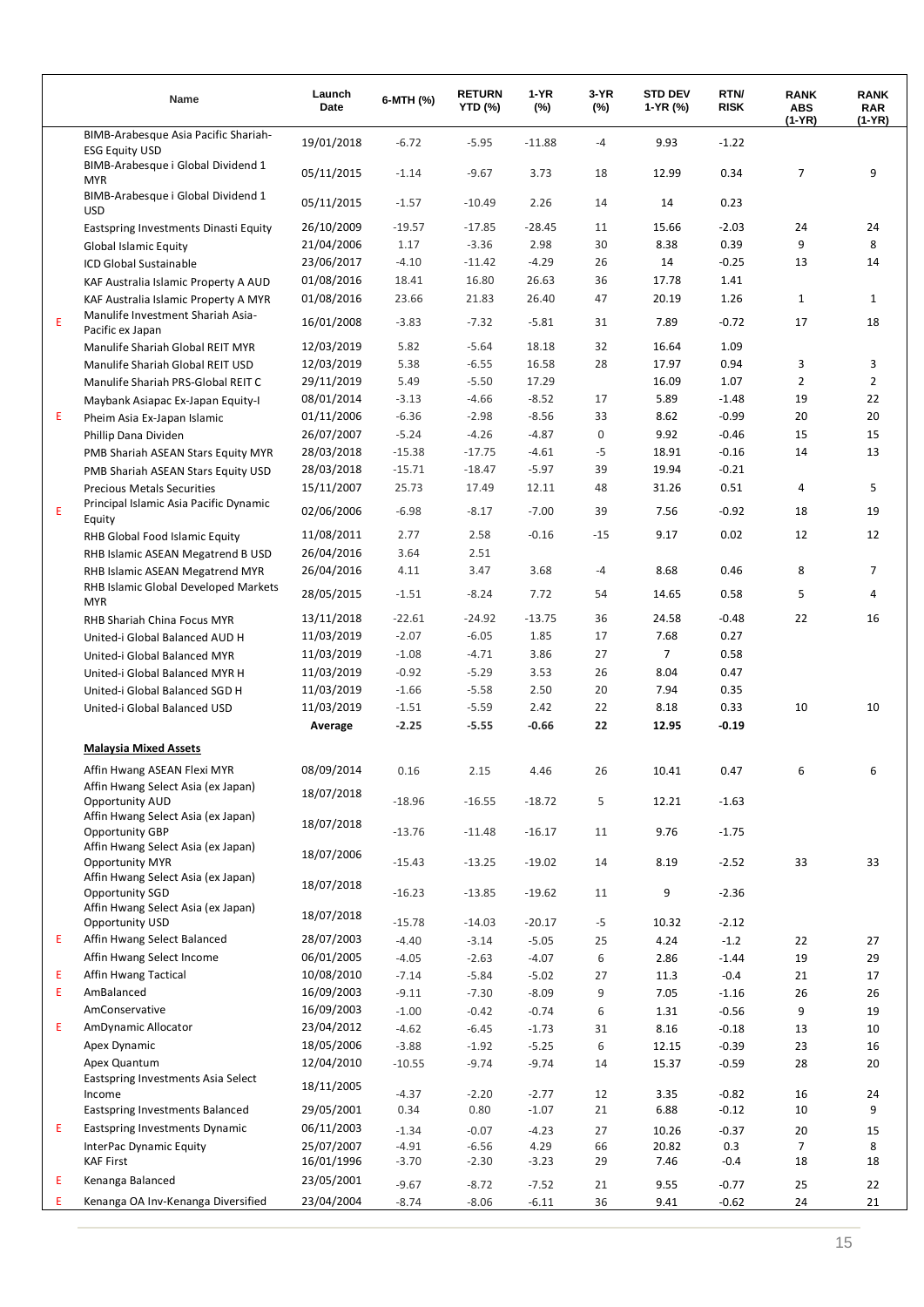|        | Name                                                                 | Launch<br>Date           | 6-MTH (%)           | <b>RETURN</b><br><b>YTD (%)</b> | $1-YR$<br>(%)       | 3-YR<br>$(\%)$ | <b>STD DEV</b><br>1-YR (%) | RTN/<br><b>RISK</b> | <b>RANK</b><br><b>ABS</b><br>$(1-YR)$ | <b>RANK</b><br><b>RAR</b><br>$(1-YR)$ |
|--------|----------------------------------------------------------------------|--------------------------|---------------------|---------------------------------|---------------------|----------------|----------------------------|---------------------|---------------------------------------|---------------------------------------|
| Ε      | Kenanga OA Inv-Kenanga Managed                                       | 23/04/2004               |                     |                                 |                     |                |                            |                     |                                       |                                       |
| Ε      | Growth<br>Kenanga TacticalEXTRA                                      | 18/03/2005               | $-4.77$             | $-4.33$                         | $-2.32$             | 37             | 8.7                        | $-0.23$             | 14                                    | 14                                    |
|        | Maybank Malaysia Balanced                                            | 19/09/1994               | $-20.92$<br>$-1.76$ | $-19.31$<br>$-0.76$             | $-18.54$<br>$-1.23$ | 19<br>9        | 20.18<br>5.5               | $-0.91$<br>$-0.2$   | 32<br>11                              | 25<br>13                              |
|        | Pheim Income                                                         | 28/01/2002               | 0.02                | $-0.26$                         | 1.03                | 11             | 2.8                        | 0.38                | 8                                     | $\overline{7}$                        |
|        | Phillip SELECT Balance                                               | 11/08/2003               | $-4.28$             | $-3.13$                         | $-8.13$             | $\mathbf{1}$   | 5.67                       | $-1.46$             | 27                                    | 30                                    |
|        | RHB Golden Dragon                                                    | 08/05/2007               | $-10.38$            | $-8.63$                         | $-17.47$            | $-3$           | 8.42                       | $-2.22$             | 31                                    | 32                                    |
|        | RHB Goldenlife Today                                                 | 21/02/2005               | 11.52               | 11.13                           | 12.48               | 4              | 11.87                      | 1.05                | 5                                     | 5                                     |
|        | RHB Growth and Income Focus                                          | 07/01/2005               | 17.44               | 18.93                           | 24.40               | 5              | 20.76                      | 1.15                | 4                                     | $\overline{2}$                        |
|        | <b>RHB Kidsave</b>                                                   | 10/05/1999               | 27.54               | 25.63                           | 29.65               | $-5$           | 23.69                      | 1.2                 | 3                                     | 1                                     |
|        | <b>RHB Smart Balanced</b>                                            | 07/09/2004               | 58.61               | 55.65                           | 67.46               | $1\,$          | 57.45                      | 1.11                | 2                                     | 3                                     |
|        | <b>RHB Smart Income</b>                                              | 07/09/2004               | 126.68              | 115.47                          | 140.99              | 23             | 114.78                     | 1.11                | 1                                     | 4                                     |
|        | <b>RHB Thematic Growth</b>                                           | 26/09/2007               | $-4.29$             | $-0.94$                         | $-10.93$            | 38             | 13.21                      | $-0.81$             | 29                                    | 23                                    |
|        | TA Global Asset Allocator                                            | 12/06/2006               | $-13.52$            | $-11.25$                        | $-13.39$            | $\mathbf{1}$   | 8.84                       | $-1.57$             | 30                                    | 31                                    |
|        | TA Income                                                            | 60/05/2002               | $-2.84$             | $-1.84$                         | $-1.57$             | 0              | 7.49                       | $-0.18$             | 12                                    | 11                                    |
|        | United Income Plus MYR                                               | 09/02/2015               | $-2.08$             | $-1.39$                         | $-2.37$             | 16             | 1.72                       | $-1.38$             | 15                                    | 28                                    |
|        | United Malaysia Class A                                              | 26/06/2019               | $-6.32$             | $-7.04$                         | $-3.18$             |                | 13.4                       | $-0.18$             | 17                                    | 12                                    |
|        |                                                                      | Average                  | 2.37                | 2.80                            | 3.70                | 17             | 14.34                      | $-0.42$             |                                       |                                       |
|        | <b>Malaysia Mixed Assets - Shariah</b>                               |                          |                     |                                 |                     |                |                            |                     |                                       |                                       |
| Ε      | Affin Hwang Aiiman Balanced                                          | 11/11/2001               | $-18.68$            | $-9.19$                         | $-19.47$            | 6.47           | 10.87                      | $-1.92$             | 24                                    | 24                                    |
|        | Affin Hwang Aiiman Select Income                                     | 01/03/2013               | $-4.83$             | $-2.99$                         | $-5.41$             | 4.19           | 2.31                       | $-2.39$             | 13                                    | 25                                    |
| Ε      | <b>AmIslamic Balanced</b>                                            | 10/09/2004               | $-4.25$             | $-3.7$                          | $-3.48$             | 24.67          | 7.23                       | $-0.46$             | 8                                     | 10                                    |
| Ε      | Apex Dana Al-Faiz-I                                                  | 28/08/2003               | $-4.78$             | $-3.28$                         | $-3.68$             | 14             | 10.45                      | $-0.31$             | 9                                     | 5                                     |
|        | Apex Dana Aslah                                                      | 12/04/2010               | $-5.04$             | $-3.64$                         | $-4.81$             | 19.04          | 11.57                      | $-0.37$             | 11                                    | 8                                     |
|        | <b>BIMB Dana Al-Falah</b>                                            | 27/12/2001               | $-18.12$            | $-12.54$                        | $-18.75$            | $-28.22$       | 14.79                      | $-1.32$             | 23                                    | 21                                    |
|        | <b>BIMB Dana Al-Munsif</b>                                           | 27/12/2001               | $-17.11$            | $-10.56$                        | $-17.42$            | $-3.66$        | 11.67                      | $-1.57$             | 22                                    | 23                                    |
|        | <b>BIMB i Flexi</b>                                                  | 25/03/2014               | $-21.3$             | $-14.51$                        | $-20.33$            | 45.58          | 16.15                      | $-1.32$             | 25                                    | 20                                    |
| Ε      | Dana Makmur Pheim                                                    | 28/01/2002               | $-1.99$             | $-0.28$                         | $-2.54$             | 24.27          | 6.5                        | $-0.37$             | 6                                     | $\overline{7}$                        |
| Ε      | Eastspring Investments Dana al-Islah                                 | 14/08/2002               | $-3.06$             | $-2.84$                         | $-1.06$             | 15             | 2.99                       | $-0.34$             | 5                                     | 6                                     |
| Ε      | Eastspring Investments Dana Dinamik                                  | 25/02/2004               | -8                  | $-6.56$                         | $-6.88$             | 12.54          | 9.05                       | $-0.74$             | 16                                    | 16                                    |
| E      | InterPac Dana Safi<br><b>KAF Dana Alif</b>                           | 25/07/2007               | $-18.6$<br>$-2.01$  | $-18.5$<br>$-2.82$              | $-12.8$<br>$-2.68$  | 86.45<br>8.66  | 23.63<br>6.53              | $-0.46$<br>$-0.39$  | 20<br>7                               | 11<br>9                               |
|        | Kenanga Amanah Saham Wanita                                          | 26/02/2003<br>04/05/1998 | $-16.78$            | $-15.35$                        | $-15.17$            | 19.6           | 15.91                      | $-0.95$             | 21                                    | 19                                    |
| Ε      | Kenanga Islamic Balanced                                             | 06/12/2004               | $-7.14$             | $-7.39$                         | $-6.44$             | 17.17          | 7.63                       | $-0.83$             | 15                                    | 17                                    |
| Ε      | Kenanga SyariahEXTRA                                                 | 01/01/2003               | $-10.97$            | $-10.26$                        | $-7.35$             | 39.56          | 11.43                      | $-0.61$             | 17                                    | 13                                    |
|        | Maybank Malaysia Balanced-I                                          | 17/09/2002               | $-3.21$             | $-1.68$                         | $-4.86$             | 9.2            | 6.51                       | $-0.73$             | 12                                    | 15                                    |
|        | <b>PMB Shariah Tactical</b>                                          | 29/10/1979               | $-5.38$             | $-6.81$                         | $-8.12$             | 28.71          | 12.41                      | $-0.62$             | 18                                    | 14                                    |
|        | Principal Islamic Lifetime Balanced<br>Growth                        | 26/05/2003               | $-0.41$             | $-0.79$                         | $-0.82$             | 7.15           | 7.35                       | $-0.08$             | 4                                     | 4                                     |
| E      | Principal Islamic Lifetime Enhanced<br>Sukuk                         | 23/02/2005               | $-1.49$             | $-1.38$                         | 0.81                | 14.39          | 2.68                       | 0.31                | $\overline{2}$                        | $\overline{2}$                        |
|        | RHB Dana Hazeem                                                      | 18/02/2013               | 30.27               | 30.03                           | 32.51               | 25.96          | 27.51                      | 1.14                | $\mathbf{1}$                          | $\mathbf{1}$                          |
|        | RHB Islamic Regional Balanced MYR                                    | 08/04/2014               | $-7.61$             | $-7.45$                         | $-6.14$             | 1.45           | 6.62                       | $-0.92$             | 14                                    | 18                                    |
|        | RHB Islamic Regional Balanced USD                                    | 17/06/2014               | $-7.94$             | $-8.32$                         | $-7.46$             | $-1.36$        | 7.61                       | $-0.98$             |                                       |                                       |
|        | <b>RHB Mudharabah</b>                                                | 09/05/1996               | $-1.67$             | $-0.11$                         | $-4.58$             | 3.37           | 7.45                       | $-0.59$             | 10                                    | 12                                    |
|        | TA Asia Pacific Islamic Balanced                                     | 07/11/2006               | $-7.22$             | $-3.12$                         | $-9.65$             | 11.08          | 7.37                       | $-1.34$             | 19                                    | 22                                    |
| Ε      | TA Dana Optimix                                                      | 17/01/2005               | $-6.39$             | $-7.94$                         | $-0.16$             | 39.55          | 17.41                      | 0.07                | 3                                     | 3                                     |
|        |                                                                      | Average                  | $-6.63$             | $-4.95$                         | $-5.97$             | 17.85          | 10.56                      | $-0.69$             |                                       |                                       |
|        | <b>Mixed Assets Offshore</b>                                         |                          |                     |                                 |                     |                |                            |                     |                                       |                                       |
|        | Affin Hwang Select APAC ex-Japan                                     | 08/12/2014               | $-7.59$             | $-4.25$                         | $-8.72$             | 11.54          | 4.23                       | $-2.13$             | 18                                    | 20                                    |
|        | <b>Balanced MYR</b>                                                  |                          |                     |                                 |                     |                |                            |                     |                                       |                                       |
| Ε      | Affin Hwang Select AUD Income AUD                                    | 18/03/2011               | $-3.54$             | $-2.97$                         | $-0.22$             | 9.39           | 3.63                       | $-0.04$             |                                       |                                       |
| Ε      | Affin Hwang Select AUD Income MYR                                    | 18/03/2010               | 0.65                | 0.86                            | $-0.58$             | 18.94          | 8.77                       | $-0.03$             | 6                                     | 6                                     |
| Ε<br>E | Affin Hwang Select SGD Income MYR                                    | 01/08/2012               | 1.95                | 1.8                             | 2.96                | 18.69          | 4.33                       | 0.69                | 3                                     | $\overline{2}$                        |
|        | Affin Hwang Select SGD Income SGD<br>Affin Hwang World Series-Global | 01/08/2012               | 0.98                | 1.12                            | 2.22                | 15.14          | 2.88                       | 0.78                |                                       |                                       |
|        | Balanced AUD H                                                       | 01/09/2016               | $-5.23$             | $-6.58$                         | $-2.68$             | 13.11          | 7.47                       | $-0.33$             |                                       |                                       |
|        | Affin Hwang World Series-Global<br>Balanced EUR H                    | 16/05/2018               | $-5.33$             | $-6.77$                         | $-3.11$             | 8.46           | 7.49                       | $-0.39$             |                                       |                                       |
|        | Affin Hwang World Series-Global<br>Balanced GBP H                    | 06/06/2017               | $-5.29$             | $-6.65$                         | $-2.72$             | 11.97          | 7.48                       | $-0.33$             |                                       |                                       |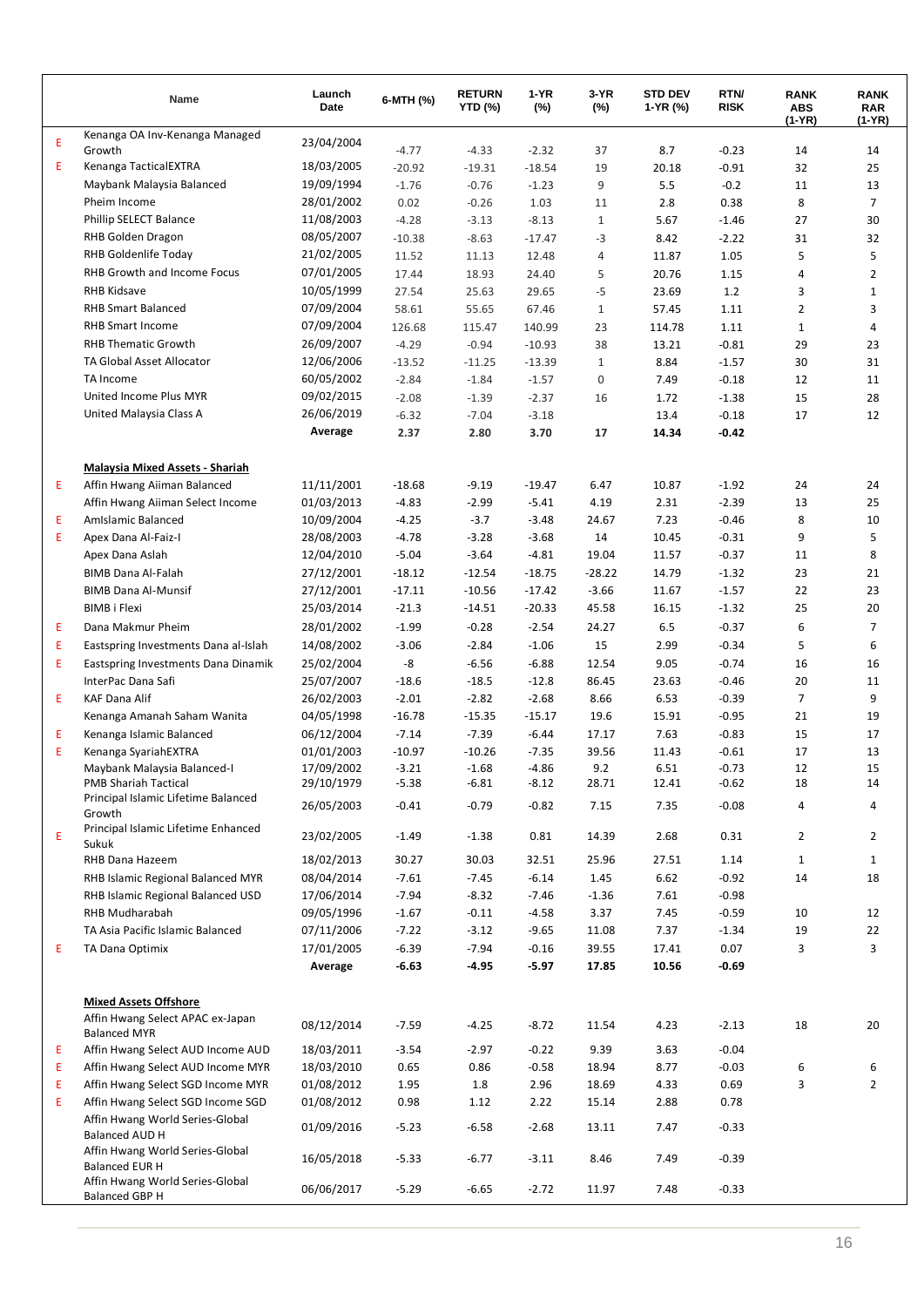|   | Name                                                     | Launch<br>Date | 6-MTH (%) | <b>RETURN</b><br><b>YTD (%)</b> | 1-YR<br>$(\%)$ | 3-YR<br>$(\%)$ | <b>STD DEV</b><br>1-YR (%) | RTN/<br><b>RISK</b> | <b>RANK</b><br><b>ABS</b><br>$(1-YR)$ | <b>RANK</b><br><b>RAR</b><br>(1-YR) |
|---|----------------------------------------------------------|----------------|-----------|---------------------------------|----------------|----------------|----------------------------|---------------------|---------------------------------------|-------------------------------------|
|   | Affin Hwang World Series-Global<br><b>Balanced MYR H</b> | 01/09/2016     | $-4.09$   | $-5.95$                         | $-0.72$        | 19.82          | 7.4                        | $-0.06$             |                                       |                                     |
|   | Affin Hwang World Series-Global<br><b>Balanced SGD H</b> | 01/09/2016     | $-5.02$   | $-6.51$                         | $-2.25$        | 15.2           | 7.47                       | $-0.27$             |                                       |                                     |
|   | Affin Hwang World Series-Global<br><b>Balanced USD</b>   | 01/09/2016     | $-4.92$   | $-6.47$                         | $-2.05$        | 17.45          | 7.52                       | $-0.24$             | 9                                     | 9                                   |
|   | Amundi International MYR                                 | 03/09/2015     | 3.64      | 0.64                            | 7.53           | 27.09          | 9.19                       | 0.83                | $\mathbf{1}$                          | 1                                   |
|   | Amundi International USD                                 | 03/05/2016     | 3.17      | 0.28                            | 6.72           | 26.72          | 9.49                       | 0.73                |                                       |                                     |
|   | Global Multi-Asset Income AUD                            | 17/03/2014     | $-3.56$   | $-4.26$                         | $-1.7$         | 7.39           | 5.01                       | $-0.32$             |                                       |                                     |
|   | Global Multi-Asset Income MYR                            | 17/03/2014     | $-2.82$   | $-3.91$                         | $-0.21$        | 11.79          | 4.93                       | $-0.02$             |                                       |                                     |
|   | Global Multi-Asset Income SGD                            | 17/03/2014     | $-3.35$   | $-4.18$                         | $-1.25$        | 9.22           | 5.01                       | $-0.23$             |                                       |                                     |
|   | Global Multi-Asset Income USD                            | 17/03/2014     | $-3.15$   | $-4.07$                         | $-0.86$        | 11.34          | 4.99                       | $-0.15$             | $\overline{7}$                        | 7                                   |
|   | Kenanga IncomeEXTRA                                      | 10/09/1999     | $-9.77$   | $-8.42$                         | $-7.35$        | 12.56          | 6.82                       | $-1.08$             | 17                                    | 13                                  |
|   | Manulife Asia Pacific Income and<br>Growth MYR           | 12/12/2017     | $-2.36$   | $-2.2$                          | $-5.54$        | 7.74           | 2.71                       | $-2.09$             | 16                                    | 19                                  |
|   | Manulife Asia Pacific Income and<br>Growth MYR H         | 12/12/2017     | $-2.29$   | $-3.02$                         | $-5.81$        | 6.87           | 4.96                       | $-1.18$             |                                       |                                     |
|   | Maybank Global Mixed Assets-I MYR                        | 17/06/2019     | $-5.99$   | $-9.01$                         | 0.98           |                | 9.45                       | 0.15                |                                       |                                     |
|   | Maybank Global Mixed Assets-I MYR H                      | 17/06/2019     | $-5.7$    | $-9.6$                          | 0.67           |                | 10.46                      | 0.11                |                                       |                                     |
|   | Maybank Global Mixed Assets-I USD                        | 17/06/2019     | $-6.34$   | $-9.88$                         | $-0.45$        |                | 10.59                      | 0.01                | 5                                     | 5                                   |
| E | Pheim Emerging Companies Balanced                        | 28/01/2002     | $-3.34$   | $-0.95$                         | $-2.77$        | 27.35          | 4.73                       | $-0.57$             | 12                                    | 12                                  |
|   | Phillip AsiaPac Income                                   | 28/11/2006     | $-5.93$   | $-2.74$                         | $-8.84$        | 6.29           | 4.6                        | $-1.98$             | 19                                    | 17                                  |
|   | Principal Global Multi Asset Income<br><b>MYR</b>        | 20/03/2014     | $-1.13$   | $-3.13$                         | 3.06           | 14.49          | 5.09                       | 0.62                | $\overline{2}$                        | 3                                   |
| E | Principal Islamic Lifetime Balanced                      | 08/03/2001     | $-1.51$   | $-2.03$                         | $-2.26$        | 17.23          | 4.4                        | $-0.5$              | 10                                    | 11                                  |
|   | RHB Asian Income - Multi Currencies<br>AUD H             | 10/07/2018     | $-4.94$   | $-5.05$                         | $-5.72$        | 0.11           | 3.81                       | $-1.52$             |                                       |                                     |
|   | RHB Asian Income - Multi Currencies<br>EUR H             | 10/07/2018     | $-6.23$   | $-5.7$                          | $-6.41$        | $-4.37$        | 4.33                       | $-1.51$             |                                       |                                     |
|   | RHB Asian Income - Multi Currencies<br>GBP H             | 10/07/2018     | $-5.05$   | $-5.16$                         | $-4.94$        | $-0.72$        | 4.2                        | $-1.18$             |                                       |                                     |
|   | RHB Asian Income - Multi Currencies<br><b>MYRH</b>       | 10/07/2018     | $-4.27$   | $-4.75$                         | $-4.61$        | 3.76           | 3.64                       | $-1.28$             | 14                                    | 15                                  |
|   | RHB Asian Income - Multi Currencies<br>RMB H             | 10/07/2018     | $-3.74$   | $-4.53$                         | $-3.47$        | 5.83           | 3.81                       | $-0.91$             |                                       |                                     |
|   | RHB Asian Income - Multi Currencies<br>USD H             | 10/07/2018     | $-4.87$   | $-5$                            | $-4.98$        | 0.85           | 4.02                       | $-1.25$             |                                       |                                     |
|   | RHB Asian Income MYR                                     | 05/06/2012     | $-4.18$   | $-4.53$                         | $-4.45$        | 5.56           | 3.93                       | $-1.14$             | 13                                    | 14                                  |
|   | RHB Asian Income SGD                                     | 05/11/2015     | $-4.92$   | $-5.08$                         | $-5.44$        | 1.69           | 3.83                       | $-1.44$             | 15                                    | 16                                  |
|   | <b>RHB Global Allocation</b>                             | 27/03/2006     | $-3.76$   | $-5.49$                         | $-1.64$        | 23.49          | 7.25                       | $-0.19$             | 8                                     | 8                                   |
|   | RHB Multi Asset Regular Income                           | 07/12/2012     | $-10.56$  | $-7.62$                         | $-13.52$       | 0.79           | 7.02                       | $-2.02$             | 20                                    | 18                                  |
|   | Templeton Global Balanced MYR A                          | 05/05/2015     | 1.11      | 0.12                            | 0.64           | 18.67          | 5.9                        | 0.14                | 4                                     | 4                                   |
|   | United Bond & Equity Strategic Trust                     | 08/09/2014     | $-1.62$   | $-1.67$                         | $-2.42$        | 37.42          | 4.88                       | $-0.48$             | 11                                    | 10                                  |
|   |                                                          | Average        | $-3.4$    | $-3.49$                         | $-2.86$        | 14.85          | 5.72                       | $-0.65$             |                                       |                                     |
|   | <b>Fixed Income</b>                                      |                |           |                                 |                |                |                            |                     |                                       |                                     |
| Е | Affin Hwang Bond                                         | 12/12/2001     | $-0.49$   | $-0.53$                         | 1.99           | 9.57           | 1.99                       | $\mathbf{1}$        | 11                                    | 13                                  |
|   | Affin Hwang Select Bond MYR                              | 28/07/2003     | $-7.38$   | $-4.97$                         | $-5.71$        | 5.19           | 3.45                       | $-1.69$             | 32                                    | 34                                  |
|   | Affin Hwang Select Bond USD H                            | 18/07/2013     | $-8.16$   | $-5.39$                         | $-7.22$        | 1.71           | 3.5                        | $-2.12$             |                                       |                                     |
|   | Affin Hwang World Series - Global<br>Income AUD H        | 23/05/2016     | $-5.15$   | -4.85                           | $-3.5$         | 2.45           | 3.66                       | $-0.95$             |                                       |                                     |
|   | Affin Hwang World Series - Global<br>Income GBP H        | 01/09/2016     | $-5.05$   | $-4.9$                          | -3.36          | 1.66           | 3.65                       | $-0.92$             |                                       |                                     |
|   | Affin Hwang World Series - Global<br>Income MYR          | 01/09/2016     | -4.57     | $-3.96$                         | $-1.63$        | 8.61           | 4.43                       | $-0.35$             |                                       |                                     |
|   | Affin Hwang World Series - Global<br>Income SGD H        | 23/05/2016     | $-5$      | $-4.84$                         | -3.11          | 3.86           | 3.71                       | $-0.83$             |                                       |                                     |
|   | Affin Hwang World Series - Global<br>Income USD          | 23/05/2016     | $-4.95$   | $-4.81$                         | $-3$           | 5.48           | 3.7                        | $-0.8$              | 27                                    | 26                                  |
|   | Affin Hwang World Series-US Shrt Dur<br>High Inc AUDH    | 03/03/2017     | $-2.12$   | $-2.47$                         | $-1.18$        | 4.53           | 2.53                       | $-0.46$             |                                       |                                     |
|   | Affin Hwang World Series-US Shrt Dur<br>High Inc GBPH    | 28/06/2017     | $-2.05$   | $-2.42$                         | $-1.08$        | 3.79           | 2.7                        | $-0.39$             |                                       |                                     |
|   | Affin Hwang World Series-US Shrt Dur<br>High Inc MYR     | 03/03/2017     | $-1.57$   | $-1.58$                         | 0.67           | 10.45          | 3.39                       | 0.21                |                                       |                                     |
|   | Affin Hwang World Series-US Shrt Dur<br>High Inc SGDH    | 03/03/2017     | $-2.17$   | $-2.57$                         | $-0.93$        | 4.81           | 2.6                        | $-0.35$             |                                       |                                     |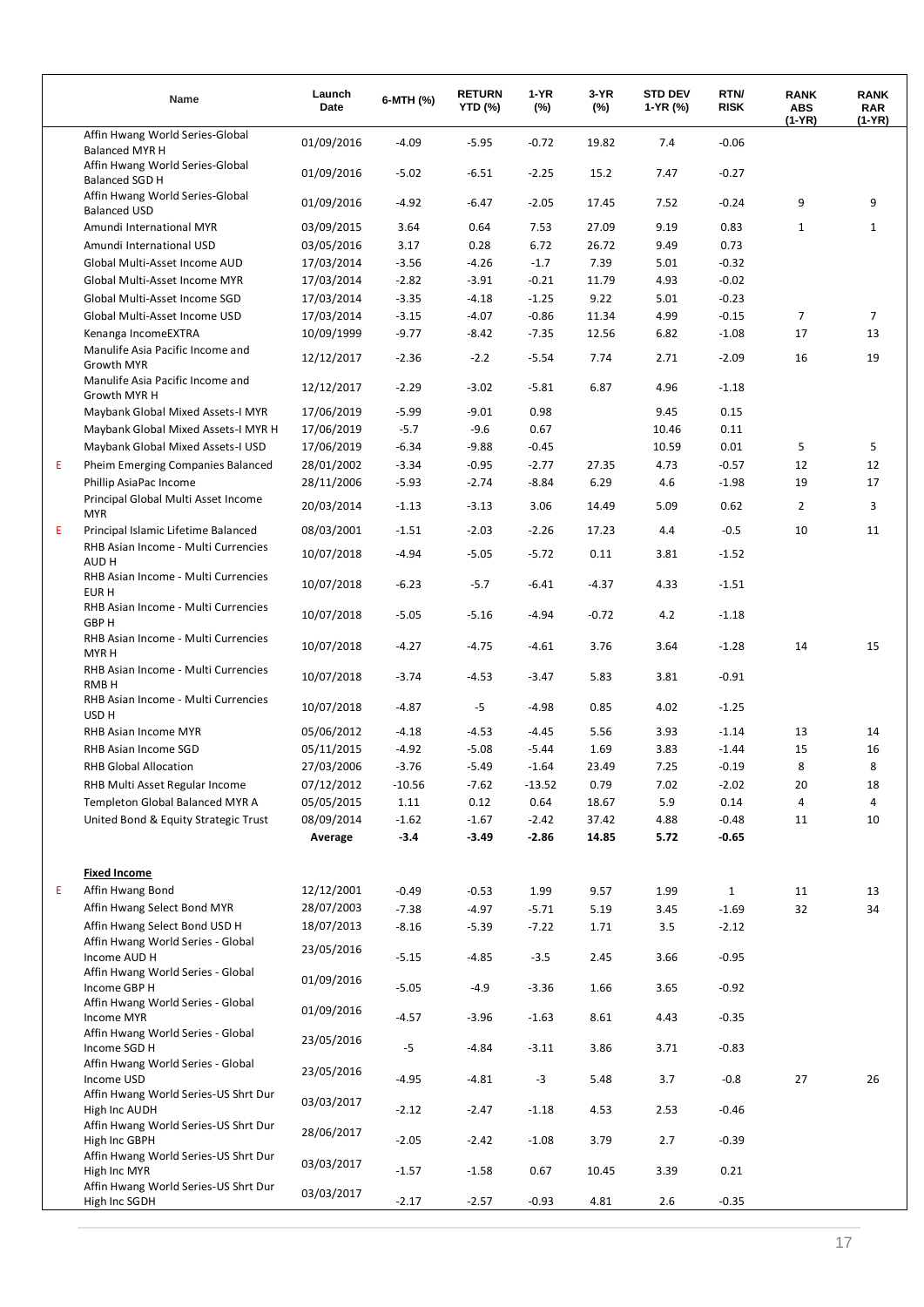|   | Name                                                         | Launch<br>Date           | 6-MTH (%)        | <b>RETURN</b><br><b>YTD (%)</b> | $1-YR$<br>$(\%)$   | 3-YR<br>$(\%)$ | <b>STD DEV</b><br>1-YR (%) | RTN/<br><b>RISK</b> | <b>RANK</b><br><b>ABS</b><br>(1-YR) | <b>RANK</b><br><b>RAR</b><br>(1-YR) |
|---|--------------------------------------------------------------|--------------------------|------------------|---------------------------------|--------------------|----------------|----------------------------|---------------------|-------------------------------------|-------------------------------------|
|   | Affin Hwang World Series-US Shrt Dur                         | 03/03/2017               | $-1.98$          | $-2.46$                         | $-0.76$            | 7.3            | 2.6                        | $-0.28$             | 21                                  | 21                                  |
|   | High Inc USD                                                 |                          |                  |                                 |                    |                |                            |                     |                                     |                                     |
|   | AmanahRaya Unit Trust                                        | 21/09/2006               | 1.17             | 0.53                            | 4.12               | 20.78          | 1.54                       | 2.64                | 4                                   | 5                                   |
|   | AmBond                                                       | 20/01/2000               | $-0.29$          | $-0.13$                         | 1.52               | 10.73          | 1.93                       | 0.79                | 16                                  | 17                                  |
| Ε | AmDynamic Bond                                               | 16/09/2003<br>20/01/2000 | $-0.22$          | $-0.15$<br>0.53                 | 1.92<br>2.14       | 14.28<br>8.06  | 2.07<br>0.02               | 0.93                | 12<br>9                             | 14<br>$\mathbf{1}$                  |
|   | AmIncome<br>AmIncome Plus                                    | 17/06/2004               | 1.08<br>0.91     | 0.53                            | 2.26               | 9.97           | 0.55                       | 103.15<br>4.07      | 7                                   | 3                                   |
|   | <b>AmTactical Bond B MYR</b>                                 | 29/10/2012               | $-5.71$          | $-4.45$                         | $-4.61$            | 7.66           | 3.18                       | $-1.47$             | 29                                  | 31                                  |
|   | Amundi Bond Global Aggregate MYR                             | 03/09/2015               | $-3.75$          | $-3.21$                         | $-2.27$            | 5.59           | 3.6                        | $-0.62$             | 23                                  | 24                                  |
|   | Amundi Bond Global Aggregate USD                             | 03/06/2016               | $-4.06$          | $-3.37$                         | $-2.94$            | 4.81           | 3.78                       | $-0.77$             |                                     |                                     |
|   | Amundi Bond Global Emerging Blended<br><b>MYR</b>            | 14/02/2017               | $-3.8$           | $-3.24$                         | $-1.17$            | 4.1            | 4.88                       | $-0.22$             |                                     |                                     |
|   | Amundi Bond Global Emerging Blended<br>SGD                   | 14/02/2017               | $-4.63$          | $-3.76$                         | $-2.74$            | $-0.07$        | 5                          | $-0.53$             |                                     |                                     |
|   | Amundi Bond Global Emerging Blended<br><b>USD</b>            | 14/02/2017               | $-4.58$          | $-3.83$                         | $-2.73$            | 0.77           | 4.97                       | $-0.53$             | 26                                  | 22                                  |
|   | Eastspring Investments Asian High Yield<br><b>Bd MY AUDH</b> | 16/06/2015               | $-21.94$         | $-13.3$                         | $-28.86$           | $-27.65$       | 10.27                      | $-3.22$             |                                     |                                     |
|   | Eastspring Investments Asian High Yield<br><b>Bd MY MYRH</b> | 16/06/2015               | $-21.63$         | $-13.2$                         | $-28.26$           | $-25.8$        | 10.29                      | $-3.13$             |                                     |                                     |
|   | Eastspring Investments Asian High Yield<br><b>Bd MY USD</b>  | 16/06/2015               | $-21.84$         | $-13.32$                        | $-28.63$           | $-25.98$       | 10.33                      | $-3.17$             | 45                                  | 45                                  |
|   | Eastspring Investments Bond                                  | 29/05/2001               | $-0.19$          | $-0.35$                         | 2.19               | 7.67           | 2.17                       | 1.01                | 8                                   | 12                                  |
|   | Eastspring Investments Global Target<br>Income               | 18/07/2016               | $-9.79$          | $-5.84$                         | $-10.25$           | $-3.98$        | 4.87                       | $-2.18$             | 39                                  | 39                                  |
|   | <b>KAF Bond</b>                                              | 01/11/2006               | 3.26             | 3.3                             | 6.05               | 12.62          | 3.79                       | 1.57                | 2                                   | 6                                   |
|   | <b>KAF Enhanced Bond</b>                                     | 30/01/2002               | $-0.44$          | 0.34                            | 0.08               | $-11.03$       | 1.71                       | 0.05                | 20                                  | 20                                  |
|   | Kenanga Bond                                                 | 15/08/2002               | $-10.01$         | $-10.01$                        | $-8.7$             | $-5.7$         | 10.28                      | $-0.83$             | 36                                  | 27                                  |
| Е | Kenanga BondEXTRA                                            | 08/10/2002               | $-0.08$          | 0.19                            | 1.74               | 11.77          | 1.56                       | 1.11                | 14                                  | 11                                  |
|   | Kenanga OA Inv-Kenanga Income Plus                           | 23/04/2004               | $-3.88$          | $-4.01$                         | $-2.51$            | 0.89           | 4.43                       | $-0.55$             | 24                                  | 23                                  |
|   | Manulife Asia Total Return Bond CNH H                        | 18/02/2019               | $-5.01$          | $-4.87$                         | $-3.39$            | 7.22           | 3.69                       | $-0.92$             |                                     |                                     |
|   | Manulife Asia Total Return Bond MYR H                        | 18/02/2019               | $-5.49$          | $-5.09$                         | $-4.55$            | 5.13           | 3.69                       | $-1.24$             |                                     |                                     |
|   | Manulife Asia Total Return Bond USD                          | 18/02/2019               | $-6.05$          | $-5.39$                         | $-5.66$            | 2.78           | 3.72                       | $-1.54$             | 31                                  | 32                                  |
| Ε | <b>Manulife Bond Plus</b>                                    | 29/12/2009               | 0.09             | 0.05                            | 1.46               | 12.26          | 1.07                       | 1.36                | 17                                  | 8                                   |
|   | Manulife SGD Income CNH H                                    | 13/03/2018               | $-7.25$          | $-5.57$                         | $-6.3$             | 2.99           | 3.76                       | $-1.71$             |                                     |                                     |
|   | Manulife SGD Income EUR H                                    | 13/03/2018               | $-8.63$          | $-6.22$                         | $-9.13$            | $-6.5$         | 3.66                       | $-2.59$             |                                     |                                     |
|   | Manulife SGD Income GBP H                                    | 13/03/2018               | $-7.93$          | $-5.62$                         | $-8.24$            | 5.26           | 3.43                       | $-2.48$             |                                     |                                     |
|   | Manulife SGD Income MYR                                      | 13/03/2018               | $-7.51$          | $-5.47$                         | $-7.72$            | 4.4            | 4.5                        | $-1.76$             |                                     |                                     |
|   | Manulife SGD Income MYR H                                    | 13/03/2018               | $-7.7$           | $-5.73$                         | $-7.28$            | 0.98           | 3.69                       | $-2.02$             |                                     |                                     |
|   | Manulife SGD Income SGD                                      | 13/03/2018               | $-8.23$          | $-6.03$                         | $-8.35$            | $-1.93$        | 3.7                        | $-2.33$             | 35                                  | 40                                  |
|   | Maybank Asian Credit Income MYR                              | 07/07/2020               | $-9.06$          | $-7.51$                         | $-8.96$            |                | 4.92                       | $-1.88$             | 37                                  | 35                                  |
|   | Maybank Asian Credit Income SGD H                            | 07/07/2020               | $-9.76$          | $-7.92$                         | $-10.26$           |                | 5                          | $-2.13$             |                                     |                                     |
|   | Maybank Financial Institutions Income                        | 17/12/2009               | 0.98             | 0.48                            | 2.37               | 12.61          | 0.7                        | 3.36                | 5                                   | 4                                   |
|   | Maybank Financial Institutions Income<br>Asia                | 26/08/2014               | $-4.38$          | $-4.01$                         | $-2.52$            | 11.68          | 2.99                       | $-0.84$             | 25                                  | 28                                  |
|   | Maybank Flexi Income AUD H                                   | 28/11/2019               | $-6.8$           | $-4.28$                         | $-7.67$            |                | 4.29                       | $-1.84$             |                                     |                                     |
|   | Maybank Flexi Income MYR                                     | 28/11/2019               | $-6.7$           | $-3.75$                         | $-6.45$<br>$-6.45$ |                | 3.5<br>4.22                | $-1.88$<br>$-1.56$  |                                     |                                     |
|   | Maybank Flexi Income MYR H<br>Maybank Flexi Income SGD H     | 28/11/2019               | $-6.4$<br>$-6.9$ | $-4.35$<br>$-4.42$              | $-7.81$            |                | 4.19                       | $-1.92$             |                                     |                                     |
|   | Maybank Flexi Income USD                                     | 28/11/2019<br>28/11/2019 | $-7.21$          | $-4.63$                         | $-7.85$            |                | 4.12                       | $-1.96$             | 34                                  | 37                                  |
|   | Maybank Malaysia Income                                      | 19/06/1996               | $-0.44$          | -0.32                           | 1.82               | 9.82           | 2.01                       | 0.91                | 13                                  | 15                                  |
|   | Opus Dynamic Income                                          | 03/06/2009               | $-0.63$          | -0.34                           | 1.29               | 8.01           | 1.96                       | 0.66                | 18                                  | 18                                  |
|   | Opus Income Plus                                             | 28/09/2018               | $-0.28$          | $-0.29$                         | 1.59               | 9.56           | 1.91                       | 0.83                | 15                                  | 16                                  |
|   | Opus USD Fixed Income                                        | 10/10/2016               | $-1.66$          | $-1.33$                         | $-1.26$            | 5.17           | 0.95                       | $-1.33$             | 22                                  | 30                                  |
| Ε | Principal Lifetime Bond                                      | 15/11/1995               | $-0.11$          | $-0.15$                         | 2.34               | 11.72          | 1.99                       | 1.17                | 6                                   | 10                                  |
| E | Principal Lifetime Enhanced Bond                             | 23/03/2004               | $-2.15$          | $-1.83$                         | 0.31               | 13.7           | 2.19                       | 0.15                | 19                                  | 19                                  |
|   | RHB Asia High Income Bond AUD H                              | 18/06/2018               | $-11.04$         | -8.47                           | $-13.39$           | $-7.49$        | 5.35                       | $-2.65$             |                                     |                                     |
|   | RHB Asia High Income Bond GBP H                              | 18/06/2018               | $-12.1$          | $-9.53$                         | $-14.54$           | $-10.32$       | 5.87                       | $-2.63$             |                                     |                                     |
|   | RHB Asia High Income Bond MYR H                              | 18/06/2018               | $-11.21$         | $-8.93$                         | $-12.57$           | $-4.8$         | 5.83                       | $-2.26$             |                                     |                                     |
|   | RHB Asia High Income Bond SGD H                              | 18/06/2018               | $-11.83$         | $-9.17$                         | $-13.84$           | $-7.06$        | 5.72                       | $-2.56$             |                                     |                                     |
|   | RHB Asia High Income Bond USD                                | 18/06/2018               | $-11.82$         | $-9.18$                         | $-13.76$           | $-6.49$        | 5.72                       | $-2.54$             | 41                                  | 41                                  |
|   | RHB Asian High Yield-AUD                                     | 08/06/2015               | $-21.33$         | $-12.95$                        | $-26.1$            | $-21.57$       | 9.71                       | $-3.03$             | 44                                  | 44                                  |
|   | RHB Asian High Yield-MYR                                     | 08/06/2015               | $-20.45$         | $-12.48$                        | $-25.11$           | $-20.92$       | 10.01                      | $-2.81$             | 42                                  | 42                                  |
|   | RHB Asian High Yield-USD                                     | 08/06/2015               | $-21.13$         | $-12.75$                        | $-25.82$           | $-20.06$       | 9.78                       | $-2.97$             | 43                                  | 43                                  |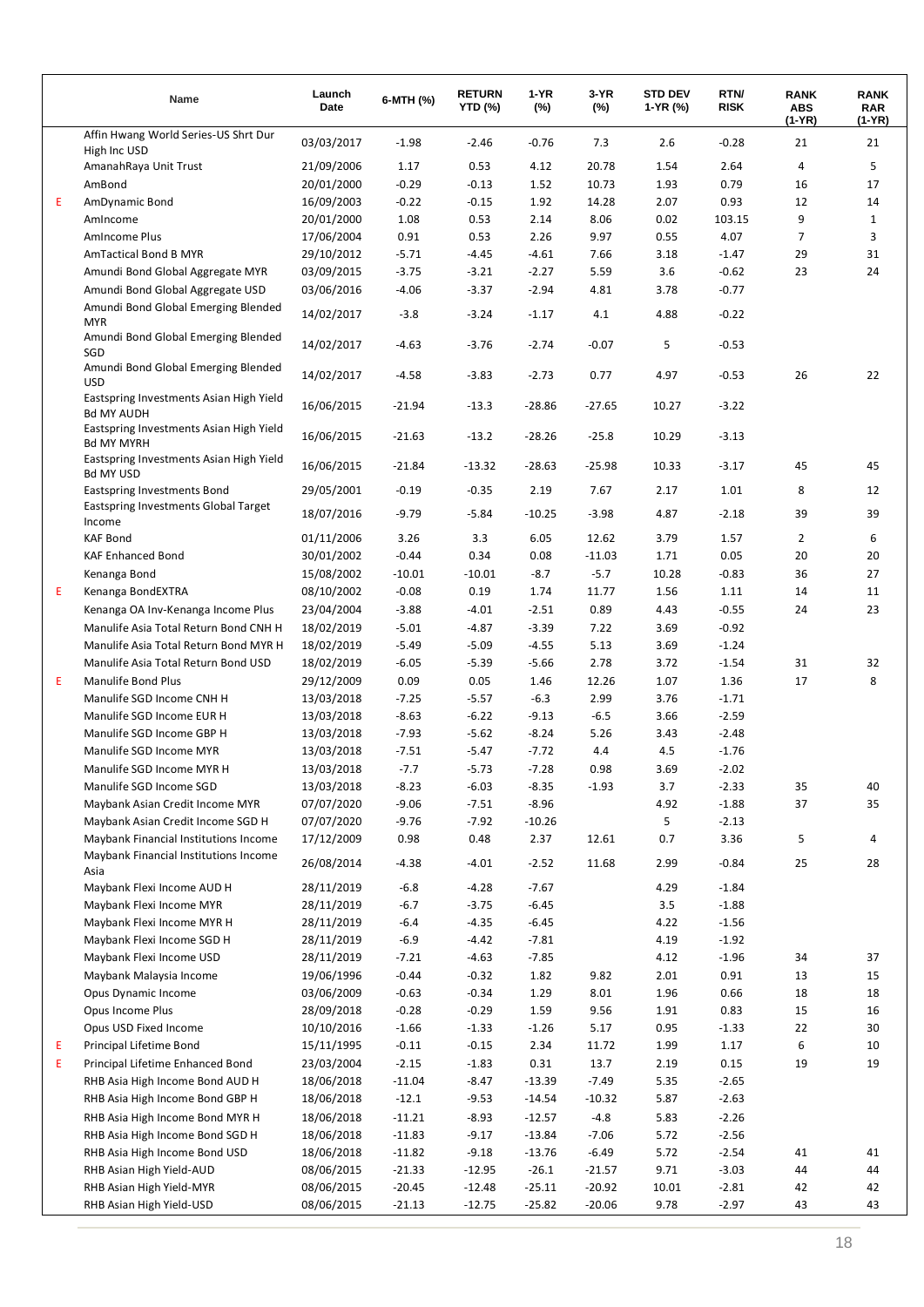|   | Name                                                                | Launch<br>Date           | 6-MTH (%) | <b>RETURN</b><br><b>YTD (%)</b> | 1-YR<br>$(\%)$ | 3-YR<br>$(\%)$ | <b>STD DEV</b><br>1-YR (%) | RTN/<br><b>RISK</b> | <b>RANK</b><br><b>ABS</b><br>(1-YR) | <b>RANK</b><br><b>RAR</b><br>(1-YR) |
|---|---------------------------------------------------------------------|--------------------------|-----------|---------------------------------|----------------|----------------|----------------------------|---------------------|-------------------------------------|-------------------------------------|
|   | RHB Asian Total Return                                              | 26/02/2007               | $-8.92$   | $-5.17$                         | $-10.98$       | $-7.69$        | 5.41                       | $-2.11$             | 40                                  | 38                                  |
| Е | <b>RHB Bond</b>                                                     | 10/10/1997               | 2.64      | 2.07                            | 4.79           | 11.62          | 3.04                       | 1.55                | 3                                   | $\overline{7}$                      |
|   | RHB China Bond AUD H                                                | 15/05/2019               | $-7.19$   | $-3.61$                         | $-8.36$        |                | 2.85                       | $-3.04$             |                                     |                                     |
|   | RHB China Bond MYR                                                  | 15/05/2019               | $-3.4$    | $-1.97$                         | $-0.46$        |                | 4.71                       | $-0.08$             |                                     |                                     |
|   | RHB China Bond MYR H                                                | 15/05/2019               | $-6.65$   | $-3.4$                          | $-6.93$        |                | 3.19                       | $-2.23$             |                                     |                                     |
|   | RHB China Bond RMB                                                  | 15/05/2019               | $-5.62$   | $-2.94$                         | $-5.05$        |                | 3.11                       | $-1.65$             | 30                                  | 33                                  |
|   | RHB China Bond USD H                                                | 15/05/2019               | $-7.31$   | $-3.77$                         | $-8.12$        |                | 3.14                       | $-2.67$             |                                     |                                     |
|   | <b>RHB Emerging Markets Bond</b>                                    | 03/01/2012               | $-9.44$   | $-8.02$                         | $-7.11$        | 0.17           | 7.21                       | $-0.99$             | 33                                  | 29                                  |
|   | RHB Income 2                                                        | 26/02/2003               | 12.09     | 10.09                           | 14.92          | 15.11          | 10.83                      | 1.34                | $\mathbf{1}$                        | 9                                   |
|   | TA Total Return Fixed Income<br>Templeton Global Total Return MYR A | 01/10/2012               | $-9.6$    | $-8.47$                         | $-10$          | $-6.67$        | 5.4                        | $-1.92$             | 38                                  | 36                                  |
|   | Templeton Global Total Return USD A                                 | 14/11/2012<br>02/12/2013 | $-1.89$   | $-0.6$                          | $-3.29$        | $-14.3$        | 4.44                       | $-0.73$             | 28                                  | 25                                  |
|   | United ESG Series - Conservative Bond                               |                          | $-2.31$   | $-0.81$                         | $-4.06$        | $-15.56$       | 4.53                       | $-0.89$             |                                     |                                     |
|   | <b>MYR</b>                                                          | 28/03/2019               | 0.87      | 0.48                            | 2.14           | 11.28          | 0.42                       | 5.01                | 10                                  | $\overline{2}$                      |
|   |                                                                     | Average                  | $-4.51$   | $-3.2$                          | $-3.87$        | 3.04           | 3.91                       | 2.04                |                                     |                                     |
|   | <b>Fixed Income - Shariah</b>                                       |                          |           |                                 |                |                |                            |                     |                                     |                                     |
|   | Affin Hwang Aiiman Global Sukuk MYR                                 | 14/12/2015               | $-3.03$   | $-2.4$                          | $-0.4$         | 11.81          | 3.89                       | $-0.09$             | 16                                  | 16                                  |
|   | Affin Hwang Aiiman Global Sukuk USD                                 | 23/03/2016               | $-3.41$   | $-3.27$                         | $-1.79$        | 8.19           | 2.27                       | $-0.79$             |                                     |                                     |
|   | Affin Hwang Aiiman Income Plus                                      | 28/06/2004               | $-1.4$    | $-0.98$                         | 0.79           | 7.32           | 2.27                       | 0.36                | 14                                  | 13                                  |
|   | AmAl-Amin                                                           | 26/11/2001               | 0.99      | 0.5                             | 2.08           | 8.15           | 0.04                       | 56.9                | 8                                   | $\mathbf{1}$                        |
|   | AmanahRaya Syariah Trust                                            | 21/09/2006               | 0.8       | 0.47                            | 3.4            | 22.1           | 1.49                       | 2.26                | 2                                   | 3                                   |
|   | AmBon Islam                                                         | 26/11/2001               | $-0.13$   | 0.17                            | 2.03           | 11.02          | 1.99                       | 1.02                | 10                                  | 11                                  |
|   | AmDynamic Sukuk A                                                   | 12/06/2012               | $-0.23$   | 0.04                            | 2.29           | 10.59          | 2.3                        | 0.99                | 7                                   | 12                                  |
|   | AmDynamic Sukuk B                                                   | 16/07/2014               | $-0.24$   | 0.03                            | 2.28           | 10.63          | 2.31                       | 0.99                |                                     |                                     |
|   | <b>BIMB ESG Sukuk A MYR</b>                                         | 01/08/2018               | $-0.23$   | $-0.12$                         | 1.46           | 8.8            | 1.27                       | 1.14                | 12                                  | 9                                   |
|   | <b>BIMB ESG Sukuk B USD</b>                                         | 01/08/2018               | $-0.72$   | $-1.07$                         | 0.01           | 5.67           | 3.69                       | 0.02                |                                     |                                     |
|   | <b>BIMB ESG Sukuk C SGD</b>                                         | 01/08/2018               | $-0.75$   | $-0.84$                         | 0.85           | 5.64           | 2.21                       | 0.39                |                                     |                                     |
|   | <b>BIMB ESG Sukuk D MYR</b>                                         | 01/08/2018               | $-0.27$   | $-0.16$                         | 1.42           | 8.8            | 1.27                       | 1.11                |                                     |                                     |
|   | <b>BIMB ESG Sukuk E USD</b>                                         | 01/08/2018               | $-0.72$   | $-1.07$                         | 0.01           | 5.67           | 3.69                       | 0.02                |                                     |                                     |
|   | Franklin Malaysia Sukuk A MYR                                       | 18/11/2015               | 0.13      | 0.03                            | 1.79           | 11.07          | 1.54                       | 1.16                | 11                                  | 8                                   |
|   | Franklin Malaysia Sukuk I MYR                                       | 18/11/2015               | 0.23      | 0.07                            | 1.99           | 11.73          | 1.54                       | 1.29                |                                     |                                     |
| E | Kenanga ASnitaBOND                                                  | 18/03/2005               | 0.24      | 0.33                            | 2.04           | 11.79          | 1.45                       | 1.4                 | 9                                   | $\overline{7}$                      |
|   | Kenanga OA Inv-Kenanga Bon Islam                                    | 23/04/2004               | $-1.17$   | $-0.7$                          | $-0.05$        | 2.48           | 1.62                       | $-0.02$             | 15                                  | 15                                  |
|   | <b>MAMG Global Income-I MYR</b>                                     | 13/03/2018               | $-2.41$   | $-2.45$                         | $-1.05$        | 13.28          | 1.77                       | $-0.59$             | 18                                  | 18                                  |
|   | Maybank Malaysia Income-I A MYR                                     | 27/04/2004               | 0.2       | $-0.02$                         | 3.2            | 12.35          | 2.02                       | 1.57                | 4                                   | 5                                   |
|   | Maybank Malaysia Income-I C MYR                                     | 21/08/2013               | 0.19      | $-0.02$                         | 3.21           | 12.75          | 2.03                       | 1.57                |                                     |                                     |
|   | Maybank Malaysia Income-I C USD                                     | 17/09/2014               | $-0.18$   | $-0.76$                         | 2.01           | 10.63          | 4.28                       | 0.48                |                                     |                                     |
|   | Maybank Malaysia Sukuk                                              | 08/01/2014               | $-0.52$   | $-0.27$                         | 2.5            | 12.15          | 2.34                       | 1.07                | 6                                   | 10                                  |
|   | Nomura i-Income                                                     | 07/11/2012               | 0.27      | $-0.14$                         | 3.39           | 15.73          | 2.07                       | 1.63                | 3                                   | 4                                   |
|   | Opus Shariah Dynamic Income                                         | 10/08/2015               | $-2.73$   | $-0.22$                         | $-1.69$        | 3.11           | $2.8\,$                    | $-0.6$              | 19                                  | 19                                  |
|   | Opus Shariah Income                                                 | 18/09/2013               | $-1.34$   | $-0.28$                         | $-0.68$        | 7.15           | 1.96                       | $-0.34$             | 17                                  | 17                                  |
|   | Phillip Dana Murni                                                  | 25/03/2003               | 0.81      | 0.35                            | 3.15           | 8.85           | 1.05                       | 2.96                | 5                                   | $\overline{2}$                      |
|   | Principal Islamic Lifetime Enhanced                                 |                          |           |                                 |                |                |                            |                     |                                     |                                     |
| E | Sukuk                                                               | 23/02/2005               | $-1.49$   | $-1.38$                         | 0.81           | 14.39          | 2.68                       | 0.31                | 13                                  | 14                                  |
|   | RHB Islamic Bond                                                    | 25/08/2000               | 5.52      | 3.61                            | 7.86           | 1.52           | 5.22                       | 1.48                | $\mathbf{1}$                        | 6                                   |
|   | TA Dana Afif                                                        | 01/10/2014               | $-5.5$    | $-0.06$                         | $-4.48$        | $-1.19$        | 5.53                       | $-0.8$              | 20                                  | 20                                  |
|   |                                                                     | Average                  | $-0.56$   | $-0.18$                         | 1.42           | 9.62           | 2.26                       | 3.59                |                                     |                                     |

#### **Note:**

ABS denotes ranking based on absolute return

RAR denotes ranking based on risk-adjusted return - YTD is from 31/12/2020 to 31/10/2021.

- 1 and 3 year returns are based on rolling returns.

'E' EPF approved

#### **The Mechanism**

1) Superior ranking based on risk-adjusted-return.

2) Commendable ranking based on absolute return.

3) Fund size (preferably RM25 million)

4) Check on short-term return (1-month or 3-month returns)

5) Check top holdings and sectors allocation

6) Qualitative evaluations (if needed)